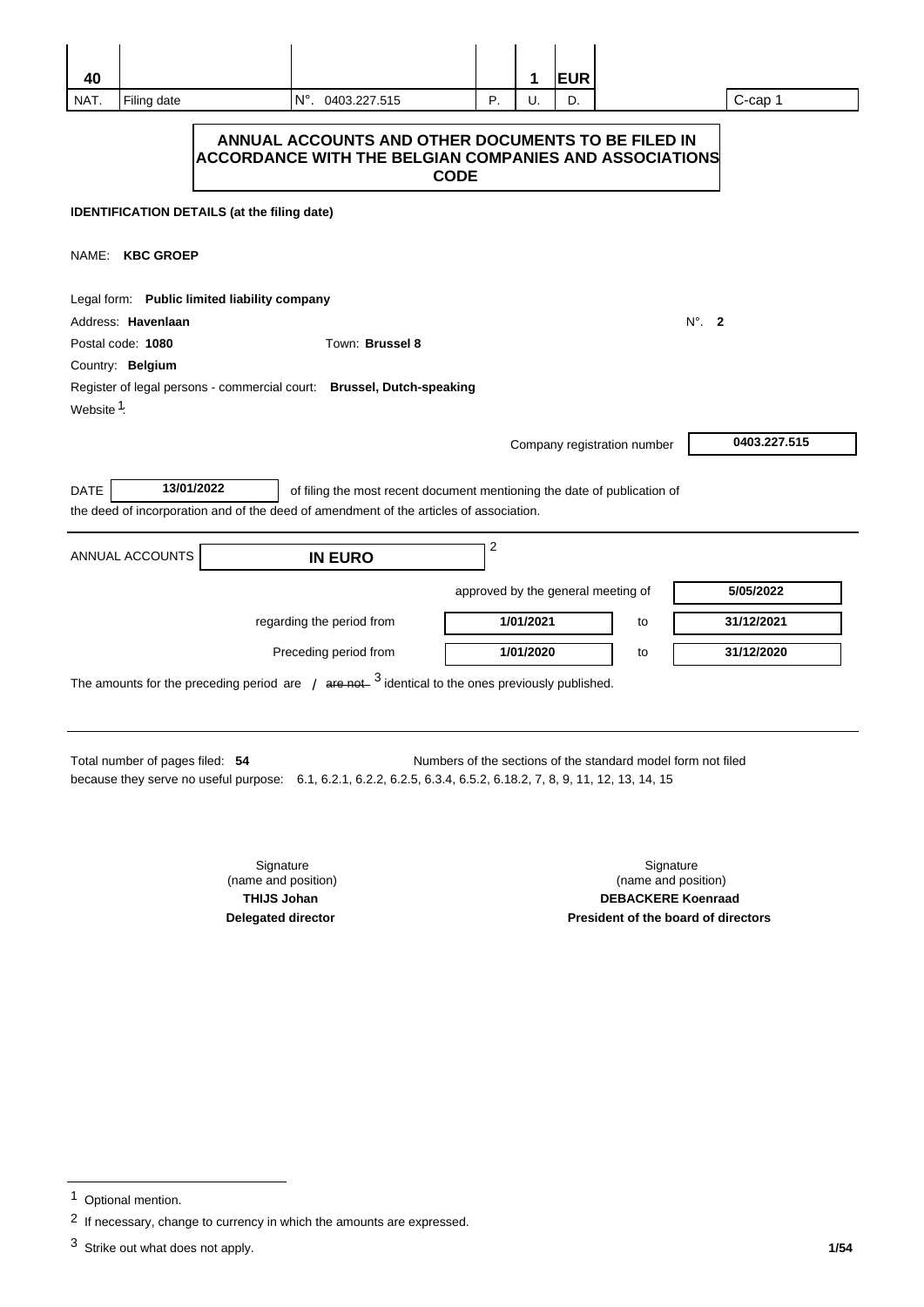### **LIST OF DIRECTORS, BUSINESS MANAGERS AND AUDITORS AND DECLARATION REGARDING A COMPLIMENTARY REVIEW OR CORRECTION ASSIGNMENT**

### **LIST OF DIRECTORS, BUSINESS MANAGERS AND AUDITORS**

COMPLETE LIST with surname, first names, profession, place of residence (address, number, postal code and town) and position within the company

### **DEBACKERE Koenraad**

Title : President of the board of directors A.Stesselstraat 8, 3012 Wilsele, Belgium

#### **VLERICK Philippe**

Title : Vice president of the board of directors Ronsevaalstraat 2, 8510 Marke (Kortrijk), Belgium

### **THIJS Johan**

Title : Delegated director Havenlaan 2, 1080 Brussel 8, Belgium

### **SCHEERLINCK Hendrik**

Title : Delegated director Mandate : - 6/05/2021 Havenlaan 2, 1080 Brussel 8, Belgium

## **VAN RIJSSEGHEM Christine**

Title : Delegated director Havenlaan 2, 1080 Brussel 8, Belgium

### **POPELIER Luc**

Title : Delegated director Havenlaan 2, 1080 Brussel 8, Belgium

# **KIRALY Julia**  Title : Director Havenlaan 2, 1080 Brussel 8, Belgium

Mandate : - 1/12/2021 **BOSTOEN Alain** 

Title : Director Havenlaan 2, 1080 Brussel 8, Belgium

**CALLEWAERT Katelijn**  Title : Director Havenlaan 2, 1080 Brussel 8, Belgium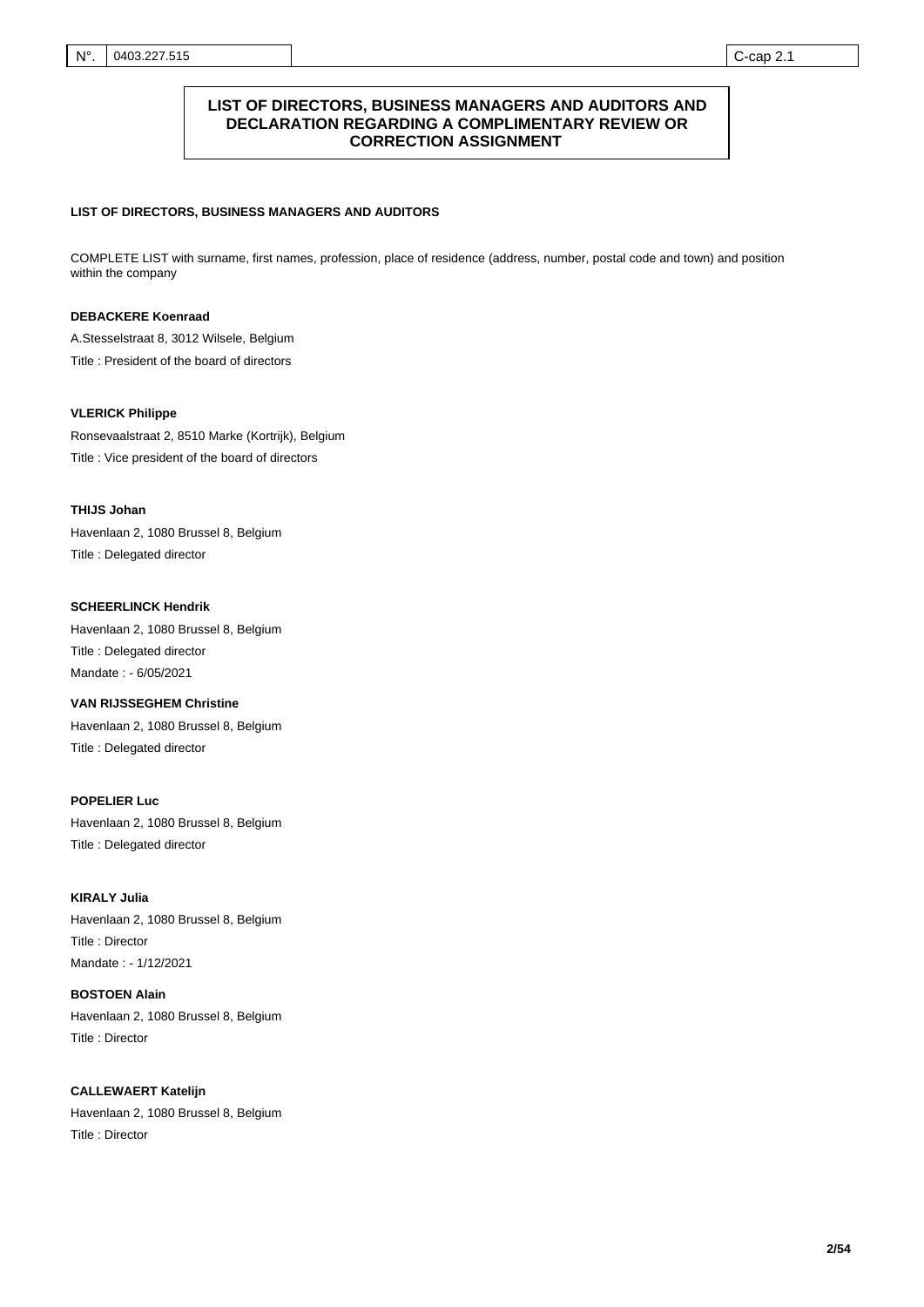LIST OF DIRECTORS, BUSINESS MANAGERS AND AUDITORS (continued from previous page)

**CLINCK Erik**  Title : Director Havenlaan 2, 1080 Brussel 8, Belgium

**DE BECKER Sonja**  Title : Director Meerbeekstraat 20, 3071 Erps-Kwerps, Belgium

**DEPICKERE Franky**  Title : Director Havenlaan 2, 1080 Brussel 8, Belgium

**DONCK Frank**  Title : Director Havenlaan 2, 1080 Brussel 8, Belgium

**OKKERSE Liesbet**  Title : Director Havenlaan 2, 1080 Brussel 8, Belgium

**PAPIRNIK Vladimira**  Title : Director Havenlaan 2, 1080 Brussel 8, Belgium

**ROUSSIS Theodoros**  Title : Director Havenlaan 2, 1080 Brussel 8, Belgium

**WITTEMANS Marc**  Title : Director Beatrijslaan 91, 3110 Rotselaar, Belgium

**PwC Bedrijfsrevisoren BV 0429.501.944**

Title : Auditor, Membership number : B00009 Culliganlaan 5, 1831 Diegem, Belgium

Represented by :

- 1. JEANQUART Roland , Membership number : A01313 Culliganlaan 5 , 1831 Diegem, Belgium
- 2. MEULEMAN Tom , Membership number : A01894 Culliganlaan 5 , 1831 Diegem, Belgium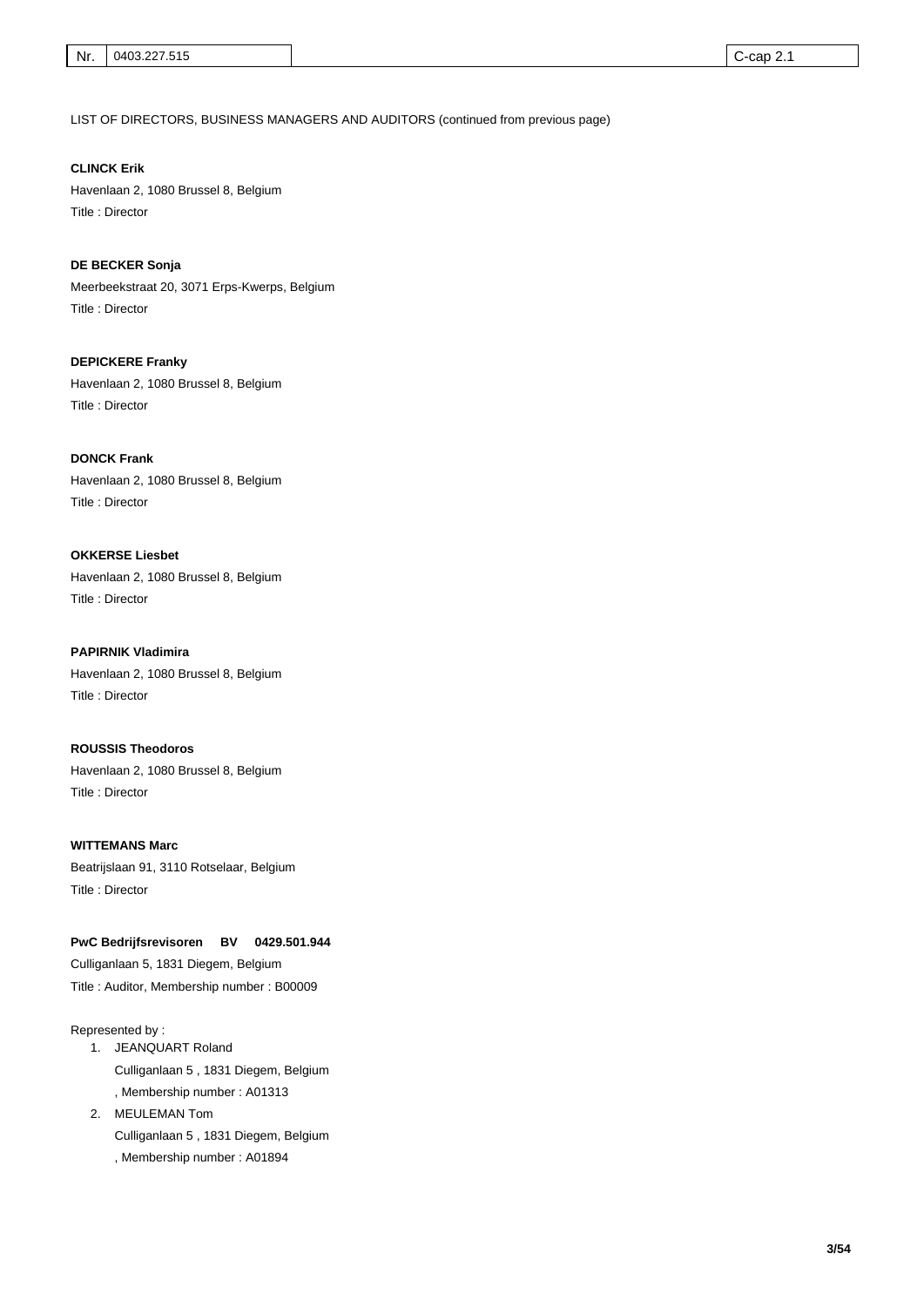### **DECLARATION REGARDING A COMPLIMENTARY REVIEW OR CORRECTION ASSIGNMENT**

The managing board declares that not a single audit or correction assignment has been given to a person not authorized to do so by law, pursuant to articles 34 and 37 of the law of 22 April 1999 concerning accounting and tax professions.

The annual accounts were / were not \* or corrected by an external accountant or by a company auditor who is not the statutory auditor.

If affirmative, should be mentioned hereafter: surname, first names, profession and address of each external accountant or company auditor and their membership number at their Institute, as well as the nature of their assignment:

- A. Bookkeeping of the company \*\*,
- B. Preparing the annual accounts \*\*
- C. Auditing the annual accounts and/or
- D. Correcting the annual accounts.

If the tasks mentioned under A or B are executed by certified accountants or certified bookkeepers - tax experts, the following information can be mentioned hereafter: surname, first names, profession and address of each certified accountant or certified bookkeeper-tax expert and their membership number at the Institute of Accounting professionals and Tax Experts, as well as the nature of their assignment.

| Surname, first names, profession and address | Membership number | Nature of the<br>assignment<br>$(A, B, C \text{ and/or } D)$ |
|----------------------------------------------|-------------------|--------------------------------------------------------------|
|                                              |                   |                                                              |
|                                              |                   |                                                              |

Strike out what does not apply.

<sup>\*\*</sup> Optional mention.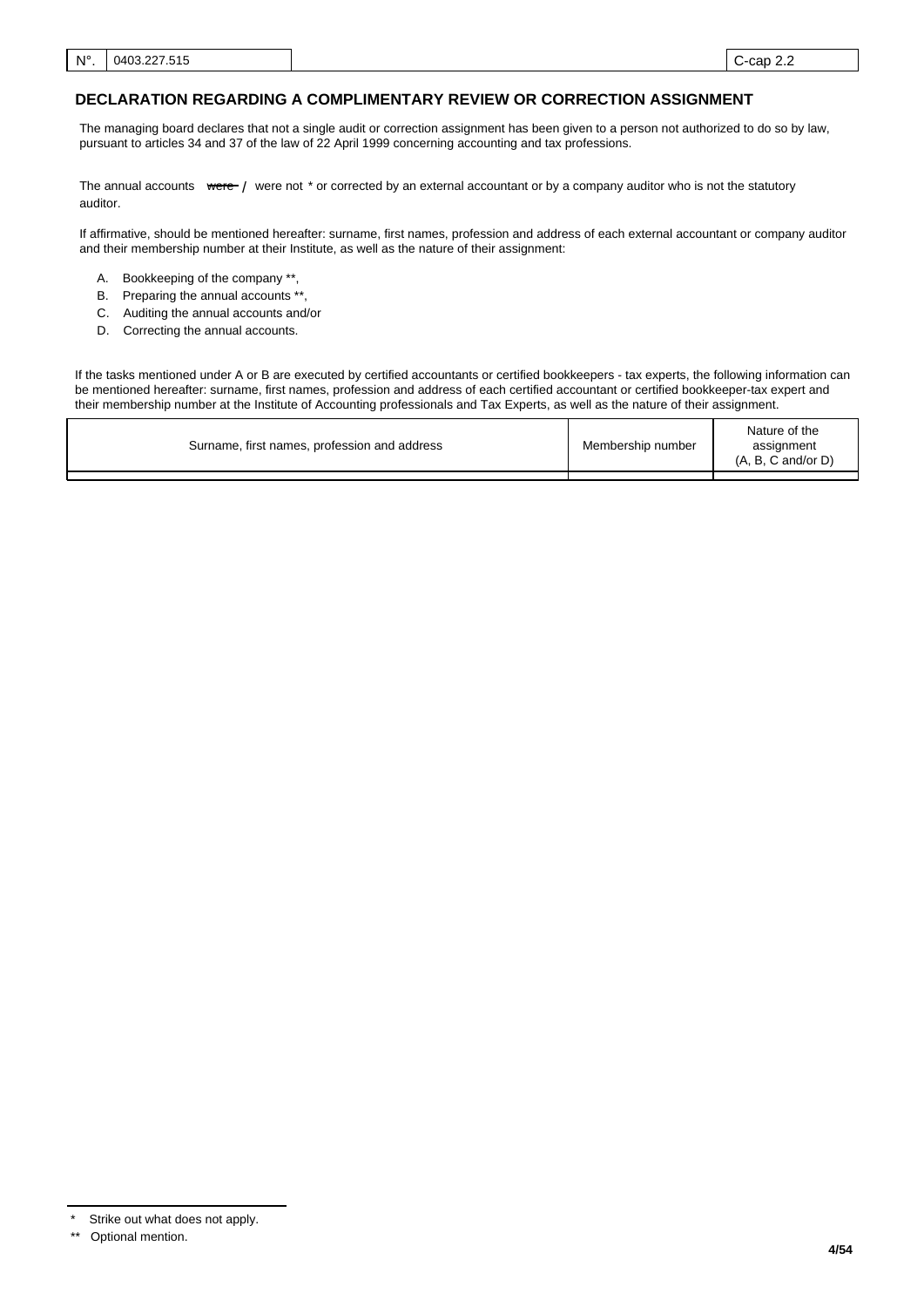# **ANNUAL ACCOUNTS**

## **BALANCE SHEET AFTER APPROPRIATION**

|                                                   | <b>Notes</b>  | Codes | Period         | Preceding period |  |
|---------------------------------------------------|---------------|-------|----------------|------------------|--|
| <b>ASSETS</b>                                     |               |       |                |                  |  |
| <b>FORMATION EXPENSES</b>                         | 6.1           | 20    |                |                  |  |
| <b>FIXED ASSETS</b>                               |               | 21/28 | 30.262.514.228 | 27.208.492.159   |  |
| Intangible fixed assets                           | 6.2           | 21    | 296.616.640    | 252.479.859      |  |
| <b>Tangible fixed assets</b>                      | 6.3           | 22/27 | 83.684.926     | 105.231.675      |  |
| Land and buildings                                |               | 22    | 22.267.813     | 23.213.890       |  |
| Plant, machinery and equipment                    |               | 23    | 52.192.214     | 71.616.892       |  |
| Furniture and vehicles                            |               | 24    | 7.089.619      | 8.777.902        |  |
| Leasing and other similar rights                  |               | 25    |                |                  |  |
| Other tangible fixed assets                       |               | 26    | 646.634        | 583.758          |  |
| Assets under construction and advance payments    |               | 27    | 1.488.646      | 1.039.233        |  |
|                                                   |               |       |                |                  |  |
| <b>Financial fixed assets</b>                     | 6.4/<br>6.5.1 | 28    | 29.882.212.662 | 26.850.780.625   |  |
| <b>Affiliated Companies</b>                       | 6.15          | 280/1 | 29.881.074.469 | 26.849.642.431   |  |
| Participating interests                           |               | 280   | 16.012.568.692 | 15.900.570.129   |  |
| Amounts receivable                                |               | 281   | 13.868.505.777 | 10.949.072.302   |  |
| Other companies linked by participating interests | 6.15          | 282/3 | 914.657        | 914.658          |  |
| Participating interests                           |               | 282   | 914.657        | 914.658          |  |
| Amounts receivable                                |               | 283   |                |                  |  |
| Other financial fixed assets                      |               | 284/8 | 223.536        | 223.536          |  |
| Shares                                            |               | 284   | 223.536        | 223.536          |  |
| Amounts receivable and cash guarantees            |               | 285/8 |                |                  |  |
|                                                   |               |       |                |                  |  |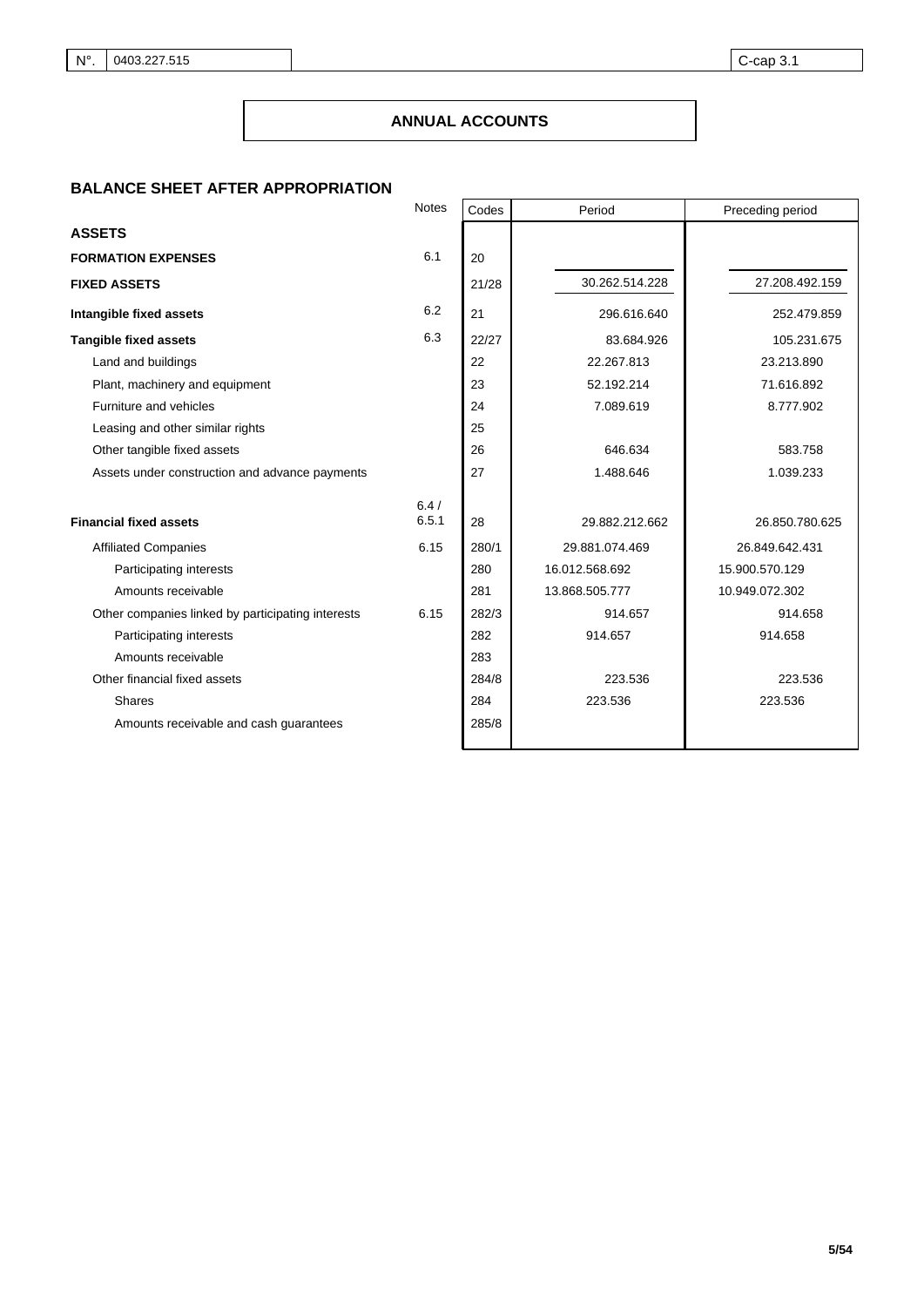|                                             | <b>Notes</b>  | Codes | Period         | Preceding period |
|---------------------------------------------|---------------|-------|----------------|------------------|
|                                             |               |       |                |                  |
| <b>CURRENT ASSETS</b>                       |               | 29/58 | 352.780.614    | 1.647.439.710    |
| Amounts receivable after more than one year |               | 29    | 440.348        | 379.803          |
| Trade debtors                               |               | 290   |                |                  |
| Other amounts receivable                    |               | 291   | 440.348        | 379.803          |
| Stocks and contracts in progress            |               | 3     | 154.475        | 194.411          |
| <b>Stocks</b>                               |               | 30/36 | 154.475        | 194.411          |
| Raw materials and consumables               |               | 30/31 |                |                  |
| Work in progress                            |               | 32    |                |                  |
| Finished goods                              |               | 33    |                |                  |
| Goods purchased for resale                  |               | 34    | 154.475        | 194.411          |
| Immovable property intended for sale        |               | 35    |                |                  |
| Advance payments                            |               | 36    |                |                  |
| Contracts in progress                       |               | 37    |                |                  |
| Amounts receivable within one year          |               | 40/41 | 58.114.512     | 199.482.770      |
| Trade debtors                               |               | 40    | 54.674.460     | 192.115.140      |
| Other amounts receivable                    |               | 41    | 3.440.052      | 7.367.630        |
| <b>Current investments</b>                  | 6.5.1/<br>6.6 | 50/53 |                | 1.200.000.000    |
| Own shares                                  |               | 50    |                |                  |
| Other investments                           |               | 51/53 |                | 1.200.000.000    |
| Cash at bank and in hand                    |               | 54/58 | 125.282.261    | 79.548.374       |
| <b>Accruals and deferred income</b>         | 6.6           | 490/1 | 168.789.018    | 167.834.352      |
| <b>TOTAL ASSETS</b>                         |               | 20/58 | 30.615.294.842 | 28.855.931.869   |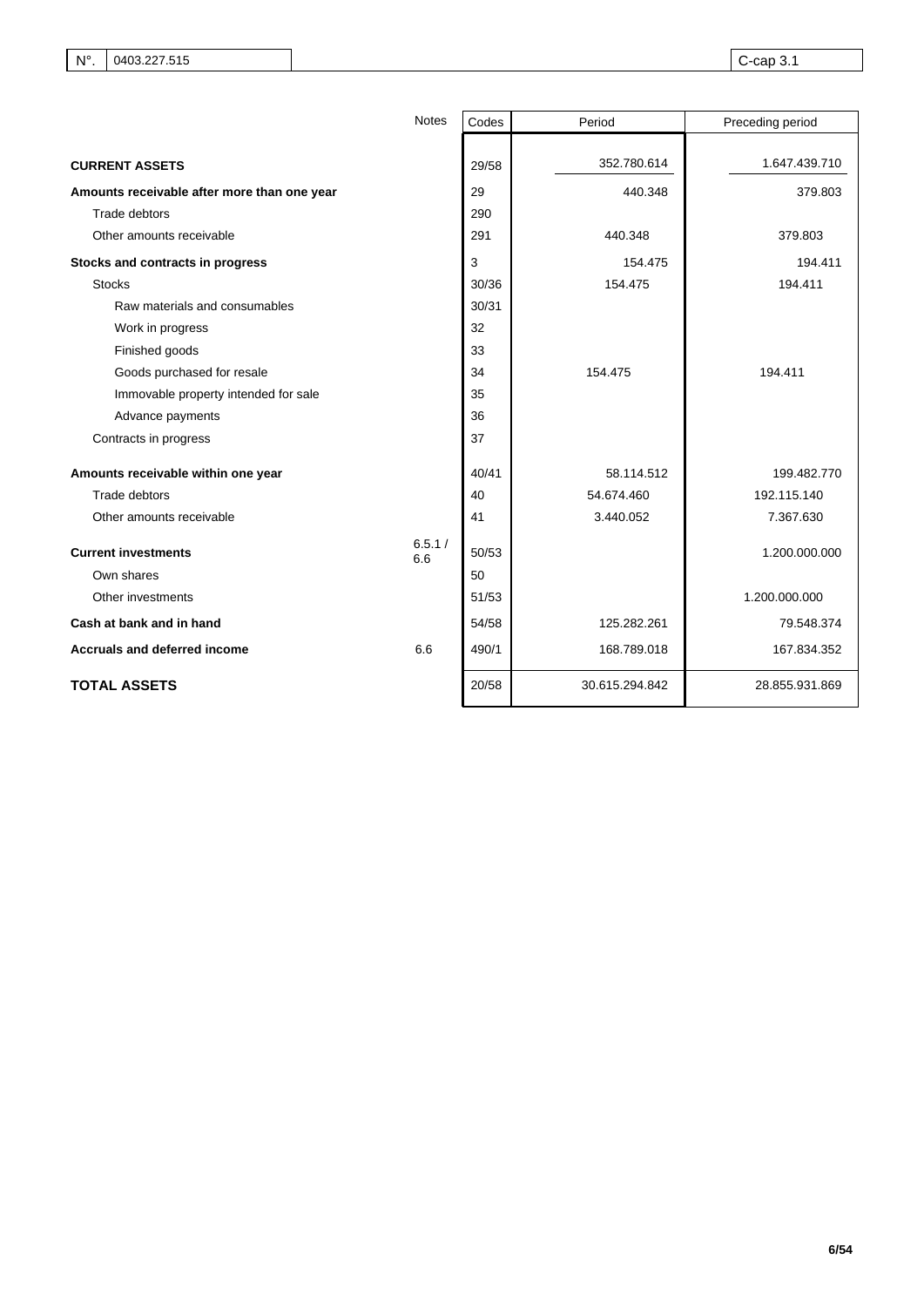|                                                                           |           | <b>Notes</b><br>Codes | Period         | Preceding period |  |
|---------------------------------------------------------------------------|-----------|-----------------------|----------------|------------------|--|
| <b>EQUITY AND LIABILITIES</b>                                             |           |                       |                |                  |  |
| <b>EQUITY</b>                                                             |           | 10/15                 | 13.307.216.422 | 17.491.726.213   |  |
| <b>Contributions</b>                                                      | 6.7.1     | 10/11                 | 6.957.445.969  | 6.944.947.041    |  |
| Capital                                                                   |           | 10                    | 1.459.535.534  | 1.458.872.024    |  |
| Issued capital                                                            |           | 100                   | 1.459.535.534  | 1.458.872.024    |  |
| Uncalled capital <sup>4</sup>                                             |           | 101                   |                |                  |  |
| Beyond capital                                                            |           | 11                    | 5.497.910.435  | 5.486.075.017    |  |
| Share premium account                                                     |           | 1100/10               | 5.497.910.435  | 5.486.075.017    |  |
| Other                                                                     |           | 1109/19               |                |                  |  |
| <b>Revaluation surpluses</b>                                              |           | 12                    |                |                  |  |
| <b>Reserves</b>                                                           |           | 13                    | 1.286.536.224  | 1.286.469.873    |  |
| Reserves not available                                                    |           | 130/1                 | 147.292.178    | 147.225.827      |  |
| Legal reserve                                                             |           | 130                   | 145.953.553    | 145.887.202      |  |
| Reserves not available statutorily                                        |           | 1311                  |                |                  |  |
| Purchase of own shares                                                    |           | 1312                  |                |                  |  |
| Financial support                                                         |           | 1313                  |                |                  |  |
| Other                                                                     |           | 1319                  | 1.338.625      | 1.338.625        |  |
| Untaxed reserves                                                          |           | 132                   | 190.493.634    | 190.493.634      |  |
| Available reserves                                                        |           | 133                   | 948.750.412    | 948.750.412      |  |
| <b>Accumulated profits (losses)</b>                                       | $(+)/(-)$ | 14                    | 5.063.234.229  | 9.260.309.299    |  |
| <b>Capital subsidies</b>                                                  |           | 15                    |                |                  |  |
| Advance to shareholders on the distribution of net<br>assets <sup>5</sup> |           | 19                    |                |                  |  |
| PROVISIONS AND DEFERRED TAXES                                             |           | 16                    | 7.423.931      | 8.048.366        |  |
| Provisions for liabilities and charges                                    |           | 160/5                 | 7.423.931      | 8.048.366        |  |
| Pensions and similar obligations                                          |           | 160                   | 6.688.934      | 7.841.243        |  |
| <b>Taxes</b>                                                              |           | 161                   |                |                  |  |
| Major repairs and maintenance                                             |           | 162                   |                |                  |  |
| Environmental obligations                                                 |           | 163                   |                |                  |  |
| Other liabilities and charges                                             | 6.8       | 164/5                 | 734.997        | 207.123          |  |
| <b>Deferred taxes</b>                                                     |           | 168                   |                |                  |  |

 $4$  Amount to be deducted from the issued capital.

 $5$  Amount to be deducted from the other components of equity.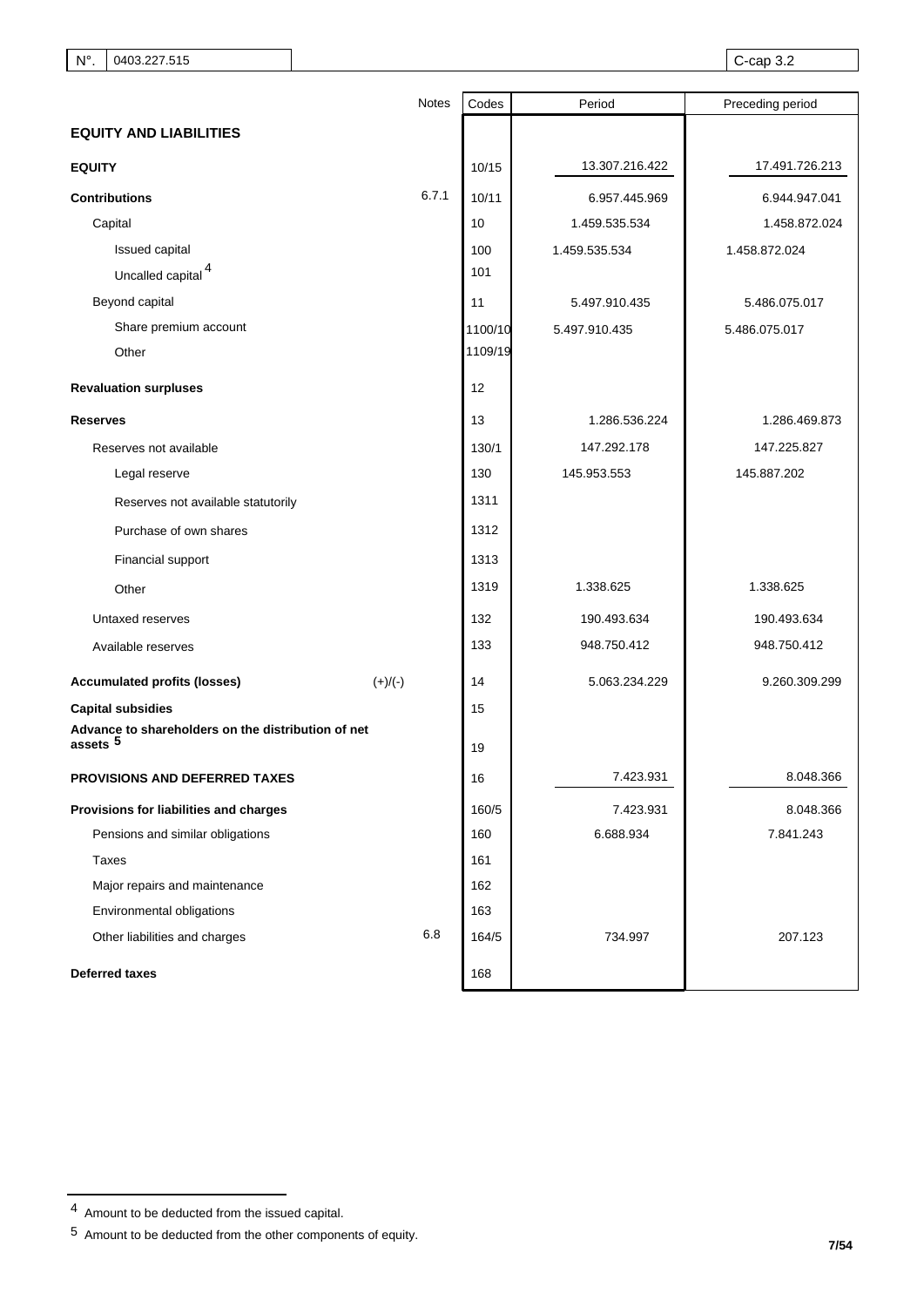|                                                                                            | <b>Notes</b> | Codes | Period         | Preceding period |
|--------------------------------------------------------------------------------------------|--------------|-------|----------------|------------------|
| <b>AMOUNTS PAYABLE</b>                                                                     |              | 17/49 | 17.300.654.489 | 11.356.157.290   |
| Amounts payable after more than one year                                                   | 6.9          | 17    | 11.118.867.429 | 10.198.470.446   |
| <b>Financial debts</b>                                                                     |              | 170/4 | 11.118.867.429 | 10.198.470.446   |
| Subordinated loans                                                                         |              | 170   | 3.681.443.146  | 3.679.808.896    |
| Unsubordinated debentures                                                                  |              | 171   | 7.437.424.283  | 6.518.661.550    |
| Leasing and other similar obligations                                                      |              | 172   |                |                  |
| Credit institutions                                                                        |              | 173   |                |                  |
| Other loans                                                                                |              | 174   |                |                  |
| Trade debts                                                                                |              | 175   |                |                  |
| Suppliers                                                                                  |              | 1750  |                |                  |
| Bills of exchange payable                                                                  |              | 1751  |                |                  |
| Advance payments on contracts in progress                                                  |              | 176   |                |                  |
| Other amounts payable                                                                      |              | 178/9 |                |                  |
| Amounts payable within one year                                                            | 6.9          | 42/48 | 6.061.608.876  | 1.047.086.072    |
| Current portion of amounts payable after more than<br>one year falling due within one year |              | 42    | 2.749.864.000  | 749.712.066      |
| <b>Financial debts</b>                                                                     |              | 43    |                |                  |
| <b>Credit institutions</b>                                                                 |              | 430/8 |                |                  |
| Other loans                                                                                |              | 439   |                |                  |
| Trade debts                                                                                |              | 44    | 37.315.410     | 13.492.153       |
| Suppliers                                                                                  |              | 440/4 | 37.315.410     | 13.492.153       |
| Bills of exchange payable                                                                  |              | 441   |                |                  |
| Advance payments on contracts in progress                                                  |              | 46    |                |                  |
| Taxes, remuneration and social security                                                    | 6.9          | 45    | 65.060.936     | 64.868.418       |
| Taxes                                                                                      |              | 450/3 | 3.445.043      | 4.827.788        |
| Remuneration and social security                                                           |              | 454/9 | 61.615.893     | 60.040.630       |
| Other amounts payable                                                                      |              | 47/48 | 3.209.368.530  | 219.013.435      |
| <b>Accruals and deferred income</b>                                                        | 6.9          | 492/3 | 120.178.184    | 110.600.772      |
| <b>TOTAL LIABILITIES</b>                                                                   |              | 10/49 | 30.615.294.842 | 28.855.931.869   |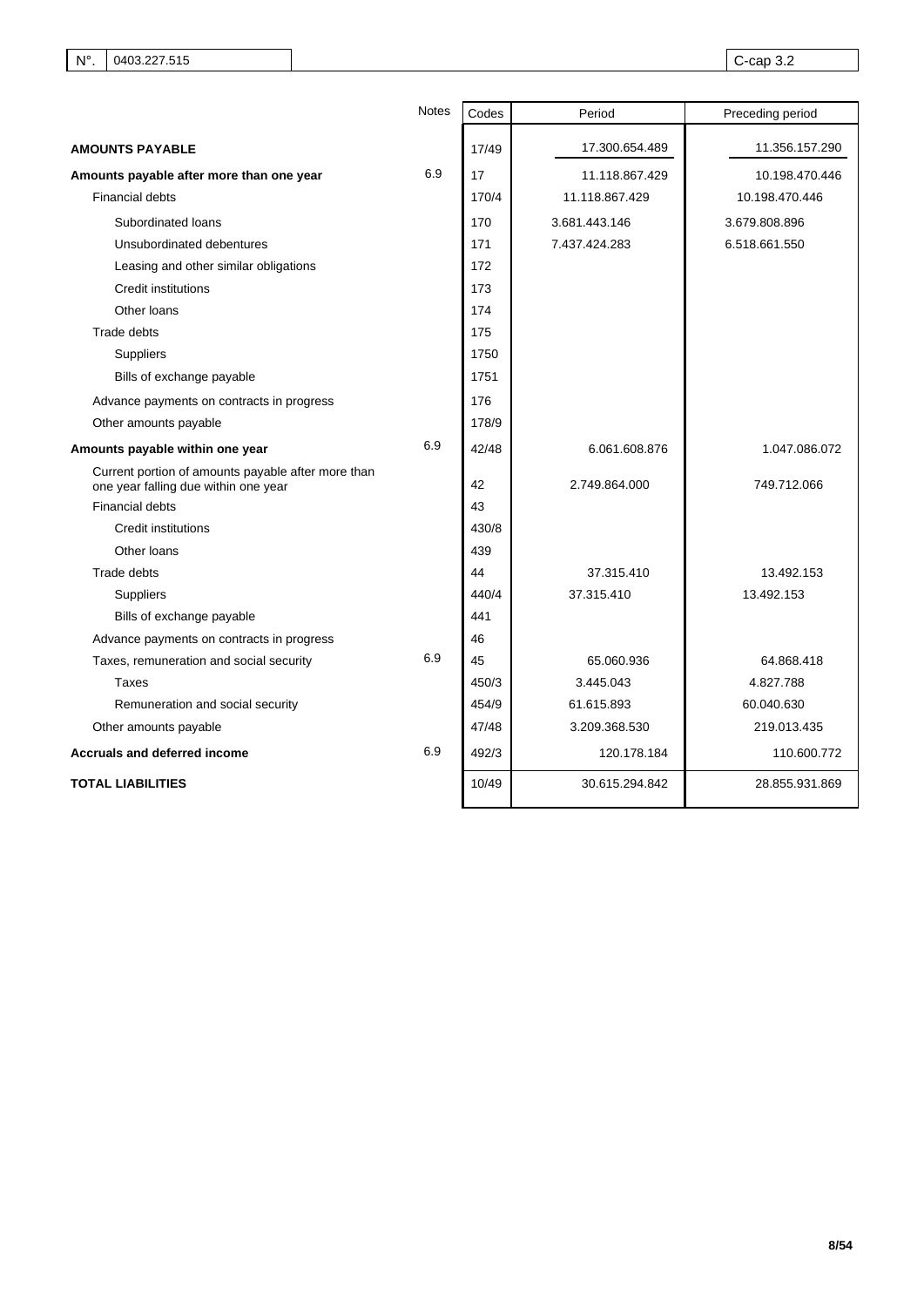# **PROFIT AND LOSS ACCOUNT**

|                                                                                                                   |           | <b>Notes</b> | Codes        | Period                  | Preceding period         |
|-------------------------------------------------------------------------------------------------------------------|-----------|--------------|--------------|-------------------------|--------------------------|
| <b>Operating income</b>                                                                                           |           |              | 70/76A       | 1.019.358.615           | 1.163.004.837            |
| Turnover                                                                                                          |           | 6.10         | 70           | 925.704.989             | 913.358.042              |
| Stocks of finished goods and work and contracts<br>in progress: increase (decrease)                               | $(+)/(-)$ |              | 71           |                         |                          |
| Produced fixed assets                                                                                             |           |              | 72           | 70.247.333              | 78.529.902               |
| Other operating income                                                                                            |           | 6.10         | 74           | 23.406.268              | 18.702.605               |
| Non-recurring operating income                                                                                    |           | 6.12         | 76A          | 25                      | 152.414.288              |
| <b>Operating charges</b><br>Goods for resale, raw materials and consumables                                       |           |              | 60/66A<br>60 | 1.019.016.628<br>14.965 | 1.174.232.000<br>237.205 |
| Purchases                                                                                                         |           |              | 600/8        |                         |                          |
| Stocks: decrease (increase)                                                                                       | $(+)/(-)$ |              | 609          | 14.965                  | 237.205                  |
| Services and other goods                                                                                          |           |              | 61           | 560.082.706             | 533.699.761              |
| Remuneration, social security and pensions                                                                        | $(+)/(-)$ | 6.10         | 62           | 369.657.825             | 361.429.721              |
| Amortisations of and other amounts written down on<br>formation expenses, intangible and tangible fixed<br>assets |           |              | 630          | 87.574.286              | 119.730.021              |
| Amounts written down on stocks, contracts in progress<br>and trade debtors: additions (write-backs)               | $(+)/(-)$ | 6.10         | 631/4        | 24.970                  |                          |
| Provisions for liabilities and charges: appropriations (uses<br>and write-backs)                                  | $(+)/(-)$ | 6.10         | 635/8        | $-624.436$              | $-1.933.779$             |
| Other operating charges                                                                                           |           | 6.10         | 640/8        | 2.286.305               | 1.537.022                |
| Operating charges reported as assets under<br>restructuring costs                                                 | $(\cdot)$ |              | 649          |                         |                          |
| Non-recurring operating charges                                                                                   |           | 6.12         | 66A          | $\overline{7}$          | 159.532.049              |
| <b>Operating profit (loss)</b>                                                                                    | $(+)/(-)$ |              | 9901         | 341.987                 | $-11.227.163$            |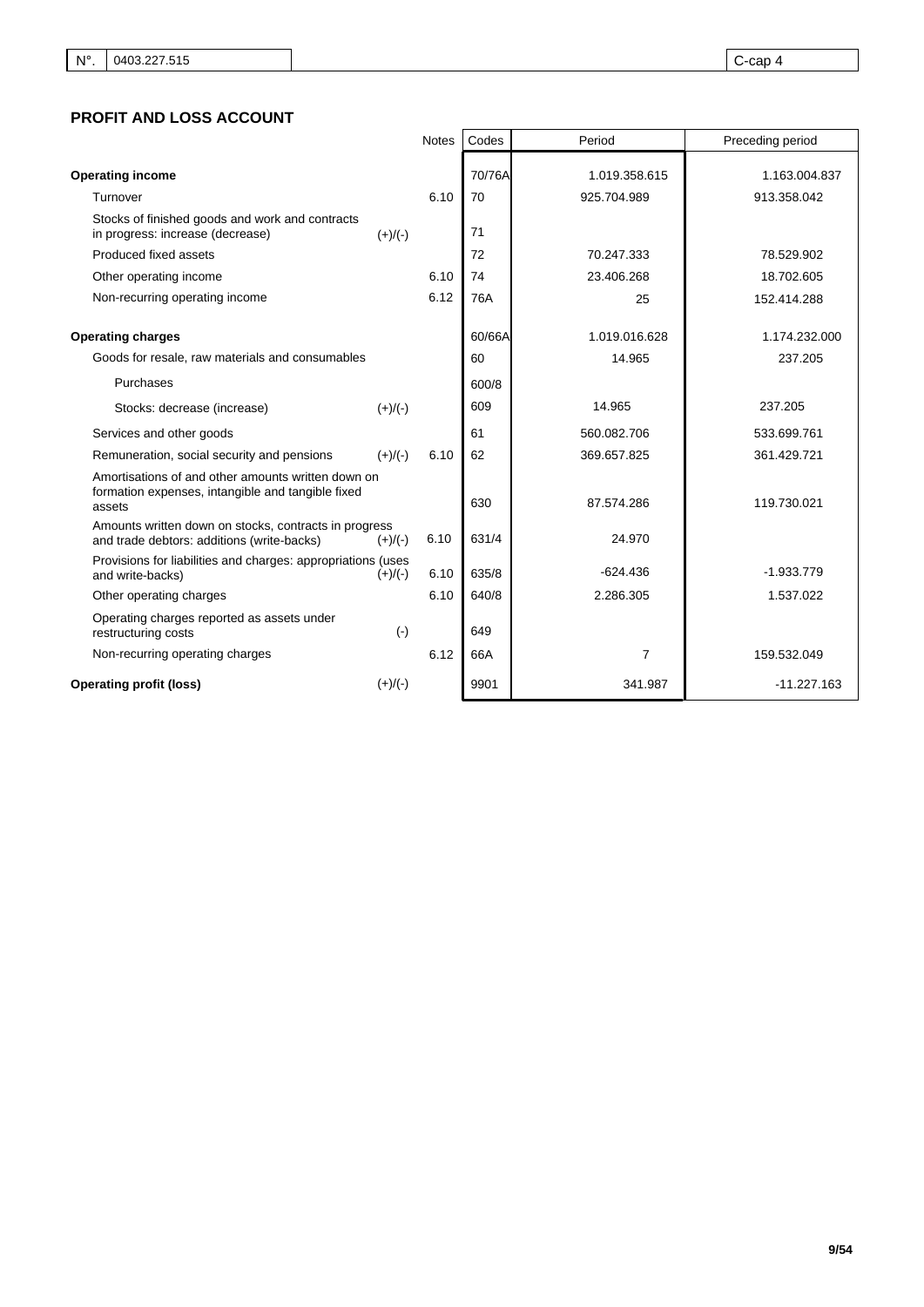|                                                                                                                                  |           | Notes | Codes  | Period      | Preceding period |
|----------------------------------------------------------------------------------------------------------------------------------|-----------|-------|--------|-------------|------------------|
| <b>Financial income</b>                                                                                                          |           |       | 75/76B | 407.349.648 | 1.466.400.885    |
| Recurring financial income                                                                                                       |           |       | 75     | 407.349.405 | 1.466.400.885    |
| Income from financial fixed assets                                                                                               |           |       | 750    | 235.720.433 | 1.301.299.599    |
| Income from current assets                                                                                                       |           |       | 751    | 5.064.312   | 4.699.150        |
| Other financial income                                                                                                           |           | 6.11  | 752/9  | 166.564.660 | 160.402.136      |
| Non-recurring financial income                                                                                                   |           | 6.12  | 76B    | 243         |                  |
| <b>Financial charges</b>                                                                                                         |           | 6.11  | 65/66B | 168.044.351 | 162.666.267      |
| Recurring financial charges                                                                                                      |           |       | 65     | 168.043.974 | 162.666.267      |
| Debt charges                                                                                                                     |           |       | 650    | 165.014.994 | 159.518.773      |
| Amounts written down on current assets other than<br>stocks, contracts in progress and trade debtors:<br>additions (write-backs) | $(+)/(-)$ |       | 651    |             |                  |
| Other financial charges                                                                                                          |           |       | 652/9  | 3.028.980   | 3.147.494        |
| Non-recurring financial charges                                                                                                  |           | 6.12  | 66B    | 377         |                  |
| Profit (Loss) for the period before taxes                                                                                        | $(+)/(-)$ |       | 9903   | 239.647.284 | 1.292.507.455    |
| <b>Transfer from deferred taxes</b>                                                                                              |           |       | 780    | 63.530      | 63.484           |
| <b>Transfer to deferred taxes</b>                                                                                                |           |       | 680    |             |                  |
| Income taxes on the result                                                                                                       | $(+)/(-)$ | 6.13  | 67/77  | 5.202.560   | 30.048.509       |
| Taxes                                                                                                                            |           |       | 670/3  | 5.202.560   | 30.048.509       |
| Adjustment of income taxes and write-back of tax<br>provisions                                                                   |           |       | 77     |             |                  |
| Profit (Loss) of the period                                                                                                      | $(+)/(-)$ |       | 9904   | 234.508.254 | 1.262.522.430    |
| Transfer from untaxed reserves                                                                                                   |           |       | 789    |             |                  |
| <b>Transfer to untaxed reserves</b>                                                                                              |           |       | 689    |             |                  |
| Profit (Loss) of the period available for appropriation $(+)/(-)$                                                                |           |       | 9905   | 234.508.254 | 1.262.522.430    |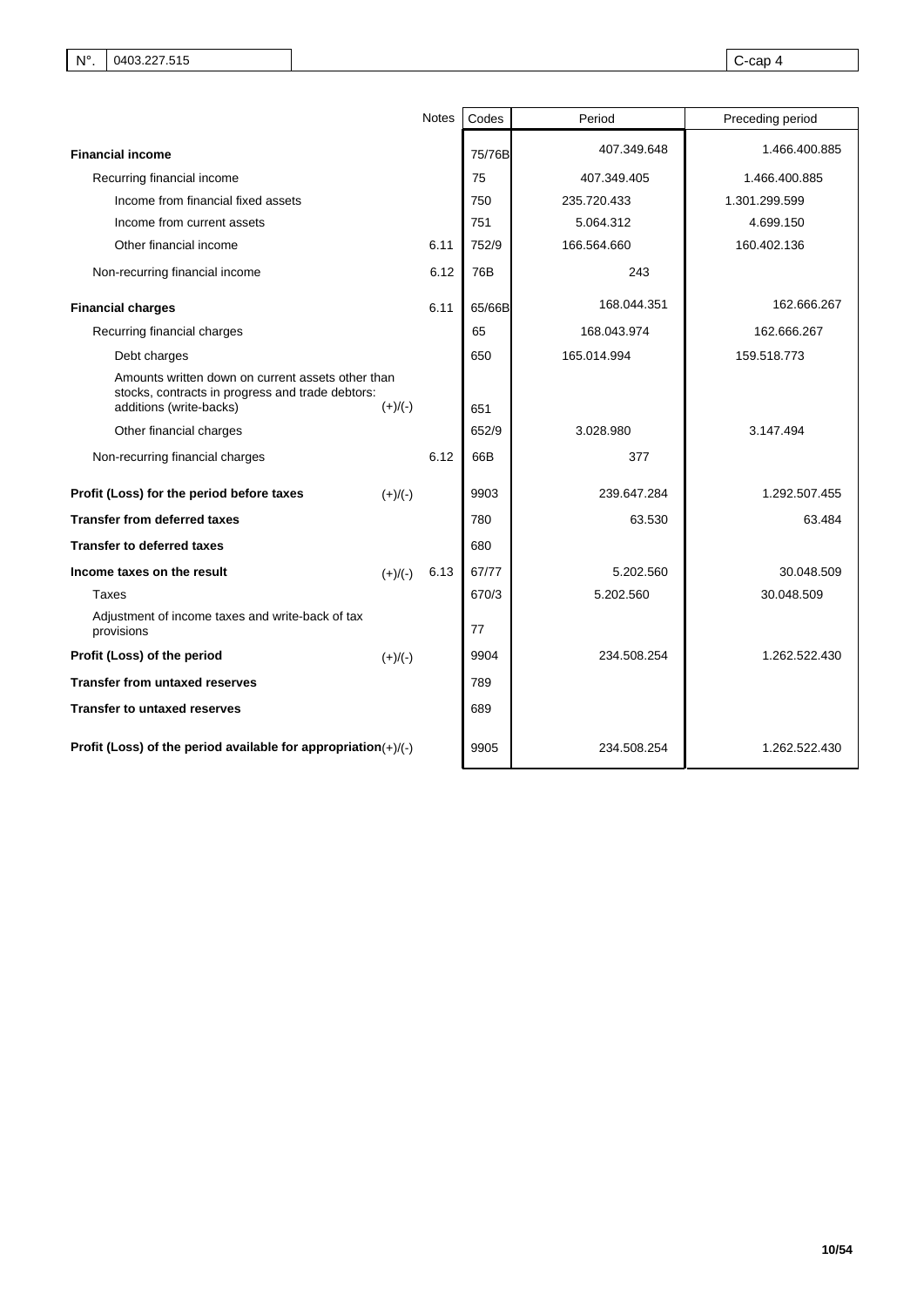# **APPROPRIATION ACCOUNT**

|                                                         |           | Codes  | Period        | Preceding period |
|---------------------------------------------------------|-----------|--------|---------------|------------------|
| Profit (Loss) to be appropriated                        | $(+)/(-)$ | 9906   | 9.494.817.553 | 9.454.088.988    |
| Profit (Loss) of the period available for appropriation | $(+)/(-)$ | (9905) | 234.508.254   | 1.262.522.430    |
| Profit (Loss) of the preceding period brought forward   | $(+)/(-)$ | 14P    | 9.260.309.299 | 8.191.566.558    |
| <b>Transfers from equity</b>                            |           | 791/2  |               |                  |
| from contributions                                      |           | 791    |               |                  |
| from reserves                                           |           | 792    |               |                  |
| <b>Appropriations to equity</b>                         |           | 691/2  | 66.351        | 105.270          |
| to contributions                                        |           | 691    |               |                  |
| to legal reserve                                        |           | 6920   | 66.351        | 105.270          |
| to other reserves                                       |           | 6921   |               |                  |
| Profit (loss) to be carried forward                     | $(+)/(-)$ | (14)   | 5.063.234.229 | 9.260.309.299    |
| Shareholders' contribution in respect of losses         |           | 794    |               |                  |
| <b>Profit to be distributed</b>                         |           | 694/7  | 4.431.516.973 | 193.674.419      |
| Compensation for contributions                          |           | 694    | 4.418.398.973 | 183.345.606      |
| Directors or managers                                   |           | 695    |               |                  |
| <b>Employees</b>                                        |           | 696    | 13.118.000    | 10.328.813       |
| Other beneficiaries                                     |           | 697    |               |                  |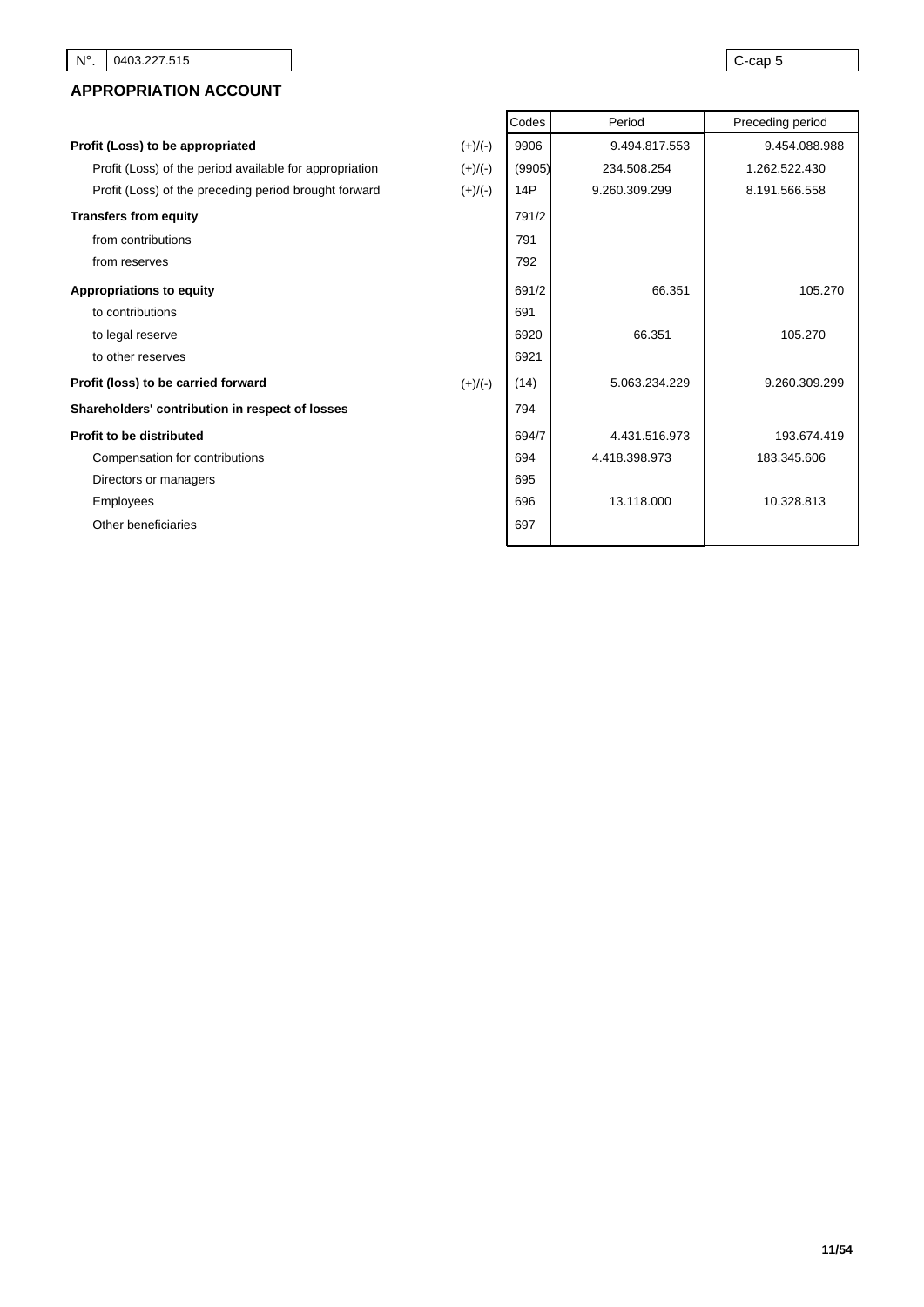|                                                                                     | Codes | Period                | Preceding period |
|-------------------------------------------------------------------------------------|-------|-----------------------|------------------|
| <b>CONCESSIONS, PATENTS LICENSES, KNOW-HOW, BRANDS</b><br><b>AND SIMILAR RIGHTS</b> |       |                       |                  |
| Acquisition value at the end of the period                                          | 8052P | <b>XXXXXXXXXXXXXX</b> | 928.377.498      |
| Movements during the period                                                         |       |                       |                  |
| Acquisitions, including produced fixed assets                                       | 8022  | 93.949.094            |                  |
| Sales and disposals                                                                 | 8032  | 7.955.724             |                  |
| $(+)/(-)$<br>Transfers from one heading to another                                  | 8042  |                       |                  |
| Acquisition value at the end of the period                                          | 8052  | 1.014.370.868         |                  |
| Amortisations and amounts written down at the end of the period                     | 8122P | XXXXXXXXXXXXXX        | 675.897.639      |
| Movements during the period                                                         |       |                       |                  |
| Recorded                                                                            | 8072  | 49.835.279            |                  |
| Written back                                                                        | 8082  |                       |                  |
| Acquisitions from third parties                                                     | 8092  |                       |                  |
| Cancelled owing to sales and disposals                                              | 8102  | 7.978.690             |                  |
| Transfers from one heading to another<br>$(+)/(-)$                                  | 8112  |                       |                  |
| Amortisations and amounts written down at the end of the period                     | 8122  | 717.754.228           |                  |
| NET BOOK VALUE AT THE END OF THE PERIOD                                             | 211   | 296.616.640           |                  |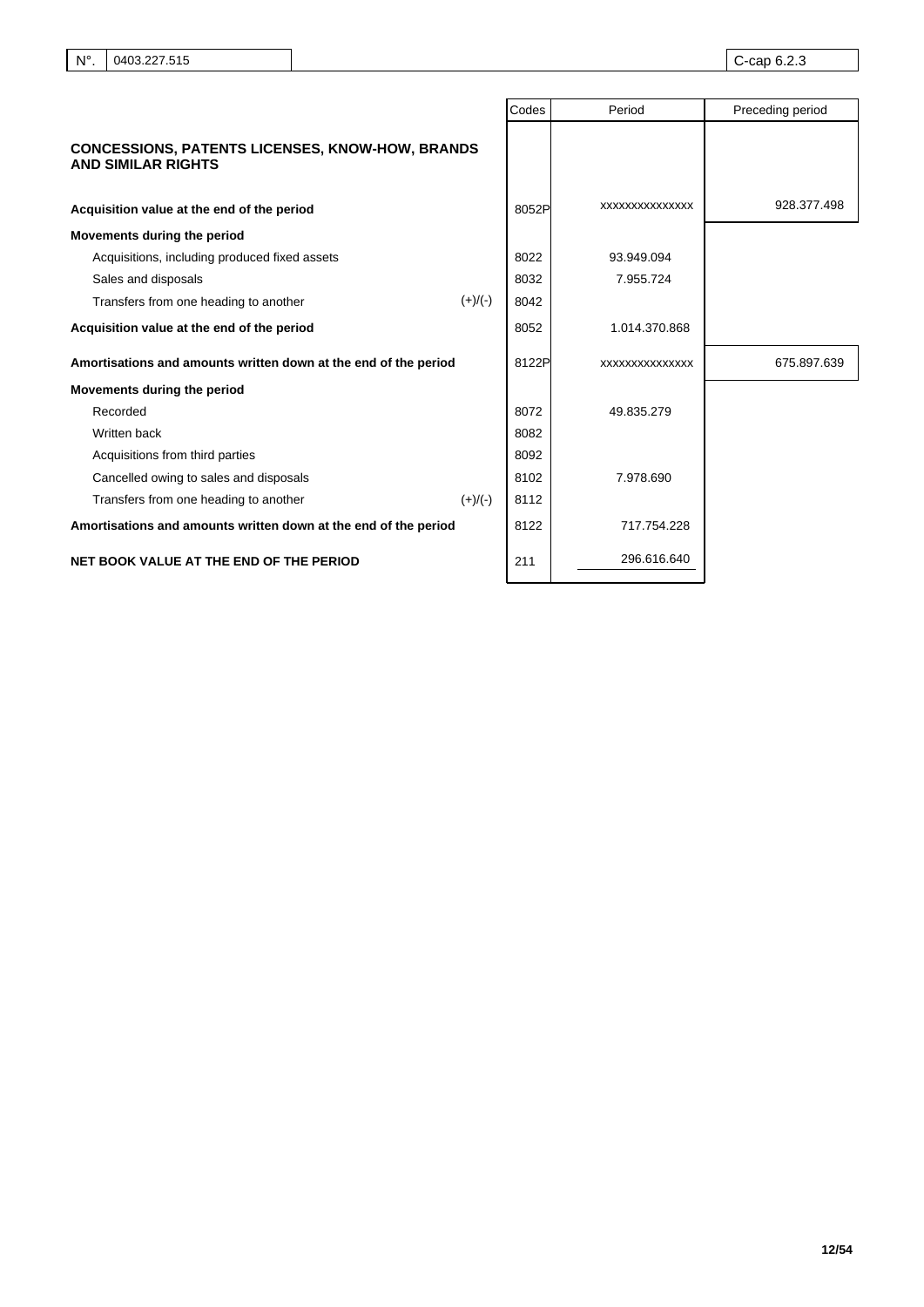|                                                                 | Codes | Period         | Preceding period |
|-----------------------------------------------------------------|-------|----------------|------------------|
| <b>GOODWILL</b>                                                 |       |                |                  |
|                                                                 |       |                |                  |
| Acquisition value at the end of the period                      | 8053P | XXXXXXXXXXXXXX | 101.260          |
| Movements during the period                                     |       |                |                  |
| Acquisitions, including produced fixed assets                   | 8023  |                |                  |
| Sales and disposals                                             | 8033  |                |                  |
| $(+)/(-)$<br>Transfers from one heading to another              | 8043  |                |                  |
| Acquisition value at the end of the period                      | 8053  | 101.260        |                  |
| Amortisations and amounts written down at the end of the period | 8123P | XXXXXXXXXXXXXX | 101.260          |
| Movements during the period                                     |       |                |                  |
| Recorded                                                        | 8073  |                |                  |
| Written back                                                    | 8083  |                |                  |
| Acquisitions from third parties                                 | 8093  |                |                  |
| Cancelled owing to sales and disposals                          | 8103  |                |                  |
| Transferred from one heading to another<br>$(+)/(-)$            | 8113  |                |                  |
| Amortisations and amounts written down at the end of the period | 8123  | 101.260        |                  |
| NET BOOK VALUE AT THE END OF THE PERIOD                         | 212   |                |                  |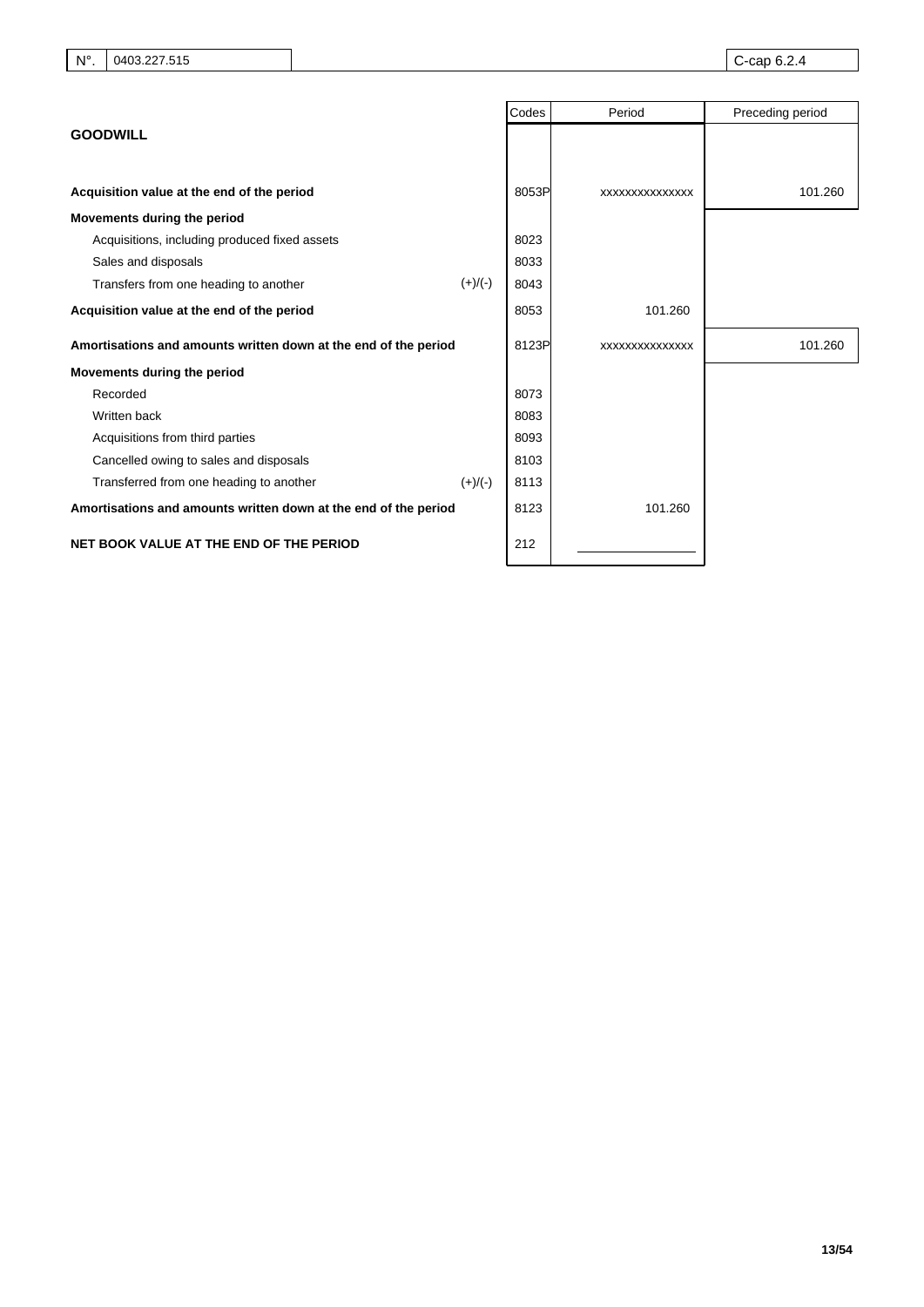# **STATEMENT OF TANGIBLE FIXED ASSETS**

|                                                                 |           | Codes | Period          | Preceding period |
|-----------------------------------------------------------------|-----------|-------|-----------------|------------------|
|                                                                 |           |       |                 |                  |
| <b>LAND AND BUILDINGS</b>                                       |           |       |                 |                  |
| Acquisition value at the end of the period                      |           | 8191P | XXXXXXXXXXXXXX  | 37.906.401       |
| Movements during the period                                     |           |       |                 |                  |
| Acquisitions, including produced fixed assets                   |           | 8161  | 160.484         |                  |
| Sales and disposals                                             |           | 8171  |                 |                  |
| Transfers from one heading to another                           | $(+)/(-)$ | 8181  |                 |                  |
| Acquisition value at the end of the period                      |           | 8191  | 38.066.885      |                  |
| Revaluation surpluses at the end of the period                  |           | 8251P | XXXXXXXXXXXXXX  |                  |
| Movements during the period                                     |           |       |                 |                  |
| Recorded                                                        |           | 8211  |                 |                  |
| Acquisitions from third parties                                 |           | 8221  |                 |                  |
| Cancelled                                                       |           | 8231  |                 |                  |
| Transferred from one heading to another                         | $(+)/(-)$ | 8241  |                 |                  |
| Revaluation surpluses at the end of the period                  |           | 8251  |                 |                  |
| Amortisations and amounts written down at the end of the period |           | 8321P | XXXXXXXXXXXXXXX | 14.692.511       |
| Movements during the period                                     |           |       |                 |                  |
| Recorded                                                        |           | 8271  | 1.106.561       |                  |
| Written back                                                    |           | 8281  |                 |                  |
| Acquisitions from third parties                                 |           | 8291  |                 |                  |
| Cancelled owing to sales and disposals                          |           | 8301  |                 |                  |
| Transferred from one heading to another                         | $(+)/(-)$ | 8311  |                 |                  |
| Amortisations and amounts written down at the end of the period |           | 8321  | 15.799.072      |                  |
| NET BOOK VALUE AT THE END OF THE PERIOD                         |           | (22)  | 22.267.813      |                  |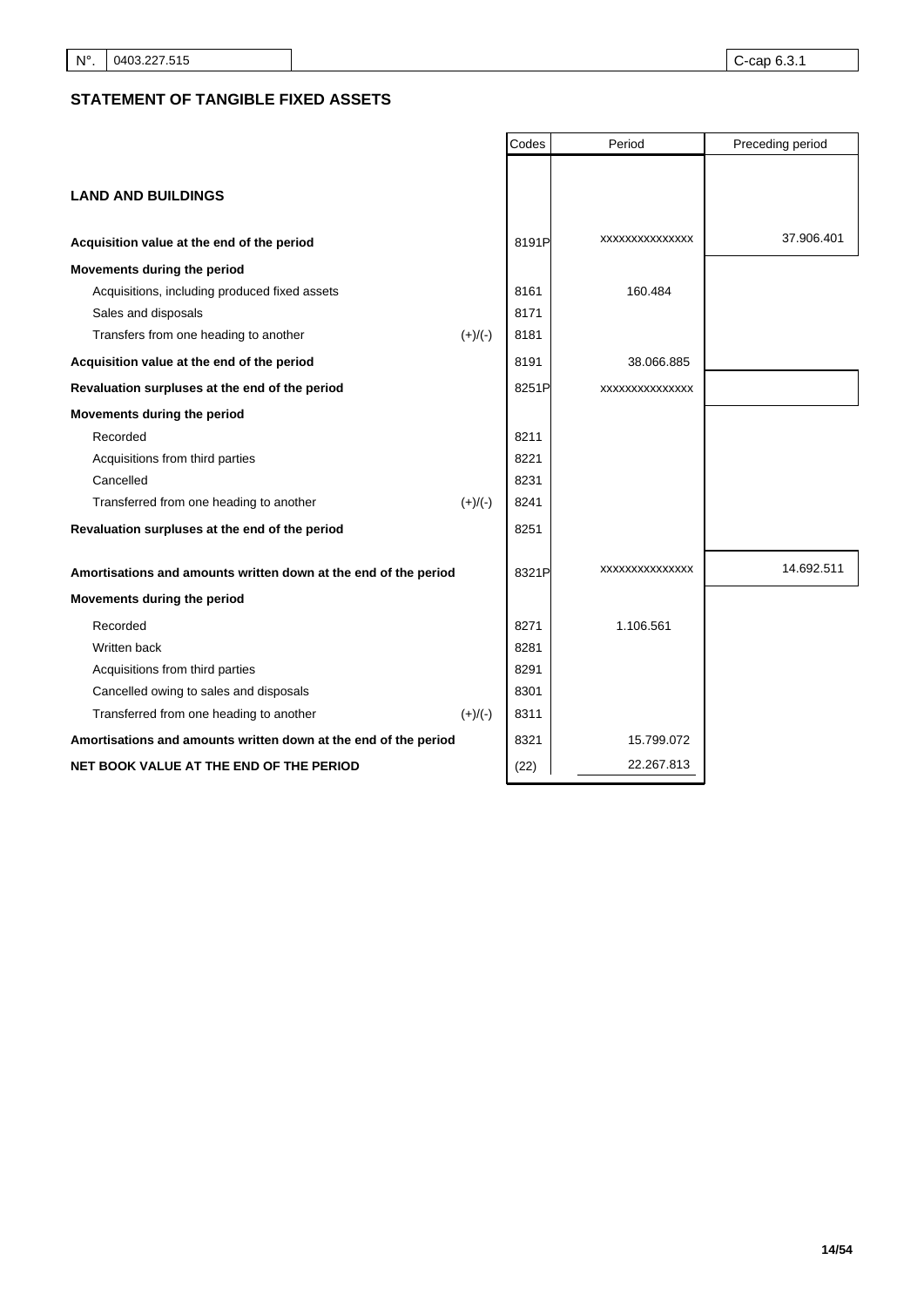|                                                                 | Codes | Period          | Preceding period |
|-----------------------------------------------------------------|-------|-----------------|------------------|
| PLANT, MACHINERY AND EQUIPMENT                                  |       |                 |                  |
|                                                                 |       |                 |                  |
|                                                                 |       |                 |                  |
| Acquisition value at the end of the period                      | 8192P | XXXXXXXXXXXXXX  | 390.315.528      |
| Movements during the period                                     |       |                 |                  |
| Acquisitions, including produced fixed assets                   | 8162  | 15.476.757      |                  |
| Sales and disposals                                             | 8172  | 111.102.428     |                  |
| Transfers from one heading to another<br>$(+)/(-)$              | 8182  |                 |                  |
| Acquisition value at the end of the period                      | 8192  | 294.689.857     |                  |
| Revaluation surpluses at the end of the period                  | 8252P | XXXXXXXXXXXXXXX |                  |
| Movements during the period                                     |       |                 |                  |
| Recorded                                                        | 8212  |                 |                  |
| Acquisitions from third parties                                 | 8222  |                 |                  |
| Cancelled                                                       | 8232  |                 |                  |
| Transferred from one heading to another<br>$(+)/(-)$            | 8242  |                 |                  |
| Revaluation surpluses at the end of the period                  | 8252  |                 |                  |
| Amortisations and amounts written down at the end of the period | 8322P | XXXXXXXXXXXXXX  | 318.698.636      |
| Movements during the period                                     |       |                 |                  |
| Recorded                                                        | 8272  | 34.537.859      |                  |
| Written back                                                    | 8282  |                 |                  |
| Acquisitions from third parties                                 | 8292  |                 |                  |
| Cancelled owing to sales and disposals                          | 8302  | 110.738.852     |                  |
| Transferred from one heading to another<br>$(+)/(-)$            | 8312  |                 |                  |
| Amortisations and amounts written down at the end of the period | 8322  | 242.497.643     |                  |
| NET BOOK VALUE AT THE END OF THE PERIOD                         | (23)  | 52.192.214      |                  |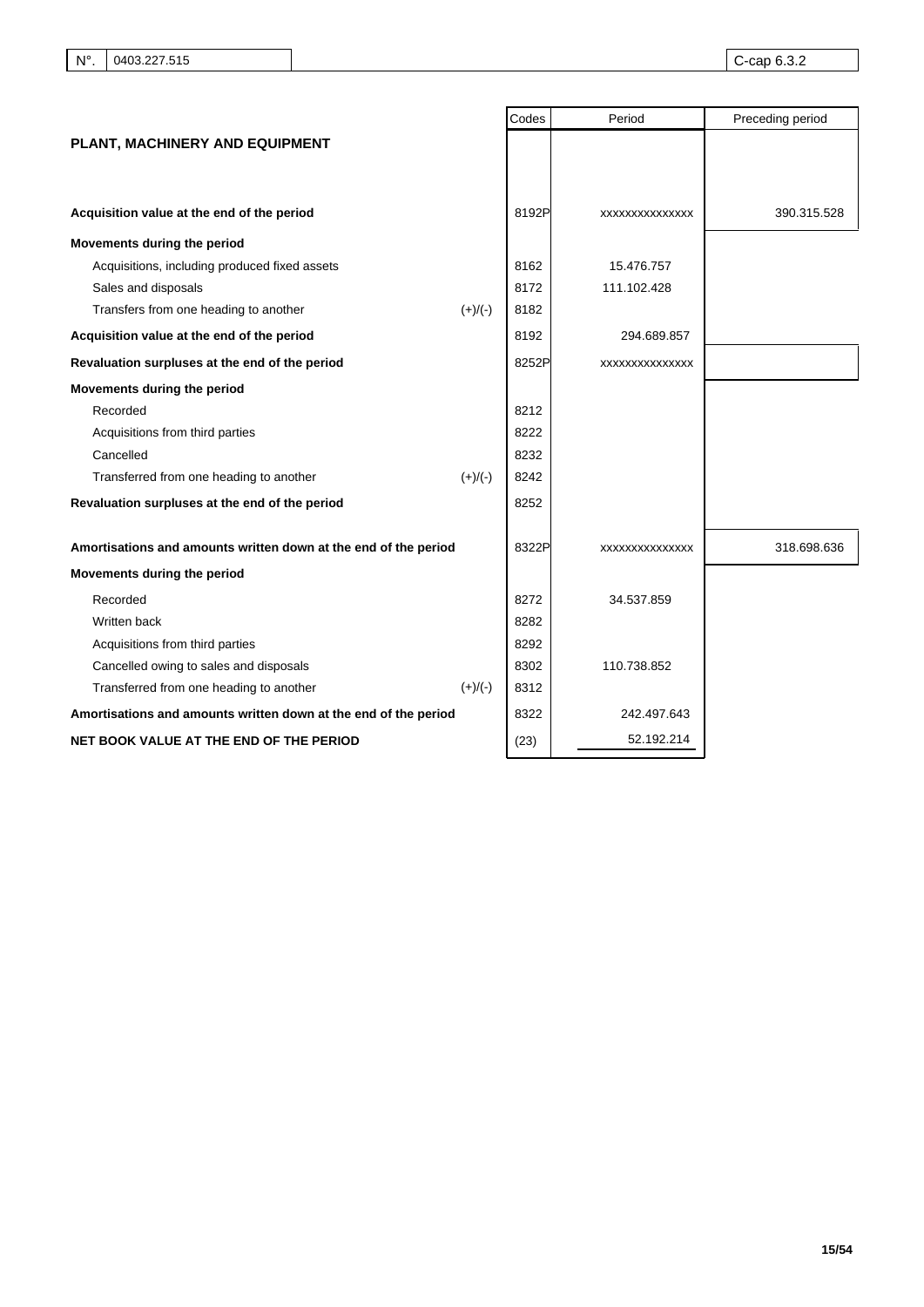|                                                                 |           | Codes | Period          | Preceding period |
|-----------------------------------------------------------------|-----------|-------|-----------------|------------------|
|                                                                 |           |       |                 |                  |
| <b>FURNITURE AND VEHICLES</b>                                   |           |       |                 |                  |
|                                                                 |           |       |                 |                  |
| Acquisition value at the end of the period                      |           | 8193P | XXXXXXXXXXXXXX  | 31.189.383       |
| Movements during the period                                     |           |       |                 |                  |
| Acquisitions, including produced fixed assets                   |           | 8163  | 532.432         |                  |
| Sales and disposals                                             |           | 8173  | 1.245.919       |                  |
| Transfers from one heading to another                           | $(+)/(-)$ | 8183  |                 |                  |
| Acquisition value at the end of the period                      |           | 8193  | 30.475.896      |                  |
| Revaluation surpluses at the end of the period                  |           | 8253P | XXXXXXXXXXXXXX  |                  |
| Movements during the period                                     |           |       |                 |                  |
| Recorded                                                        |           | 8213  |                 |                  |
| Acquisitions from third parties                                 |           | 8223  |                 |                  |
| Cancelled                                                       |           | 8233  |                 |                  |
| Transfers from one heading to another                           | $(+)/(-)$ | 8243  |                 |                  |
| Revaluation surpluses at the end of the period                  |           | 8253  |                 |                  |
| Amortisations and amounts written down at the end of the period |           | 8323P | XXXXXXXXXXXXXXX | 22.411.482       |
| Movements during the period                                     |           |       |                 |                  |
| Recorded                                                        |           | 8273  | 1.951.788       |                  |
| Written back                                                    |           | 8283  |                 |                  |
| Acquisitions from third parties                                 |           | 8293  |                 |                  |
| Cancelled owing to sales and disposals                          |           | 8303  | 976.993         |                  |
| Transfers from one heading to another                           | $(+)/(-)$ | 8313  |                 |                  |
| Amortisations and amounts written down at the end of the period |           | 8323  | 23.386.277      |                  |
| NET BOOK VALUE AT THE END OF THE PERIOD                         |           | (24)  | 7.089.619       |                  |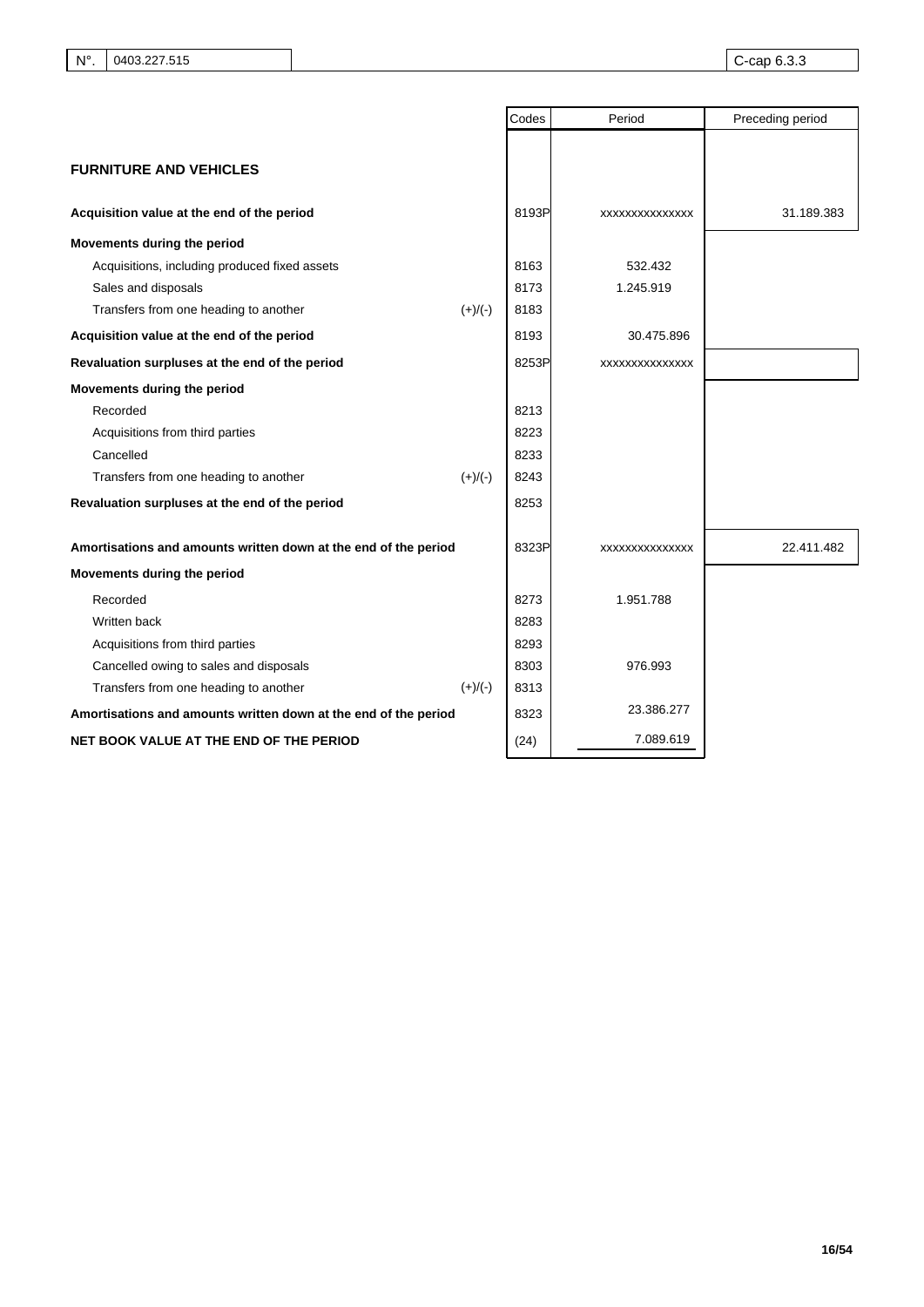|                                                                 |           | Codes | Period          | Preceding period |
|-----------------------------------------------------------------|-----------|-------|-----------------|------------------|
| <b>OTHER TANGIBLE FIXED ASSETS</b>                              |           |       |                 |                  |
|                                                                 |           |       |                 |                  |
| Acquisition value at the end of the period                      |           | 8195P | XXXXXXXXXXXXXX  | 1.432.113        |
| Movements during the period                                     |           |       |                 |                  |
| Acquisitions, including produced fixed assets                   |           | 8165  | 205.674         |                  |
| Sales and disposals                                             |           | 8175  | 215.688         |                  |
| Transfers from one heading to another                           | $(+)/(-)$ | 8185  |                 |                  |
| Acquisition value at the end of the period                      |           | 8195  | 1.422.099       |                  |
| Revaluation surpluses at the end of the period                  |           | 8255P | XXXXXXXXXXXXXX  |                  |
| Movements during the period                                     |           |       |                 |                  |
| Recorded                                                        |           | 8215  |                 |                  |
| Acquisitions from third parties                                 |           | 8225  |                 |                  |
| Cancelled                                                       |           | 8235  |                 |                  |
| Transferred from one heading to another                         | $(+)/(-)$ | 8245  |                 |                  |
| Revaluation surpluses at the end of the period                  |           | 8255  |                 |                  |
| Amortisations and amounts written down at the end of the period |           | 8325P | XXXXXXXXXXXXXXX | 848.355          |
| Movements during the period                                     |           |       |                 |                  |
| Recorded                                                        |           | 8275  | 142.798         |                  |
| Written back                                                    |           | 8285  |                 |                  |
| Acquisitions from third parties                                 |           | 8295  |                 |                  |
| Cancelled owing to sales and disposals                          |           | 8305  | 215.688         |                  |
| Transferred from one heading to another                         | $(+)/(-)$ | 8315  |                 |                  |
| Amortisations and amounts written down at the end of the period |           | 8325  | 775.465         |                  |
| NET BOOK VALUE AT THE END OF THE PERIOD                         |           | (26)  | 646.634         |                  |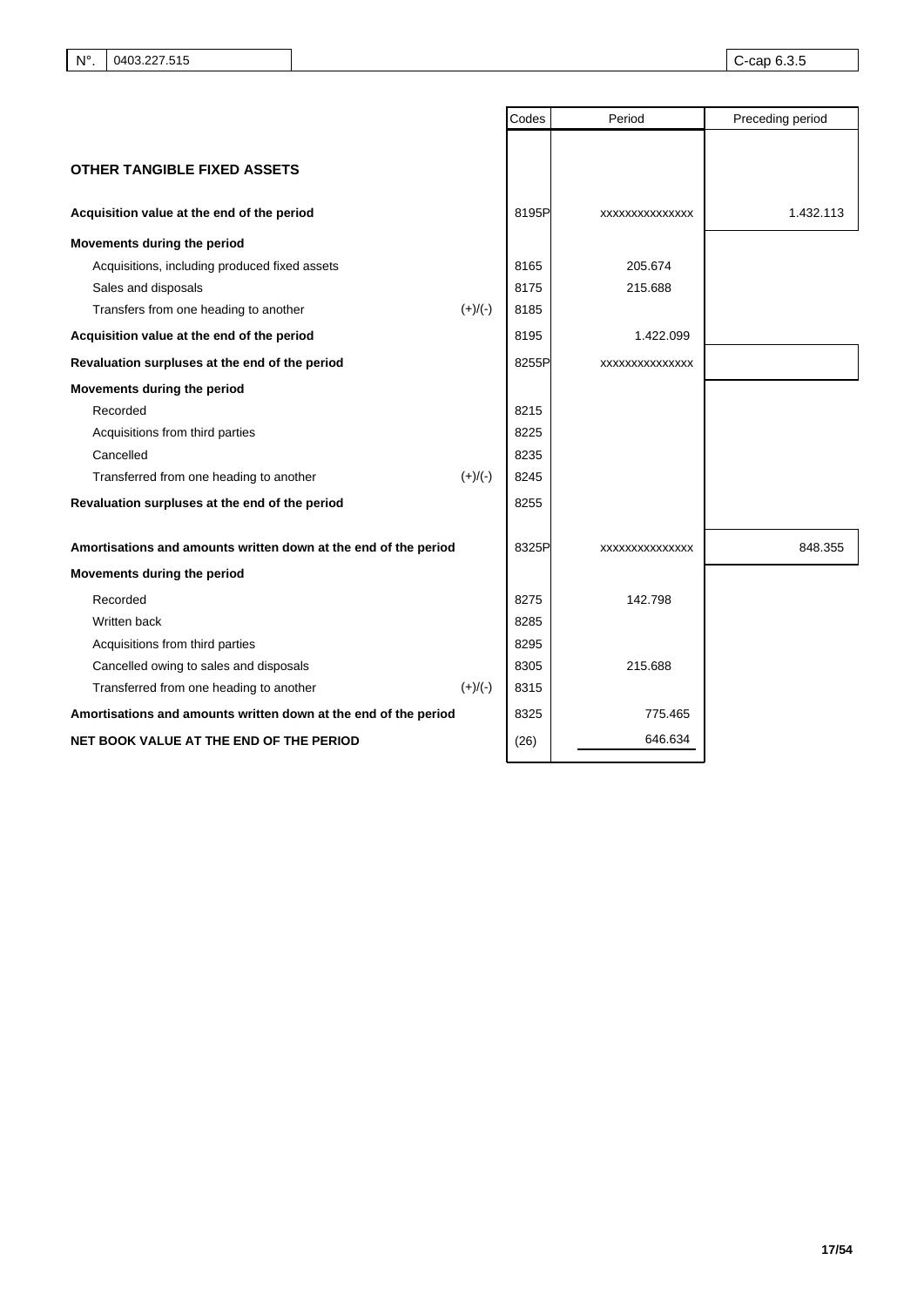|                                                                 |           | Codes | Period         | Preceding period |
|-----------------------------------------------------------------|-----------|-------|----------------|------------------|
| ASSETS UNDER CONSTRUCTION AND ADVANCE PAYMENTS                  |           |       |                |                  |
|                                                                 |           |       |                |                  |
|                                                                 |           |       |                |                  |
| Acquisition value at the end of the period                      |           | 8196P | XXXXXXXXXXXXXX | 10.660.644       |
| Movements during the period                                     |           |       |                |                  |
| Acquisitions, including produced fixed assets                   |           | 8166  | 449.412        |                  |
| Sales and disposals                                             |           | 8176  |                |                  |
| Transfers from one heading to another                           | $(+)/(-)$ | 8186  |                |                  |
| Acquisition value at the end of the period                      |           | 8196  | 11.110.056     |                  |
| Revaluation surpluses at the end of the period                  |           | 8256P | XXXXXXXXXXXXXX |                  |
| Movements during the period                                     |           |       |                |                  |
| Recorded                                                        |           | 8216  |                |                  |
| Acquisitions from third parties                                 |           | 8226  |                |                  |
| Cancelled                                                       |           | 8236  |                |                  |
| Transferred from one heading to another                         | $(+)/(-)$ | 8246  |                |                  |
| Revaluation surpluses at the end of the period                  |           | 8256  |                |                  |
| Amortisations and amounts written down at the end of the period |           | 8326P | XXXXXXXXXXXXXX | 9.621.410        |
| Movements during the period                                     |           |       |                |                  |
| Recorded                                                        |           | 8276  |                |                  |
| Written back                                                    |           | 8286  |                |                  |
| Acquisitions from third parties                                 |           | 8296  |                |                  |
| Cancelled owing to sales and disposals                          |           | 8306  |                |                  |
| Transferred from one heading to another                         | $(+)/(-)$ | 8316  |                |                  |
| Amortisations and amounts written down at the end of the period |           | 8326  | 9.621.410      |                  |
| NET BOOK VALUE AT THE END OF THE PERIOD                         |           | (27)  | 1.488.646      |                  |
|                                                                 |           |       |                |                  |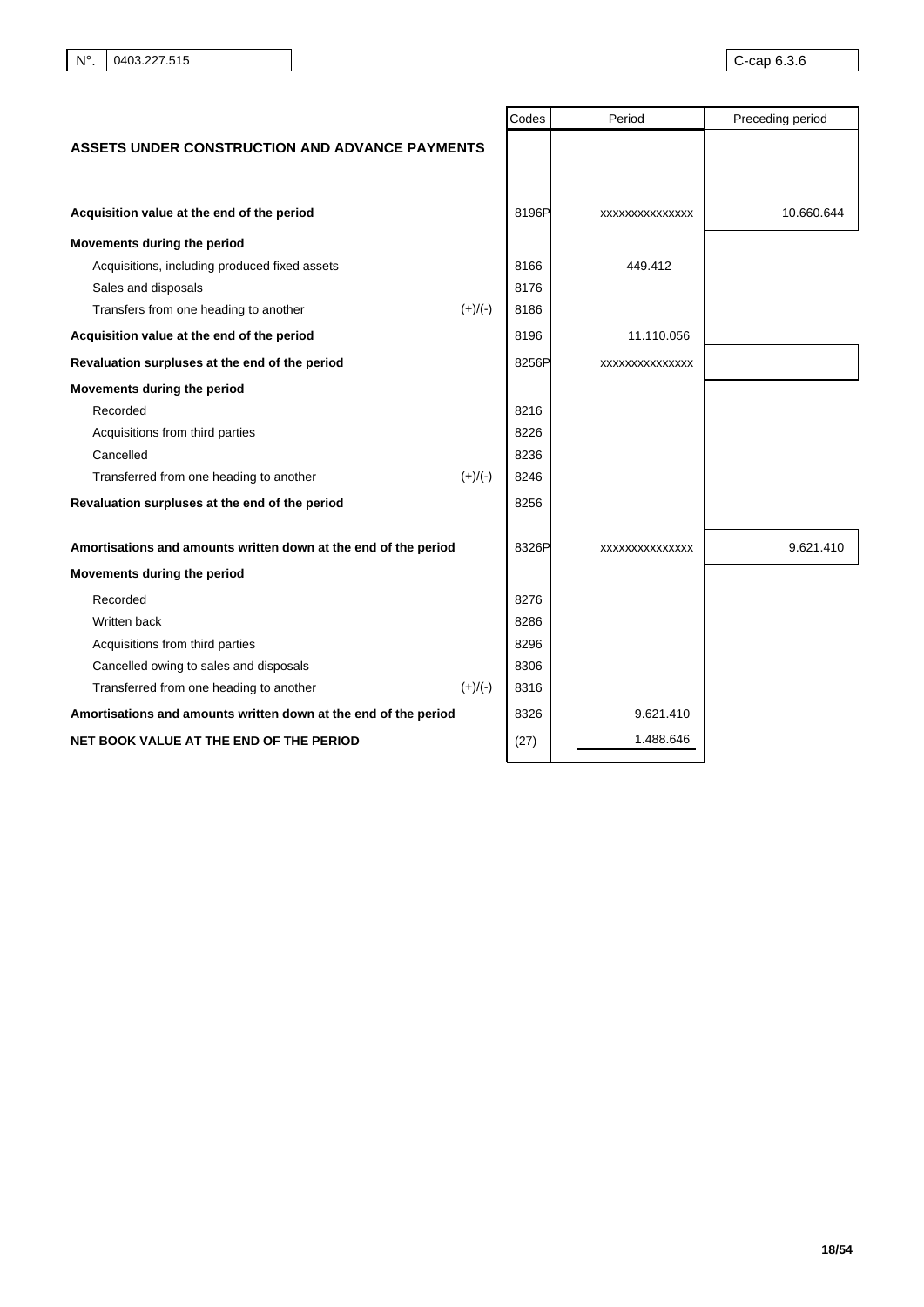# **STATEMENT OF FINANCIAL FIXED ASSETS**

|                                                                                       |           | Codes | Period         | Preceding period |
|---------------------------------------------------------------------------------------|-----------|-------|----------------|------------------|
| AFFILIATED COMPANIES - PARTICIPATING INTERESTS AND<br><b>SHARES</b>                   |           |       |                |                  |
| Acquisition value at the end of the period                                            |           | 8391P | XXXXXXXXXXXXXX | 15.894.042.294   |
| Movements during the period                                                           |           |       |                |                  |
| Acquisitions                                                                          |           | 8361  | 112.000.000    |                  |
| Sales and disposals                                                                   |           | 8371  | 1.437          |                  |
| Transfers from one heading to another                                                 | $(+)/(-)$ | 8381  |                |                  |
| Acquisition value at the end of the period                                            |           | 8391  | 16.006.040.857 |                  |
| Revaluation surpluses at the end of the period                                        |           | 8451P | XXXXXXXXXXXXXX | 6.527.835        |
| Movements during the period                                                           |           |       |                |                  |
| Recorded                                                                              |           | 8411  |                |                  |
| Acquisitions from third parties                                                       |           | 8421  |                |                  |
| Cancelled                                                                             |           | 8431  |                |                  |
| Transferred from one heading to another                                               | $(+)/(-)$ | 8441  |                |                  |
| Revaluation surpluses at the end of the period                                        |           | 8451  | 6.527.835      |                  |
| Amounts written down at the end of the period                                         |           | 8521P | XXXXXXXXXXXXXX |                  |
| Movements during the period                                                           |           |       |                |                  |
| Recorded                                                                              |           | 8471  |                |                  |
| Written back                                                                          |           | 8481  |                |                  |
| Acquisitions from third parties                                                       |           | 8491  |                |                  |
| Cancelled owing to sales and disposals                                                |           | 8501  |                |                  |
| Transferred from one heading to another                                               | $(+)/(-)$ | 8511  |                |                  |
| Amounts written down at the end of the period                                         |           | 8521  |                |                  |
| Uncalled amounts at the end of the period                                             |           | 8551P | XXXXXXXXXXXXXX |                  |
| Movements during the period                                                           | $(+)/(-)$ | 8541  |                |                  |
| Uncalled amounts at the end of the period                                             |           | 8551  |                |                  |
| NET BOOK VALUE AT THE END OF THE PERIOD                                               |           | (280) | 16.012.568.692 |                  |
| <b>AFFILIATED COMPANIES - AMOUNTS RECEIVABLE</b>                                      |           |       |                |                  |
| NET BOOK VALUE AT THE END OF THE PERIOD                                               |           | 281P  | XXXXXXXXXXXXXX | 10.949.072.302   |
| Movements during the period                                                           |           |       |                |                  |
| Appropriations                                                                        |           | 8581  | 3.663.705.778  |                  |
| Repayments                                                                            |           | 8591  | 746.866.288    |                  |
| Amounts written down                                                                  |           | 8601  |                |                  |
| Amounts written back                                                                  |           | 8611  |                |                  |
| Exchange differences                                                                  | $(+)/(-)$ | 8621  | 2.593.985      |                  |
| Other movements                                                                       | $(+)/(-)$ | 8631  |                |                  |
| NET BOOK VALUE AT THE END OF THE PERIOD                                               |           | (281) | 13.868.505.777 |                  |
| ACCUMULATED AMOUNTS WRITTEN DOWN ON AMOUNTS<br><b>RECEIVABLE AT END OF THE PERIOD</b> |           | 8651  |                |                  |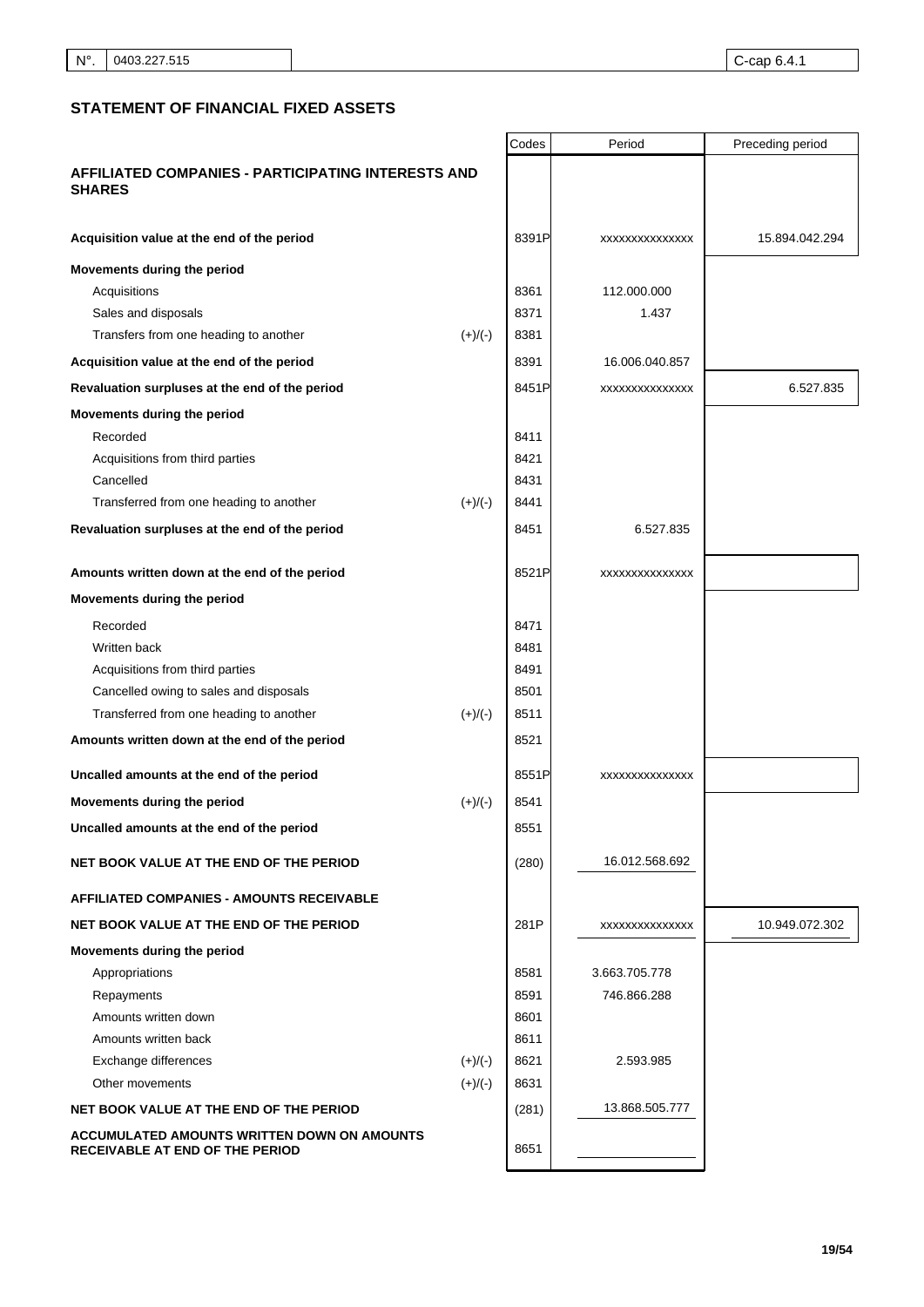|                                                                                                   |           | Codes | Period         | Preceding period |
|---------------------------------------------------------------------------------------------------|-----------|-------|----------------|------------------|
|                                                                                                   |           |       |                |                  |
| <b>COMPANIES LINKED BY PARTICIPATING INTERESTS -</b><br><b>PARTICIPATING INTERESTS AND SHARES</b> |           |       |                |                  |
| Acquisition value at the end of the period                                                        |           | 8392P | XXXXXXXXXXXXXX | 914.658          |
| Movements during the period                                                                       |           |       |                |                  |
| Acquisitions                                                                                      |           | 8362  |                |                  |
| Sales and disposals                                                                               |           | 8372  |                |                  |
| Transfers from one heading to another                                                             | $(+)/(-)$ | 8382  |                |                  |
| Acquisition value at the end of the period                                                        |           | 8392  | 914.658        |                  |
| Revaluation surpluses at the end of the period                                                    |           | 8452P | XXXXXXXXXXXXXX |                  |
| Movements during the period                                                                       |           |       |                |                  |
| Recorded                                                                                          |           | 8412  |                |                  |
| Acquisitions from third parties                                                                   |           | 8422  |                |                  |
| Cancelled                                                                                         |           | 8432  |                |                  |
| Transferred from one heading to another                                                           | $(+)/(-)$ | 8442  |                |                  |
| Revaluation surpluses at the end of the period                                                    |           | 8452  |                |                  |
|                                                                                                   |           |       |                |                  |
| Amounts written down at the end of the period                                                     |           | 8522P | XXXXXXXXXXXXXX |                  |
| Movements during the period                                                                       |           |       |                |                  |
| Recorded                                                                                          |           | 8472  |                |                  |
| Written back                                                                                      |           | 8482  |                |                  |
| Acquisitions from third parties                                                                   |           | 8492  |                |                  |
| Cancelled owing to sales and disposals                                                            |           | 8502  |                |                  |
| Transferred from one heading to another                                                           | $(+)/(-)$ | 8512  |                |                  |
| Amounts written down at the end of the period                                                     |           | 8522  |                |                  |
| Uncalled amounts at the end of the period                                                         |           | 8552P | XXXXXXXXXXXXXX |                  |
| Movements during the period                                                                       | $(+)/(-)$ | 8542  |                |                  |
| Uncalled amounts at the end of the period                                                         |           | 8552  |                |                  |
| NET BOOK VALUE AT THE END OF THE PERIOD                                                           |           | (282) | 914.658        |                  |
| <b>COMPANIES LINKED BY PARTICIPATING INTERESTS - AMOUNTS</b><br><b>RECEIVABLE</b>                 |           |       |                |                  |
| NET BOOK VALUE AT THE END OF THE PERIOD                                                           |           | 283P  | XXXXXXXXXXXXXX |                  |
| Movements during the period                                                                       |           |       |                |                  |
| Appropriations                                                                                    |           | 8582  |                |                  |
| Repayments                                                                                        |           | 8592  |                |                  |
| Amounts written down                                                                              |           | 8602  |                |                  |
| Amounts written back                                                                              |           | 8612  |                |                  |
| Exchange differences                                                                              | $(+)/(-)$ | 8622  |                |                  |
| Other movements                                                                                   | $(+)/(-)$ | 8632  |                |                  |
| NET BOOK VALUE AT THE END OF THE PERIOD                                                           |           | (283) |                |                  |
| ACCUMULATED AMOUNTS WRITTEN DOWN ON AMOUNTS<br>RECEIVABLE AT END OF THE PERIOD                    |           | 8652  |                |                  |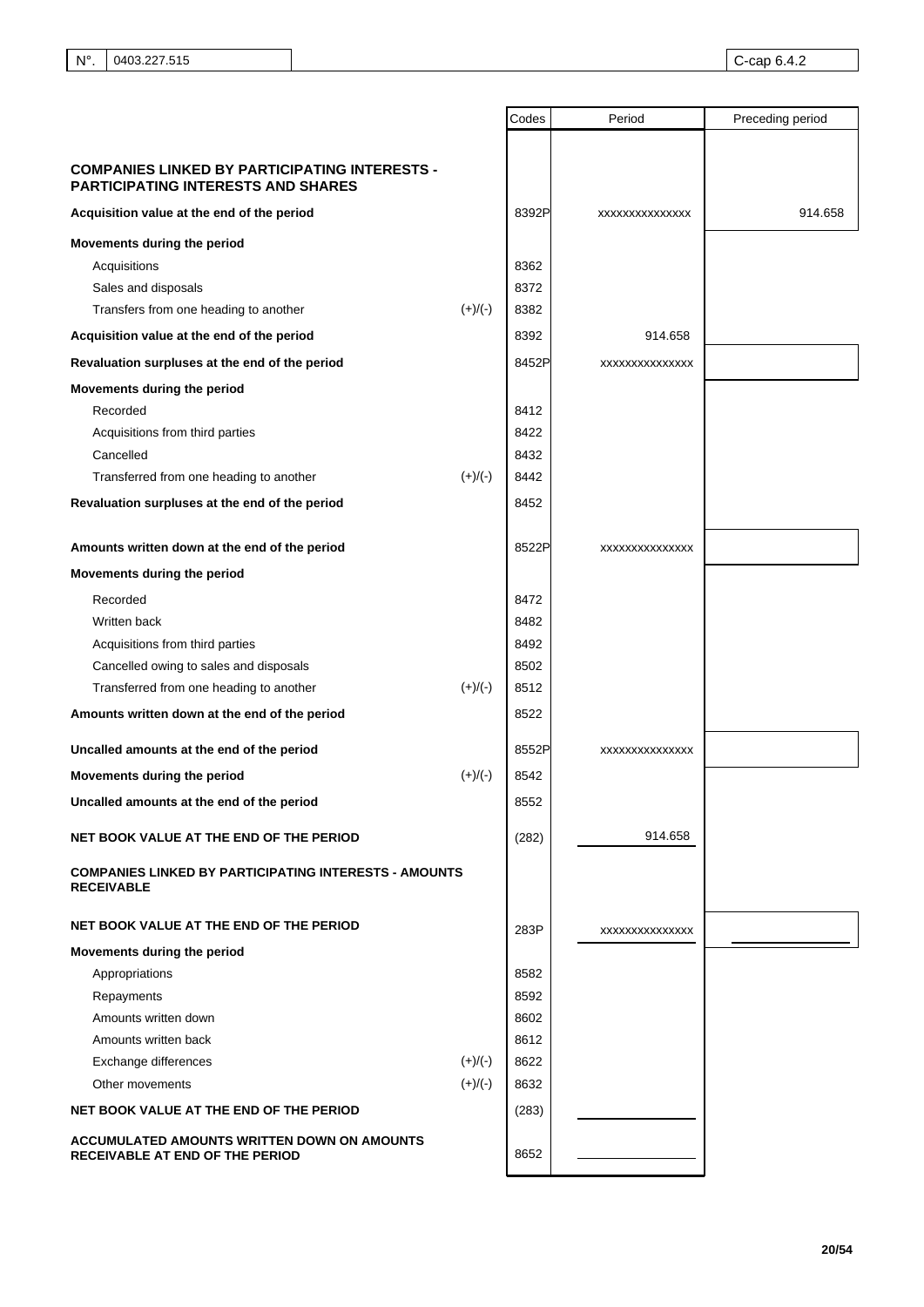|                                                                                       |           | Codes   | Period         | Preceding period |
|---------------------------------------------------------------------------------------|-----------|---------|----------------|------------------|
|                                                                                       |           |         |                |                  |
| OTHER COMPANIES - PARTICIPATING INTERESTS AND<br><b>SHARES</b>                        |           |         |                |                  |
| Acquisition value at the end of the period                                            |           | 8393P   | XXXXXXXXXXXXXX | 223.536          |
| Movements during the period                                                           |           |         |                |                  |
| Acquisitions                                                                          |           | 8363    |                |                  |
| Sales and disposals                                                                   |           | 8373    |                |                  |
| Transfers from one heading to another                                                 | $(+)/(-)$ | 8383    |                |                  |
| Acquisition value at the end of the period                                            |           | 8393    | 223.536        |                  |
| Revaluation surpluses at the end of the period                                        |           | 8453P   | XXXXXXXXXXXXXX |                  |
| Movements during the period                                                           |           |         |                |                  |
| Recorded                                                                              |           | 8413    |                |                  |
| Acquisitions from third parties                                                       |           | 8423    |                |                  |
| Cancelled                                                                             |           | 8433    |                |                  |
| Transferred from one heading to another                                               | $(+)/(-)$ | 8443    |                |                  |
| Revaluation surpluses at the end of the period                                        |           | 8453    |                |                  |
| Amounts written down at the end of the period                                         |           | 8523P   | XXXXXXXXXXXXXX |                  |
| Movements during the period                                                           |           |         |                |                  |
| Recorded                                                                              |           | 8473    |                |                  |
| Written back                                                                          |           | 8483    |                |                  |
| Acquisitions from third parties                                                       |           | 8493    |                |                  |
| Cancelled owing to sales and disposals                                                |           | 8503    |                |                  |
| Transferred from one heading to another                                               | $(+)/(-)$ | 8513    |                |                  |
| Amounts written down at the end of the period                                         |           | 8523    |                |                  |
| Uncalled amounts at the end of the period                                             |           | 8553P   | XXXXXXXXXXXXXX |                  |
| Movements during the period                                                           | $(+)/(-)$ | 8543    |                |                  |
| Uncalled amounts at the end of the period                                             |           | 8553    |                |                  |
| NET BOOK VALUE AT THE END OF THE PERIOD                                               |           | (284)   | 223.536        |                  |
| <b>OTHER COMPANIES - AMOUNTS RECEIVABLE</b>                                           |           |         |                |                  |
| NET BOOK VALUE AT THE END OF THE PERIOD                                               |           | 285/8P  | XXXXXXXXXXXXXX |                  |
| Movements during the period                                                           |           |         |                |                  |
| Appropriations                                                                        |           | 8583    |                |                  |
| Repayments                                                                            |           | 8593    |                |                  |
| Amounts written down                                                                  |           | 8603    |                |                  |
| Amounts written back                                                                  |           | 8613    |                |                  |
| Exchange differences                                                                  | $(+)/(-)$ | 8623    |                |                  |
| Other movements                                                                       | $(+)/(-)$ | 8633    |                |                  |
| NET BOOK VALUE AT THE END OF THE PERIOD                                               |           | (285/8) |                |                  |
| ACCUMULATED AMOUNTS WRITTEN DOWN ON AMOUNTS<br><b>RECEIVABLE AT END OF THE PERIOD</b> |           | 8653    |                |                  |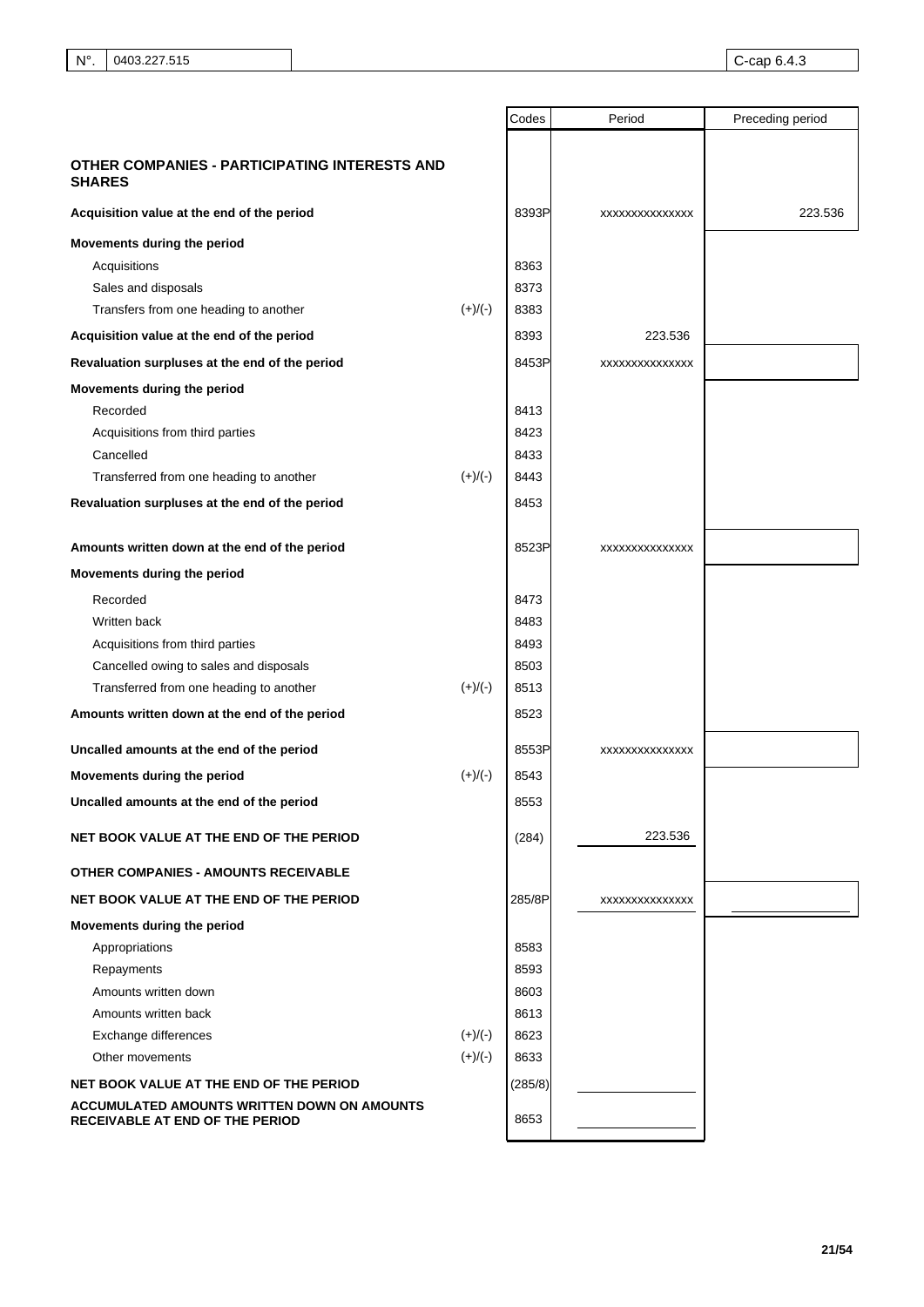# **PARTICIPATING INTERESTS INFORMATION**

# **PARTICIPATING INTERESTS AND OTHER RIGHTS IN OTHER COMPANIES**

The following list mentions the companies in which the company holds a participating interest (recorded in headings 280 and 282 of assets), as well as the companies in which the company holds rights (recorded in headings 284 and 51/53 of assets) for an amount of at least 10% of the capital, the equity or a class of shares of the company.

| NAME, full address of the REGISTERED                                                                                                  |                    | Rights held |        |                   | Data extracted from the most recent annual accounts |               |                              |              |
|---------------------------------------------------------------------------------------------------------------------------------------|--------------------|-------------|--------|-------------------|-----------------------------------------------------|---------------|------------------------------|--------------|
| OFFICE and, for an entity governed by<br>Belgian law, the COMPANY                                                                     |                    | Directly    |        | Subs-<br>idiaries | Annual                                              | Cur-          | Equity                       | Net result   |
| <b>REGISTRATION NUMBER</b>                                                                                                            | Nature             | Number      | $\%$   | $\%$              | accounts<br>as per                                  | rency<br>code | $(+)$ or $(-)$<br>(in units) |              |
| <b>KBC BANK</b>                                                                                                                       |                    |             |        |                   | 31/12/2020                                          | <b>EUR</b>    | 15.801.579.000               | 654.580.000  |
| Public limited liability company<br>Havenlaan 2<br>1080 Brussel 8<br>Belgium<br>0462.920.226                                          | Ordinary           |             |        |                   |                                                     |               |                              |              |
|                                                                                                                                       | shares             | 995.371.469 | 100,00 | 0,00              |                                                     |               |                              |              |
| <b>KBC VERZEKERINGEN</b>                                                                                                              |                    |             |        |                   | 31/12/2020                                          | <b>EUR</b>    | 1.724.213.650                | 357.891.773  |
| Public limited liability company<br>Professor Roger Van Overstraetenplein<br>$\overline{2}$<br>3000 Leuven<br>Belgium<br>0403.552.563 |                    |             |        |                   |                                                     |               |                              |              |
|                                                                                                                                       | Ordinary           | 1.002.017   | 95,35  | 4,65              |                                                     |               |                              |              |
| <b>ARDA-IMMO</b>                                                                                                                      | shares             |             |        |                   | 31/12/2020                                          | <b>EUR</b>    | 4.035.683                    | 397.113      |
| Public limited liability company<br>Interleuvenlaan 16<br>3001 Heverlee<br>Belgium<br>0474.415.914                                    |                    |             |        |                   |                                                     |               |                              |              |
|                                                                                                                                       | Ordinary           |             |        |                   |                                                     |               |                              |              |
| $24+$<br>Public limited liability company<br>Roderveldlaan 4<br>2600 Berchem (Antwerpen)<br>Belgium<br>0895.810.836                   | shares             | 61.713      | 19,06  | 0,00              | 31/12/2020                                          | <b>EUR</b>    | 2.498.384                    | 416.352      |
|                                                                                                                                       | Ordinary           |             |        |                   |                                                     |               |                              |              |
| Experience@Work<br>Cooperative company<br>Minderbroedersgang 12<br>2800 Mechelen<br>Belgium<br>0627.819.632                           | shares             | 3.075       | 50,00  | 50,00             | 31/12/2020                                          | <b>EUR</b>    | 145.836                      | $-51.295$    |
|                                                                                                                                       | Ordinary           | 33          | 33,33  | 0,00              |                                                     |               |                              |              |
| <b>KBC Global Services NV</b><br>Public limited liability company<br>Havenlaan 2<br>1080 Brussel 8<br>Belgium<br>0772.332.707         | shares             |             |        |                   |                                                     | <b>EUR</b>    | $\mathbf 0$                  | $\mathbf{0}$ |
|                                                                                                                                       | Ordinary<br>shares | 100.000     | 100,00 | 0,00              |                                                     |               |                              |              |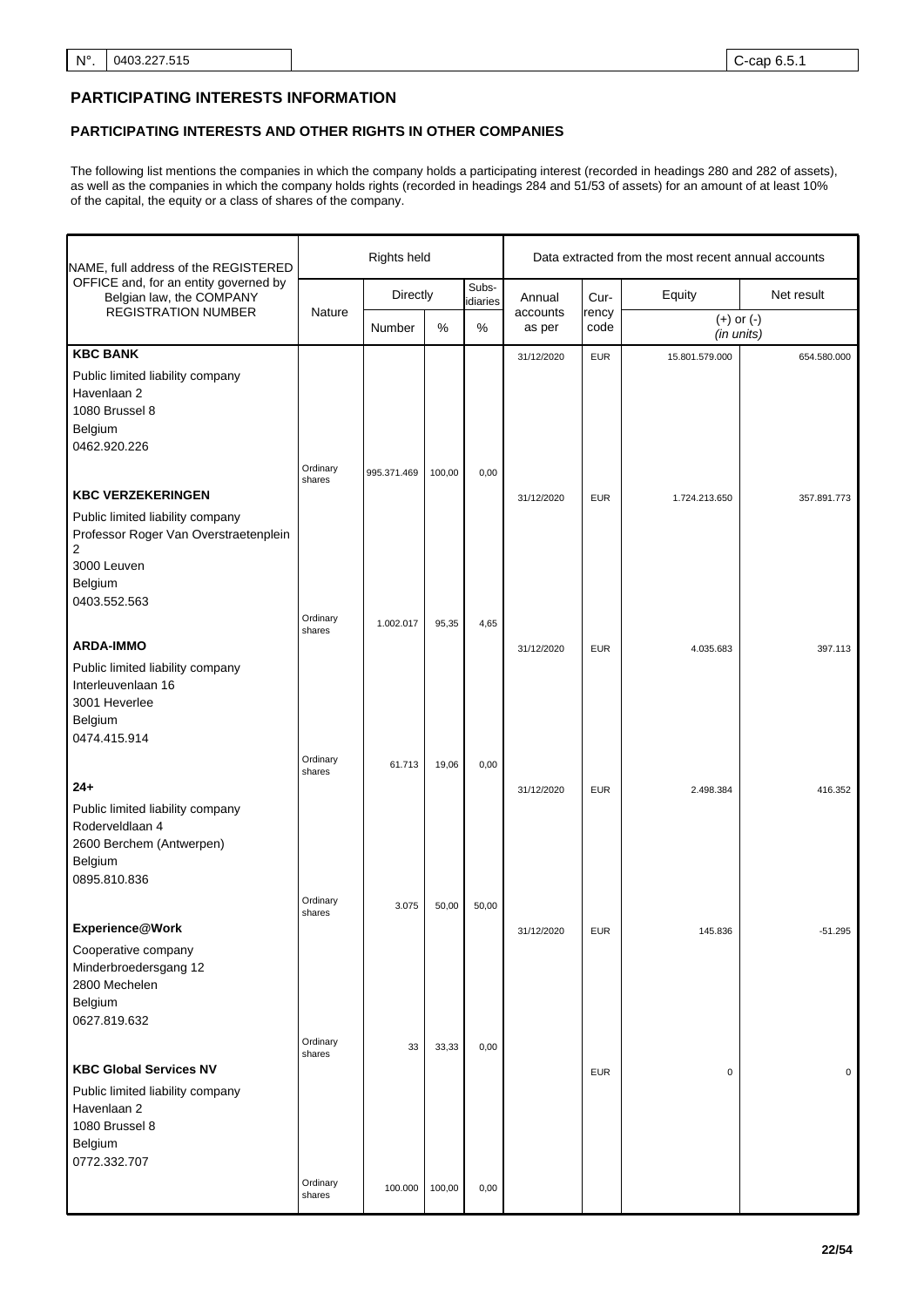# **PARTICIPATING INTERESTS INFORMATION**

# **PARTICIPATING INTERESTS AND OTHER RIGHTS IN OTHER COMPANIES**

| NAME, full address of the REGISTERED                                                         |                            | Rights held |                    |                      |                          |            | Data extracted from the most recent annual accounts |            |
|----------------------------------------------------------------------------------------------|----------------------------|-------------|--------------------|----------------------|--------------------------|------------|-----------------------------------------------------|------------|
| OFFICE and, for an entity governed by<br>Belgian law, the COMPANY                            |                            | Directly    |                    | Subs-<br>idiaries    | Annual                   | Cur-       | Equity                                              | Net result |
| <b>REGISTRATION NUMBER</b>                                                                   | Nature<br>%<br>%<br>Number |             | accounts<br>as per | <b>rency</b><br>code | (+) or (-)<br>(in units) |            |                                                     |            |
| <b>Discai NV</b>                                                                             |                            |             |                    |                      |                          | <b>EUR</b> | $\Omega$                                            | $\Omega$   |
| Public limited liability company<br>Havenlaan 2<br>1080 Brussel 8<br>Belgium<br>0773.435.537 |                            |             |                    |                      |                          |            |                                                     |            |
|                                                                                              | Ordinary<br>shares         | 12.000      | 100,00             | 0,00                 |                          |            |                                                     |            |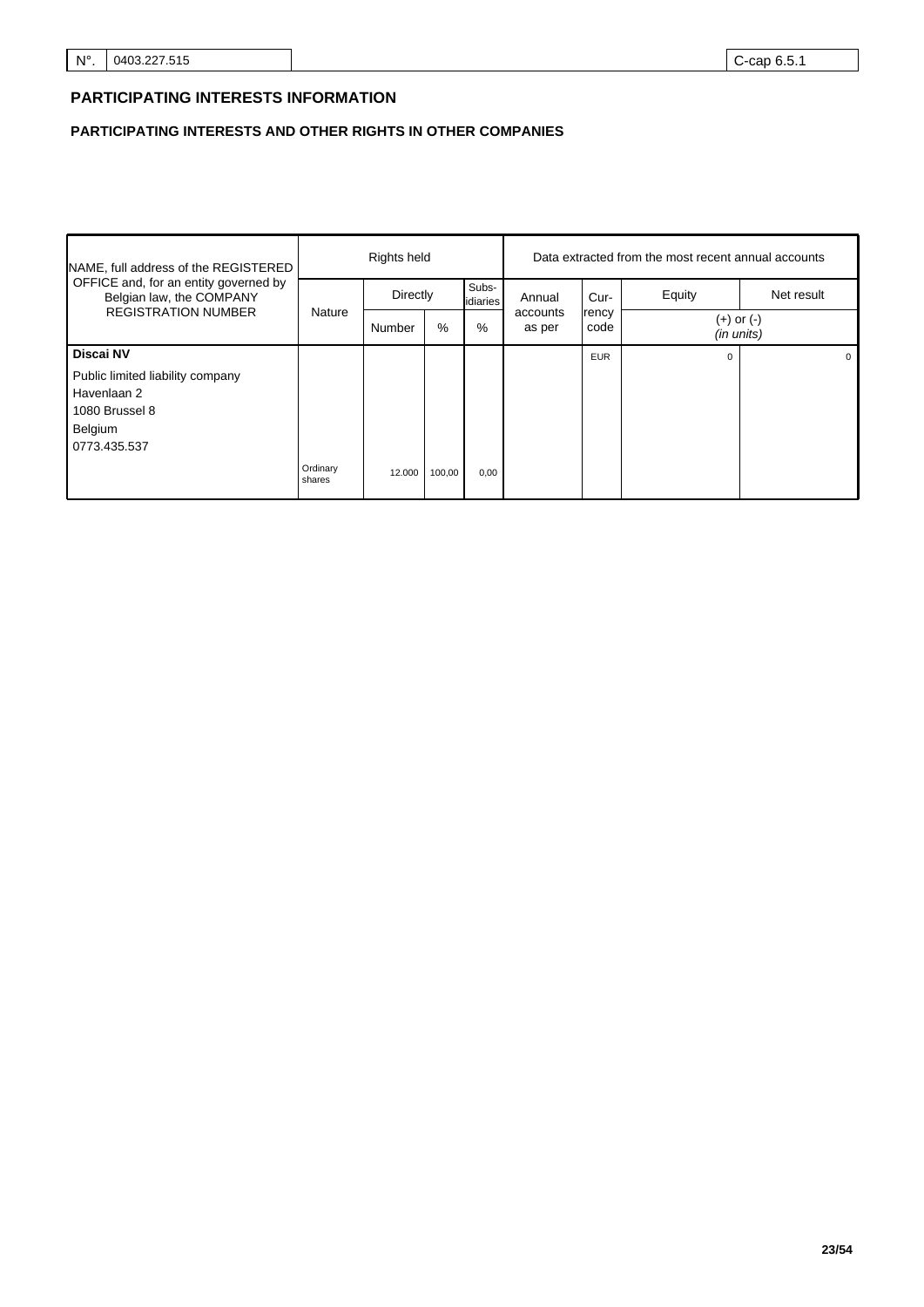# **CURRENT INVESTMENTS AND ACCRUALS AND DEFERRED INCOME**

|                                                            | Codes | Period | Preceding period |
|------------------------------------------------------------|-------|--------|------------------|
| <b>CURRENT INVESTMENTS - OTHER INVESTMENTS</b>             |       |        |                  |
| Shares and investments other than fixed income investments | 51    |        |                  |
| Shares – Book value increased with the uncalled amount     | 8681  |        |                  |
| Shares - Uncalled amount                                   | 8682  |        |                  |
| Precious metals and works of art                           | 8683  |        |                  |
| <b>Fixed-income securities</b>                             | 52    |        | 1.200.000.000    |
| Fixed income securities issued by credit institutions      | 8684  |        | 1.200.000.000    |
| Term accounts with credit institutions                     | 53    |        |                  |
| With a remaining term or notice                            |       |        |                  |
| up to one month                                            | 8686  |        |                  |
| between one month and one year                             | 8687  |        |                  |
| over one year                                              | 8688  |        |                  |
| Other investments not mentioned above                      | 8689  |        |                  |

## **ACCRUALS AND DEFERRED INCOME**

**Allocation of account 490/1 of assets if the amount is significant**

- 
- 

Period Deferred charges 96.968.113 Accrued income 68.997.425 Suspence account 2.823.479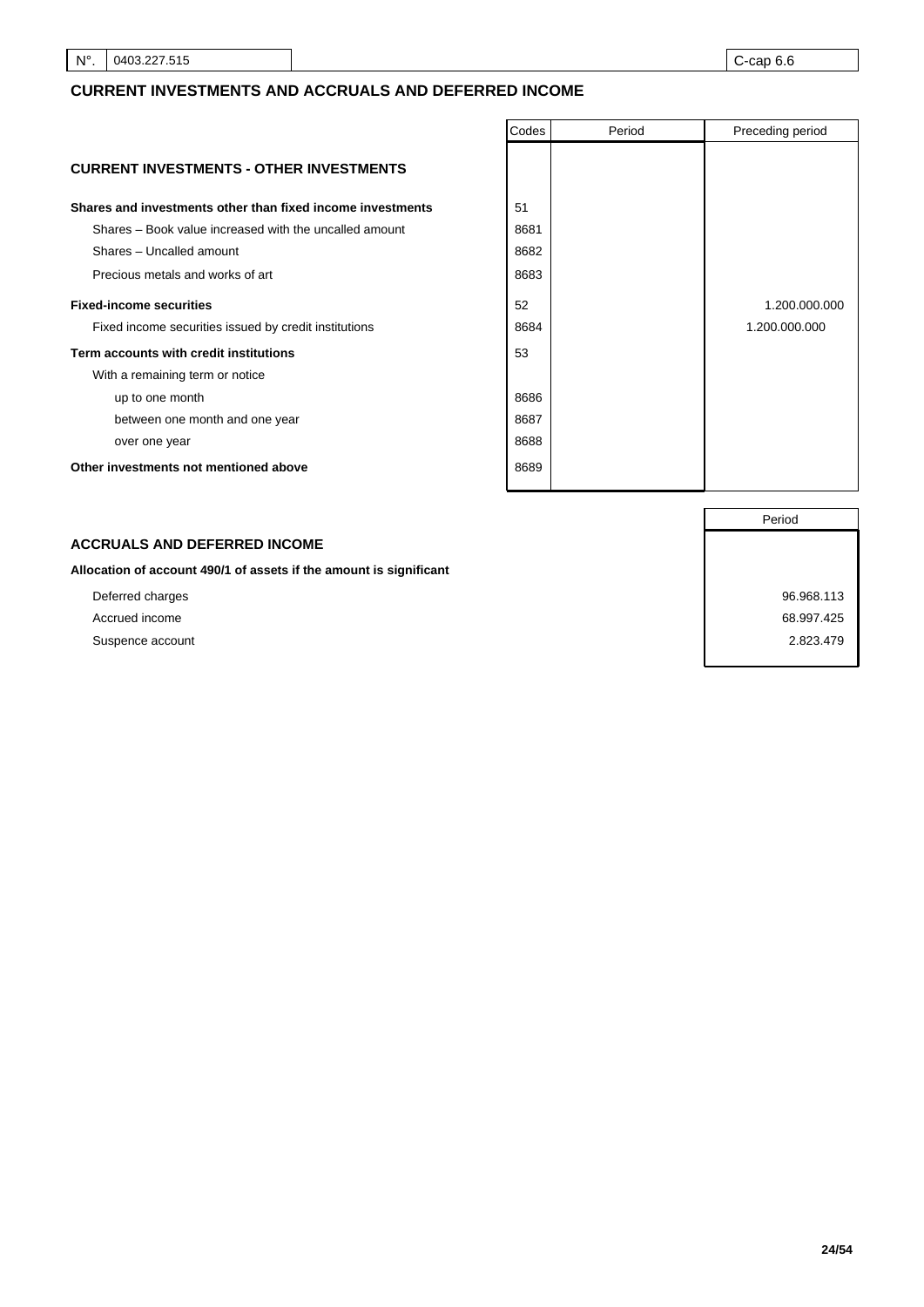# **STATEMENT OF CAPITAL AND SHAREHOLDERS' STURCTURE**

### **STATEMENT OF CAPITAL**

### **Capital**

Issued capital at the end of the period Issued capital at the end of the period

Modifications during the period

Capital increase staff

Composition of the capital Share types

No-par shares

Registered shares

Shares dematerialized

| Codes | Period        | Preceding period |
|-------|---------------|------------------|
|       |               |                  |
|       |               |                  |
| 100P  | XXXXXXXXXXXXX | 1.458.872.024    |
| (100) | 1.459.535.534 |                  |

| Codes | Period        | Number of shares |
|-------|---------------|------------------|
|       | 663.510       |                  |
|       | 1.459.535.533 | 416.883.592      |
| 8702  | XXXXXXXXXXXXX | 151.986.284      |
| 8703  | XXXXXXXXXXXXX | 264.897.308      |

H

|                                                | <b>Codes</b> | Uncalled amount | Called up amount, unpaid |
|------------------------------------------------|--------------|-----------------|--------------------------|
| Unpaid capital                                 |              |                 |                          |
| Uncalled capital                               | (101)        |                 | XXXXXXXXXXXXX            |
| Called up capital, unpaid                      | 8712         | XXXXXXXXXXXXXX  |                          |
| Shareholders that still need to pay up in full |              |                 |                          |
|                                                |              |                 |                          |

 $\perp$ 

|                                                     | Codes | Period      |
|-----------------------------------------------------|-------|-------------|
| Own shares                                          |       |             |
| Held by the company itself                          |       |             |
| Amount of capital held                              | 8721  |             |
| Number of shares                                    | 8722  |             |
| Held by a subsidiary                                |       |             |
| Amount of capital held                              | 8731  |             |
| Number of shares                                    | 8732  |             |
| <b>Commitments to issuing shares</b>                |       |             |
| Owing to the exercise of conversion rights          |       |             |
| Amount of outstanding convertible loans             | 8740  |             |
| Amount of capital to be subscribed                  | 8741  |             |
| Corresponding maximum number of shares to be issued | 8742  |             |
| Owing to the exercise of subscription rights        |       |             |
| Number of outstanding subscription rights           | 8745  |             |
| Amount of capital to be subscribed                  | 8746  |             |
| Corresponding maximum number of shares to be issued | 8747  |             |
| Authorised capital not issued                       | 8751  | 696.539.052 |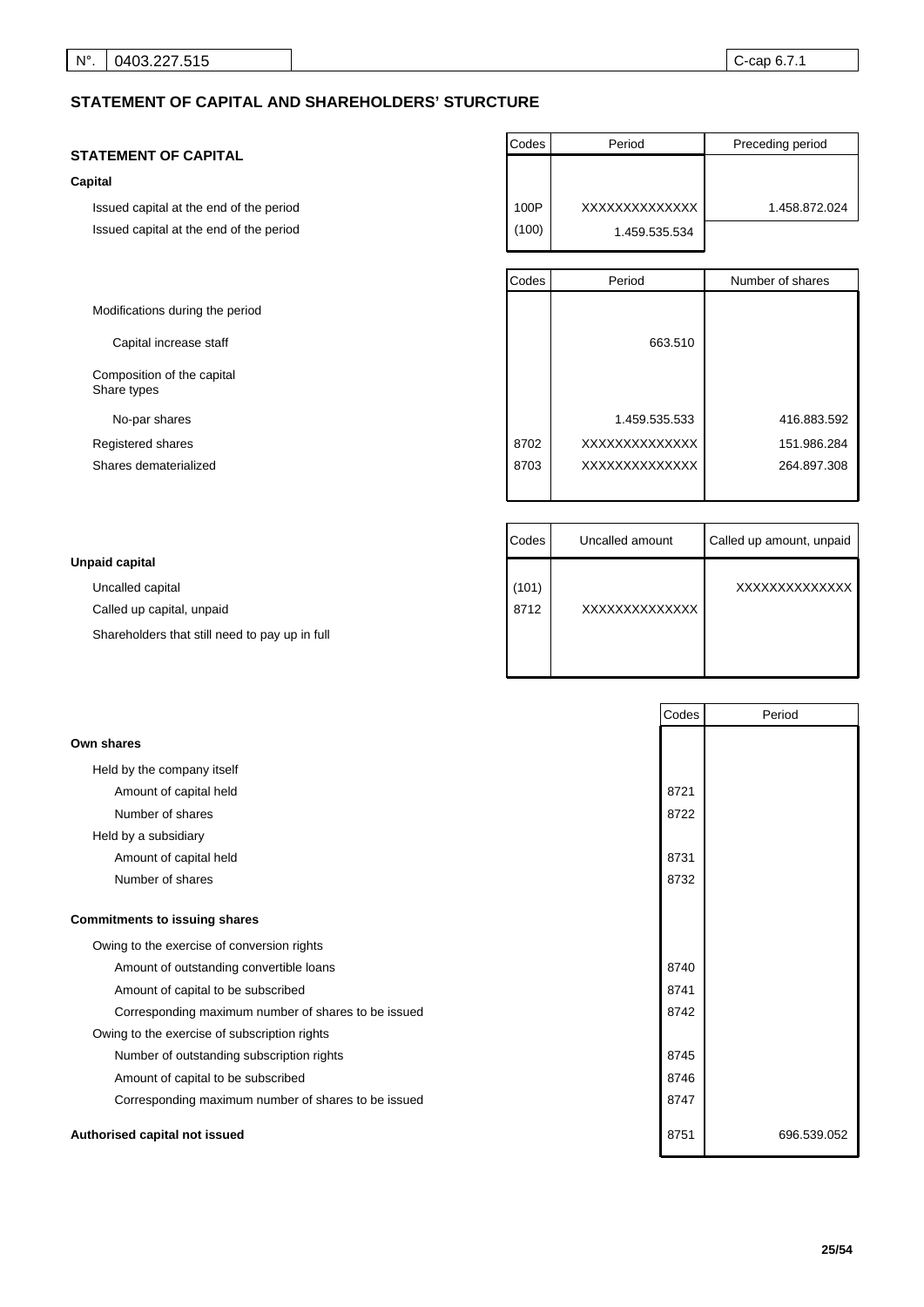| $ -$<br>$N^{\circ}$<br>$\sim$<br>פ∩⊿ו<br>$\sim$<br>1 L<br>car<br>.טוט.<br>.<br>.<br>. .<br><u>.</u> |
|-----------------------------------------------------------------------------------------------------|
|-----------------------------------------------------------------------------------------------------|

|                                             | Codes | Period |
|---------------------------------------------|-------|--------|
| Shares issued, non-representing capital     |       |        |
| <b>Distribution</b>                         |       |        |
| Number of shares                            | 8761  |        |
| Number of voting rights attached thereto    | 8762  |        |
| Allocation by shareholder                   |       |        |
| Number of shares held by the company itself | 8771  |        |
| Number of shares held by its subsidiaries   | 8781  |        |
|                                             |       |        |

**ADDITIONAL NOTES REGARDING CONTRIBUTIONS (INCLUDING CONTRIBUTIONS IN THE FORM OF SERVICES OR KNOW-HOW)**

| Period |  |
|--------|--|
|        |  |
|        |  |
|        |  |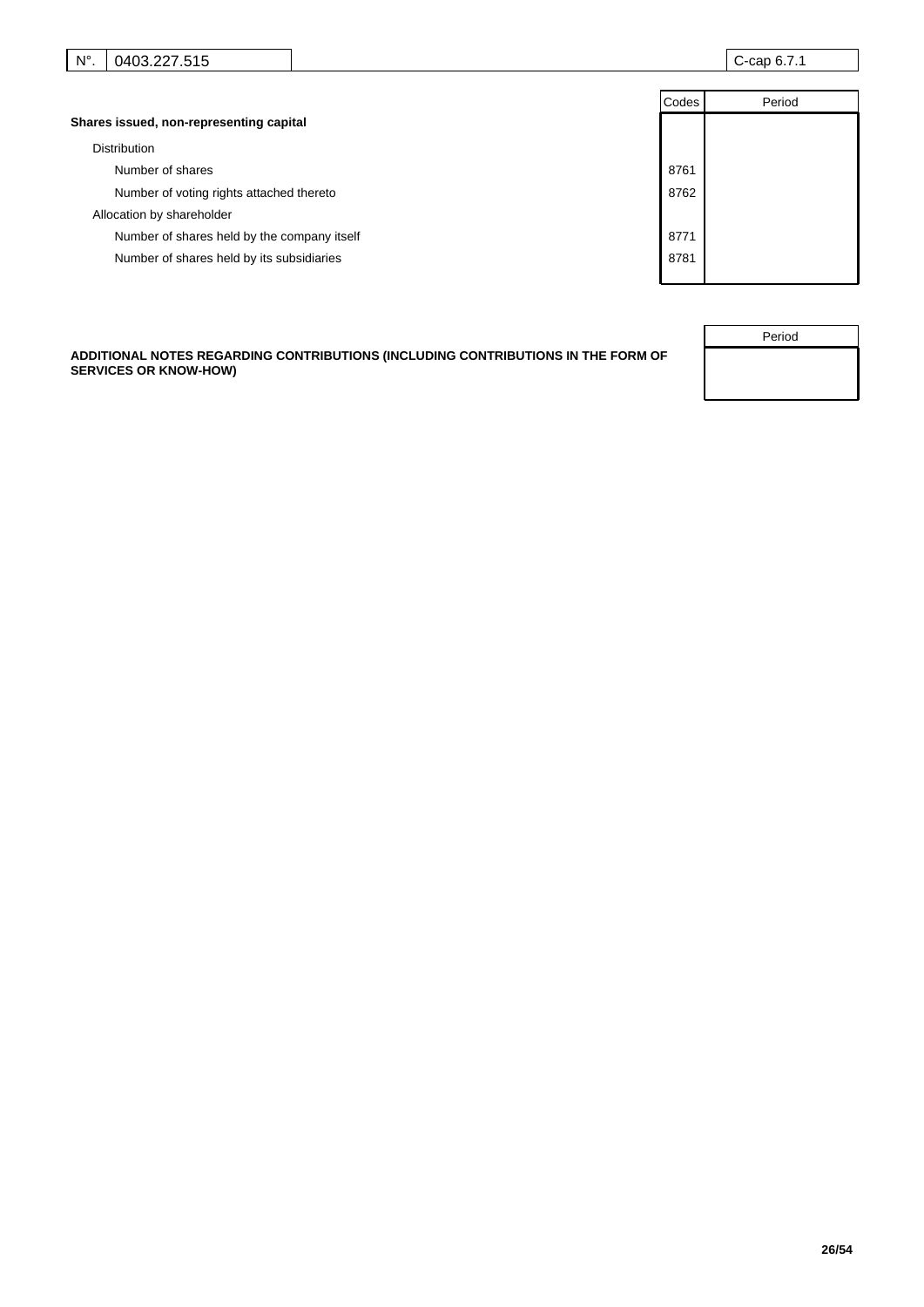# **SHAREHOLDERS' STRUCTURE OF THE COMPANY AT YEAR-END CLOSING DATE**

As reflected in the notifications received by the company pursuant to article 7:225 of the Belgian Companies and Associations Code, article 14 fourth paragraph of the law of 2 May 2007 on the publication of major holdings and article 5 of the Royal Decree of 21 August 2008 on further rules for certain multilateral trading facilities.

Public

| NAME of the persons who own the registered rights of the company, stating the ADRES (of the registered office, if it                                                       |          | Holdings of social rights |            |       |
|----------------------------------------------------------------------------------------------------------------------------------------------------------------------------|----------|---------------------------|------------|-------|
| concerns a legal person) and the COMPANY NUMBER, if it concerns a company under Belgian law                                                                                |          | Number of Votinc Rights   |            |       |
|                                                                                                                                                                            | Nature   | Related to                | Not linked | %     |
|                                                                                                                                                                            |          | securities                | to         |       |
| <b>KBC Ancora NV</b>                                                                                                                                                       | Ordinary | 77.516.380                |            | 18,59 |
| Muntstraat 1, 3000 Leuven                                                                                                                                                  |          |                           |            |       |
| 464965639                                                                                                                                                                  |          |                           |            |       |
|                                                                                                                                                                            |          |                           |            |       |
| MRBB CVBA                                                                                                                                                                  | Ordinary | 47.889.864                |            | 11,49 |
| Diestsevest 32 / 5b, 3000 Leuven                                                                                                                                           |          |                           |            |       |
| 403552959                                                                                                                                                                  |          |                           |            |       |
|                                                                                                                                                                            |          |                           |            |       |
| CERA CV                                                                                                                                                                    | Ordinary | 11.127.166                |            | 2.67  |
| Muntstraat 1, 3000 Leuven                                                                                                                                                  |          |                           |            |       |
| 403581960                                                                                                                                                                  |          |                           |            |       |
|                                                                                                                                                                            |          | 32.020.498                |            | 7.68  |
| other permanent shareholders                                                                                                                                               | Ordinary |                           |            |       |
| p.a. Philippe Vlerick, Ronseyaalstraat 2, 8510 Bellegem, België                                                                                                            |          |                           |            |       |
| The Capital Group Companies Inc.                                                                                                                                           | Ordinary | 21.089.856                |            | 5.06  |
| 333 South Hope Street, 55th Fl, Los Angeles, CA 90071. Verenigde Staten                                                                                                    |          |                           |            |       |
|                                                                                                                                                                            |          |                           |            |       |
| Blackrock Inc.                                                                                                                                                             | Ordinary | 16.474.105                |            | 3.95  |
| 55 East 52nd Street, New York, NY 10055, Verenigde Staten                                                                                                                  |          |                           |            |       |
|                                                                                                                                                                            |          |                           |            |       |
| <b>FMR LLC</b>                                                                                                                                                             | Ordinary | 12.531.817                |            | 3.01  |
| 1209 Orange Street, Wilmington, New Castle County, Delaware 19801, Verenigde Staten                                                                                        |          |                           |            |       |
|                                                                                                                                                                            |          |                           |            |       |
|                                                                                                                                                                            |          |                           |            |       |
|                                                                                                                                                                            |          |                           |            |       |
| The notifications mentioned are based on a strict interpretation of higher law. For additional information on the shareholder structure, please refer to the annual report |          |                           |            |       |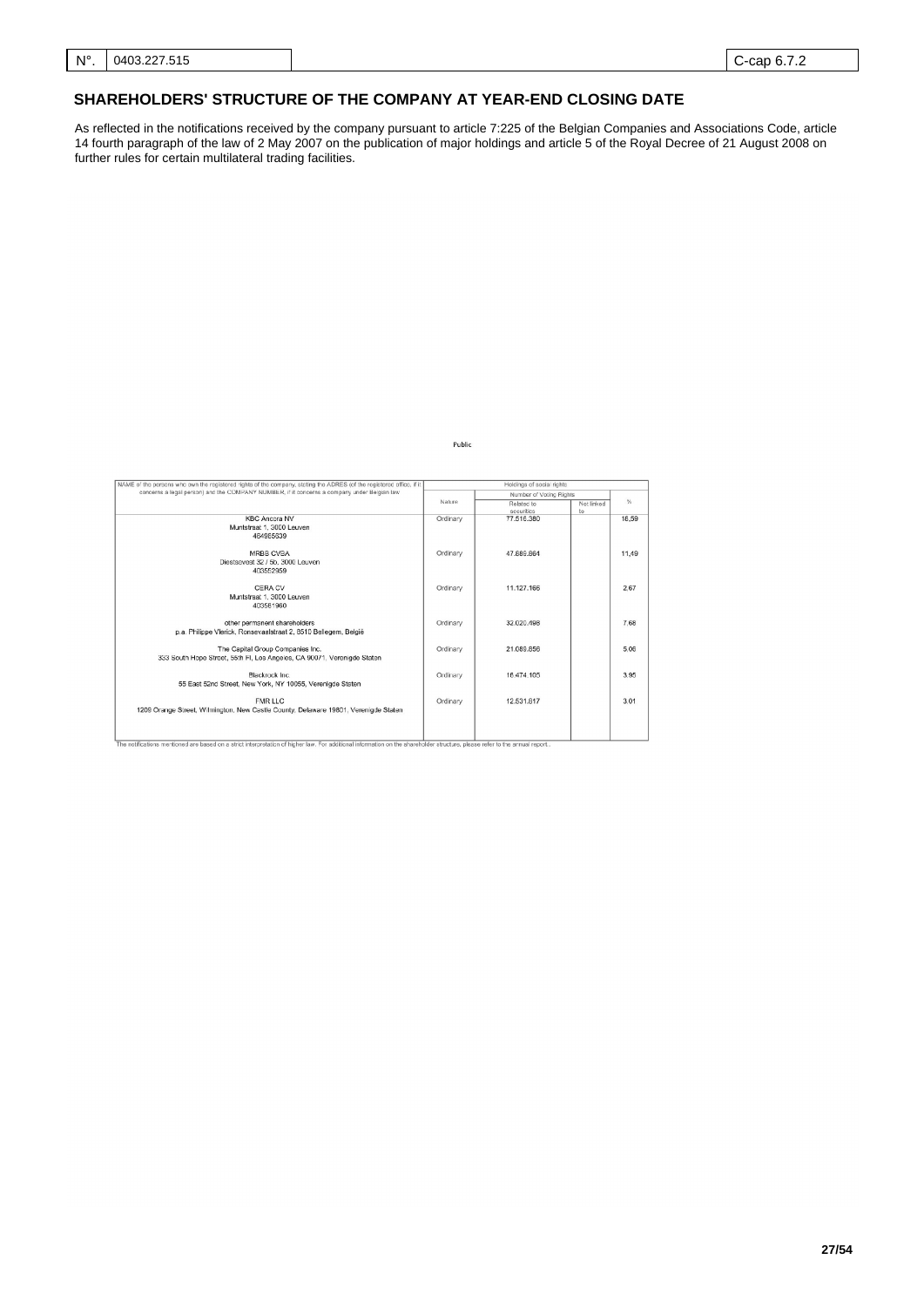# **PROVISIONS FOR OTHER LIABILITIES AND CHARGES**

## **ALLOCATION OF ACCOUNT 164/5 OF LIABILITIES IF THE AMOUNT IS SIGNIFICANT**

Provision for disability benefits 134.997

Provision for other liabilities and charges 600.000 model in the state of the state 600.000 model in the 600.000

Period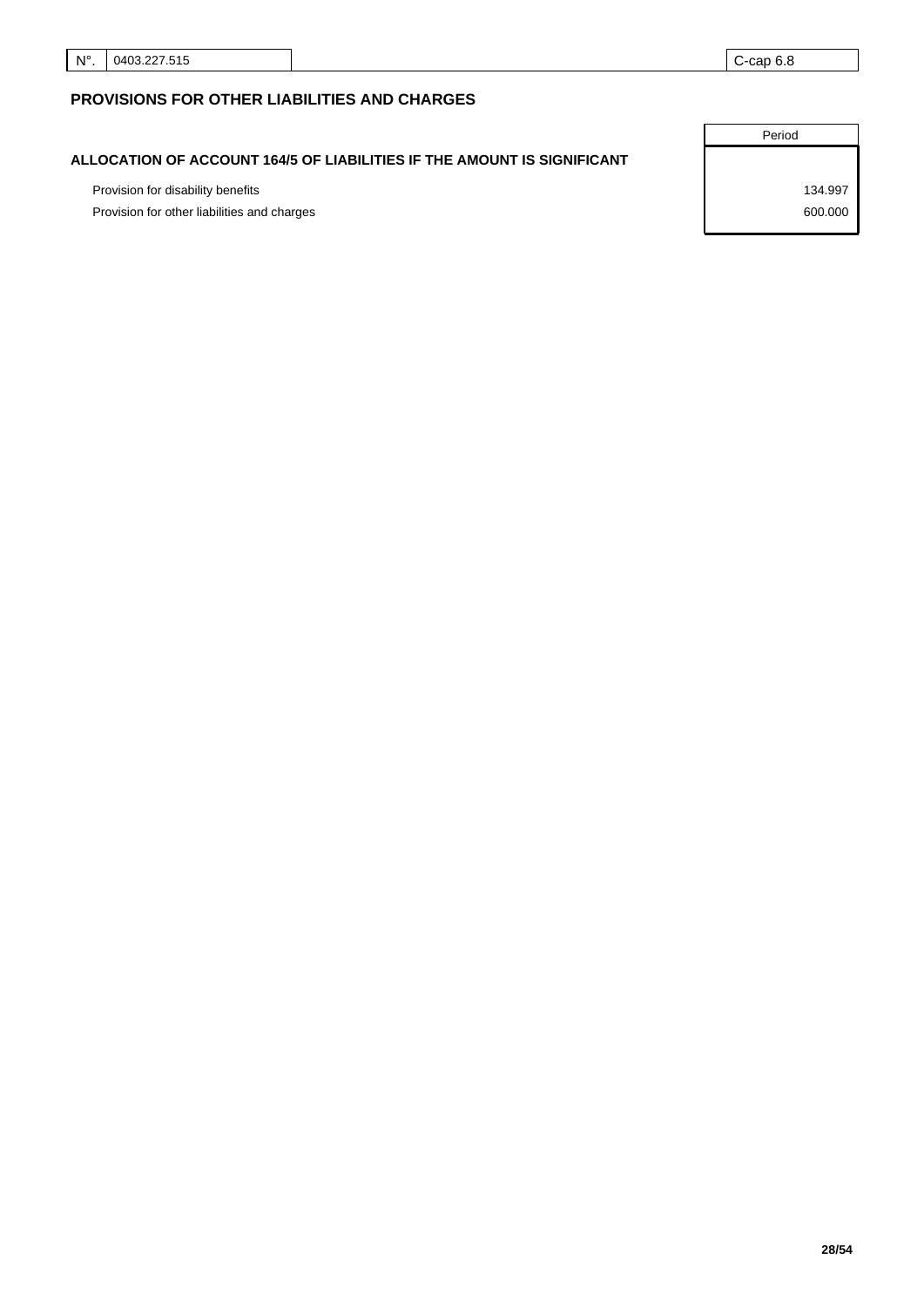# **STATEMENT OF AMOUNTS PAYABLE AND ACCRUALS AND DEFERRED INCOME (LIABILITIES)**

|                                                                                                                   | Codes | Period        |
|-------------------------------------------------------------------------------------------------------------------|-------|---------------|
| BREAKDOWN OF AMOUNTS PAYABLE WITH AN ORIGINAL TERM OF MORE THAN<br>ONE YEAR, ACCORDING TO THEIR RESIDUAL MATURITY |       |               |
| Current portion of amounts payable after more than one year falling due within one year                           |       |               |
| <b>Financial debts</b>                                                                                            | 8801  | 2.749.864.000 |
| Subordinated loans                                                                                                | 8811  | 749.870.165   |
| Unsubordinated debentures                                                                                         | 8821  | 1.999.993.835 |
| Leasing and other similar obligations                                                                             | 8831  |               |
| Credit institutions                                                                                               | 8841  |               |
| Other loans                                                                                                       | 8851  |               |
| Trade debts                                                                                                       | 8861  |               |
| Suppliers                                                                                                         | 8871  |               |
| Bills of exchange payable                                                                                         | 8881  |               |
| Advance payments on contracts in progress                                                                         | 8891  |               |
| Other amounts payable                                                                                             | 8901  |               |
| Total current portion of amounts payable after more than one year falling due within one year                     | (42)  | 2.749.864.000 |
| Amounts payable with a remaining term of more than one year, yet less than 5 years                                |       |               |
| <b>Financial debts</b>                                                                                            | 8802  | 5.459.901.916 |
| Subordinated loans                                                                                                | 8812  | 1.509.938.840 |
| Unsubordinated debentures                                                                                         | 8822  | 3.949.963.076 |
| Leasing and other similar obligations                                                                             | 8832  |               |
| Credit institutions                                                                                               | 8842  |               |
| Other loans                                                                                                       | 8852  |               |
| Trade debts                                                                                                       | 8862  |               |
| <b>Suppliers</b>                                                                                                  | 8872  |               |
| Bills of exchange payable                                                                                         | 8882  |               |
| Advance payments on contracts in progress                                                                         | 8892  |               |
| Other amounts payable                                                                                             | 8902  |               |
| Total amounts payable with a remaining term of more than one year, yet less than 5 years                          | 8912  | 5.459.901.916 |
| Amounts payable with a remaining term of more than 5 years                                                        |       |               |
| <b>Financial debts</b>                                                                                            | 8803  | 5.658.965.513 |
| Subordinated loans                                                                                                | 8813  | 2.171.504.307 |
| Unsubordinated debentures                                                                                         | 8823  | 3.487.461.206 |
| Leasing and other similar obligations                                                                             | 8833  |               |
| <b>Credit institutions</b>                                                                                        | 8843  |               |
| Other loans                                                                                                       | 8853  |               |
| Trade debts                                                                                                       | 8863  |               |
| Suppliers                                                                                                         | 8873  |               |
| Bills of exchange payable                                                                                         | 8883  |               |
| Advance payments on contracts in progress                                                                         | 8893  |               |
| Other amounts payable                                                                                             | 8903  |               |
| Amounts payable with a remaining term of more than 5 years                                                        | 8913  | 5.658.965.513 |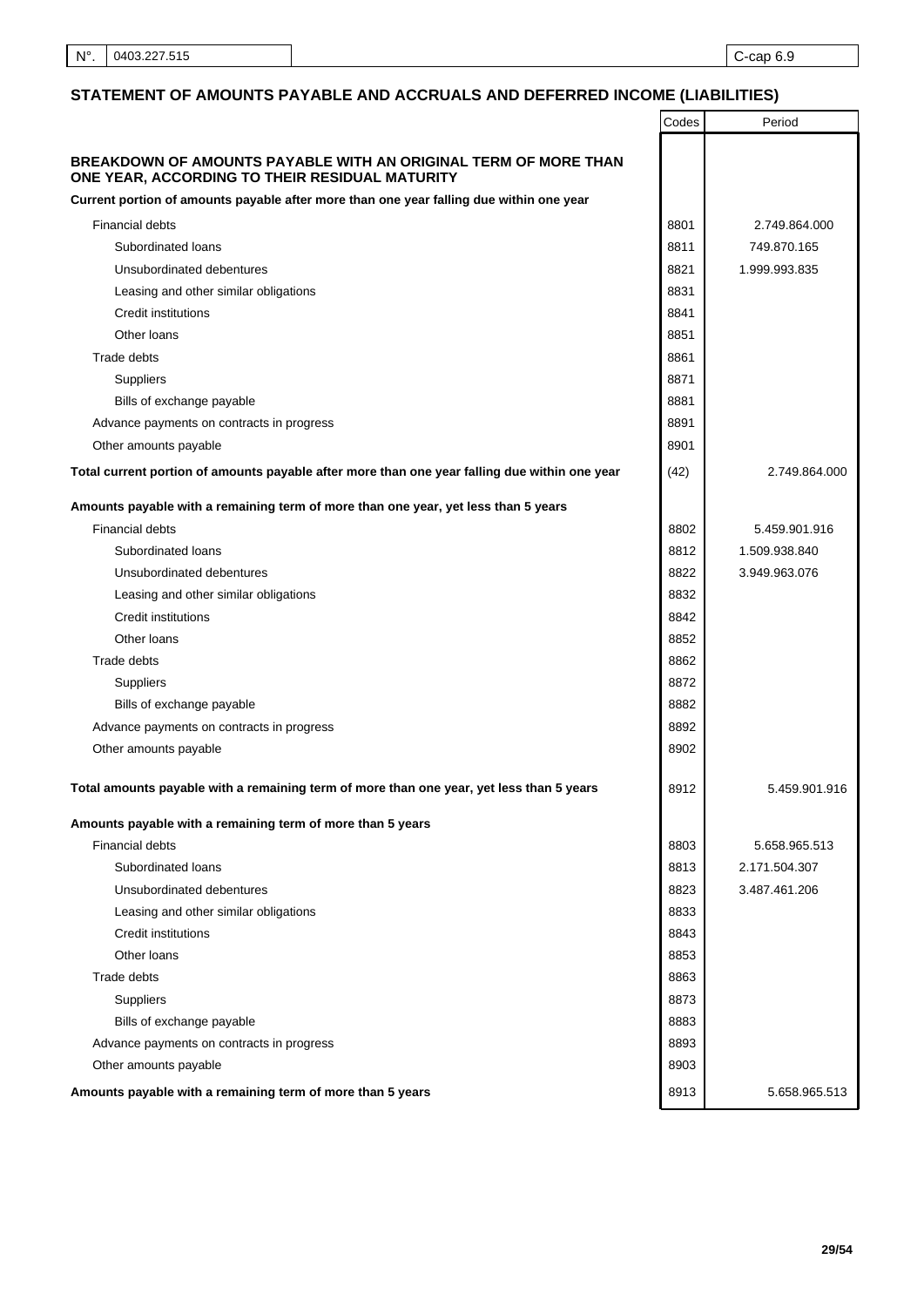|                                                                                                                       | Codes | Period |
|-----------------------------------------------------------------------------------------------------------------------|-------|--------|
| <b>AMOUNTS PAYABLE GUARANTEED</b> (included in accounts 17 and 42/48 of liabilities)                                  |       |        |
|                                                                                                                       |       |        |
| Amounts payable guaranteed by the Belgian government agencies                                                         |       |        |
| <b>Financial debts</b>                                                                                                | 8921  |        |
| Subordinated loans                                                                                                    | 8931  |        |
| Unsubordinated debentures                                                                                             | 8941  |        |
| Leasing and other similar obligations                                                                                 | 8951  |        |
| Credit institutions                                                                                                   | 8961  |        |
| Other loans                                                                                                           | 8971  |        |
| Trade debts                                                                                                           | 8981  |        |
| <b>Suppliers</b>                                                                                                      | 8991  |        |
| Bills of exchange payable                                                                                             | 9001  |        |
| Advance payments on contracts in progress                                                                             | 9011  |        |
| Remuneration and social security                                                                                      | 9021  |        |
| Other amounts payable                                                                                                 | 9051  |        |
| Total of the amounts payable guaranteed by the Belgian government agencies                                            | 9061  |        |
| Amounts payable guaranteed by real securities given or irrevocably promised by the<br>company on its own assets       |       |        |
| <b>Financial debts</b>                                                                                                | 8922  |        |
| Subordinated loans                                                                                                    | 8932  |        |
| Unsubordinated debentures                                                                                             | 8942  |        |
| Leasing and other similar obligations                                                                                 | 8952  |        |
| <b>Credit institutions</b>                                                                                            | 8962  |        |
| Other loans                                                                                                           | 8972  |        |
| Trade debts                                                                                                           | 8982  |        |
| <b>Suppliers</b>                                                                                                      | 8992  |        |
| Bills of exchange payable                                                                                             | 9002  |        |
| Advance payments on contracts in progress                                                                             | 9012  |        |
| Taxes, remuneration and social security                                                                               | 9022  |        |
| Taxes                                                                                                                 | 9032  |        |
| Remuneration and social security                                                                                      | 9042  |        |
| Other amounts payable                                                                                                 | 9052  |        |
| Total amounts payable guaranteed by real securities given or irrevocably promised by the<br>company on its own assets | 9062  |        |

|                                                                            | Codes | Period     |
|----------------------------------------------------------------------------|-------|------------|
| <b>TAXES, REMUNERATION AND SOCIAL SECURITY</b>                             |       |            |
| Taxes (headings 450/3 and 178/9 of liabilities)                            |       |            |
| Outstanding tax debts                                                      | 9072  |            |
| Accruing taxes payable                                                     | 9073  | 2.330.443  |
| Estimated taxes payable                                                    | 450   | 1.114.600  |
| Remuneration and social security (headings 454/9 and 178/9 of liabilities) |       |            |
| Amounts due to the National Social Security Office                         | 9076  |            |
| Other amounts payable in respect of remuneration and social security       | 9077  | 61.615.893 |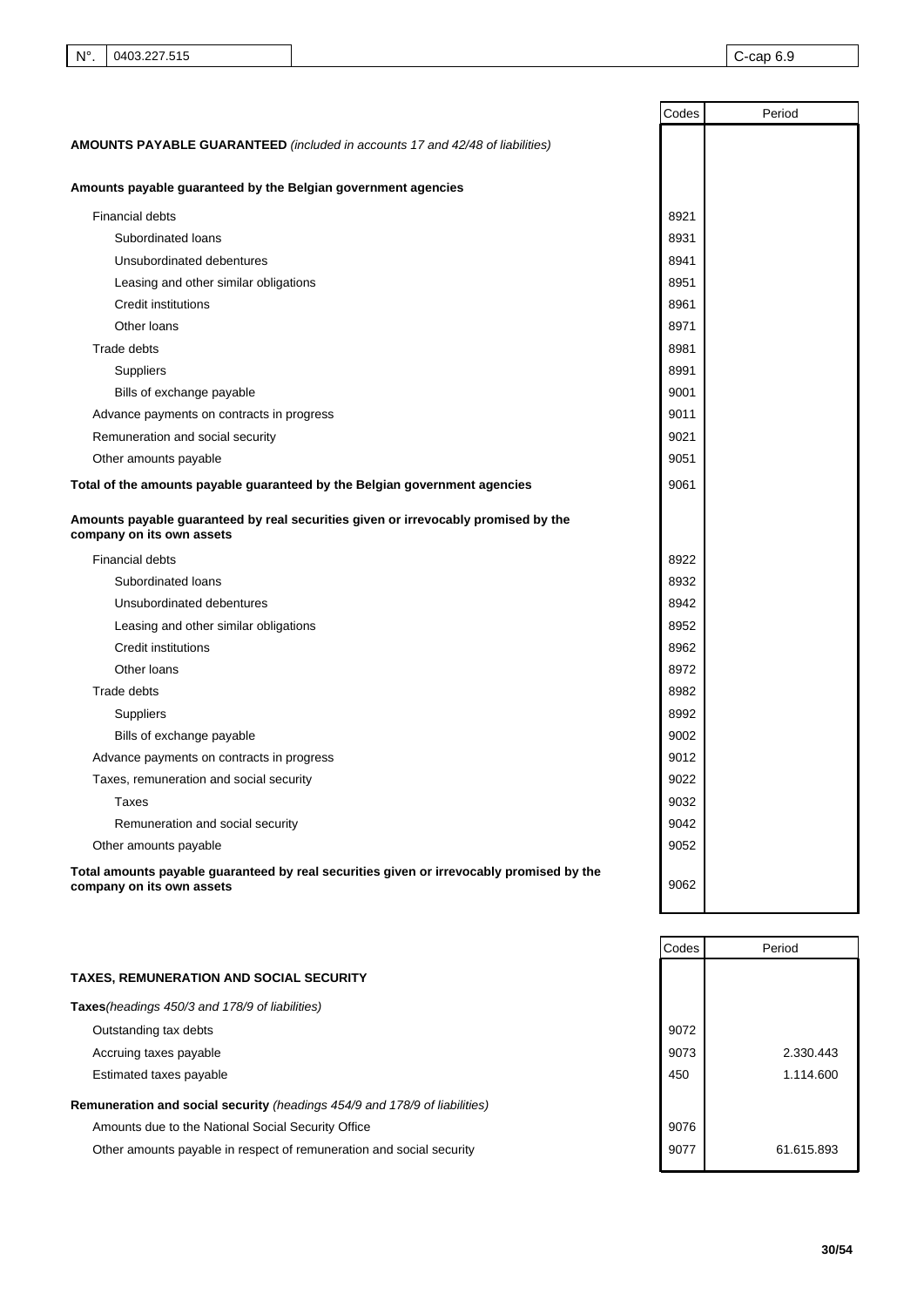## **ACCRUALS AND DEFERRED INCOME**

**Allocation of heading 492/3 of liabilities if the amount is significant**

Accrued charges 104.194.002 Deferred income 15.984.182

Period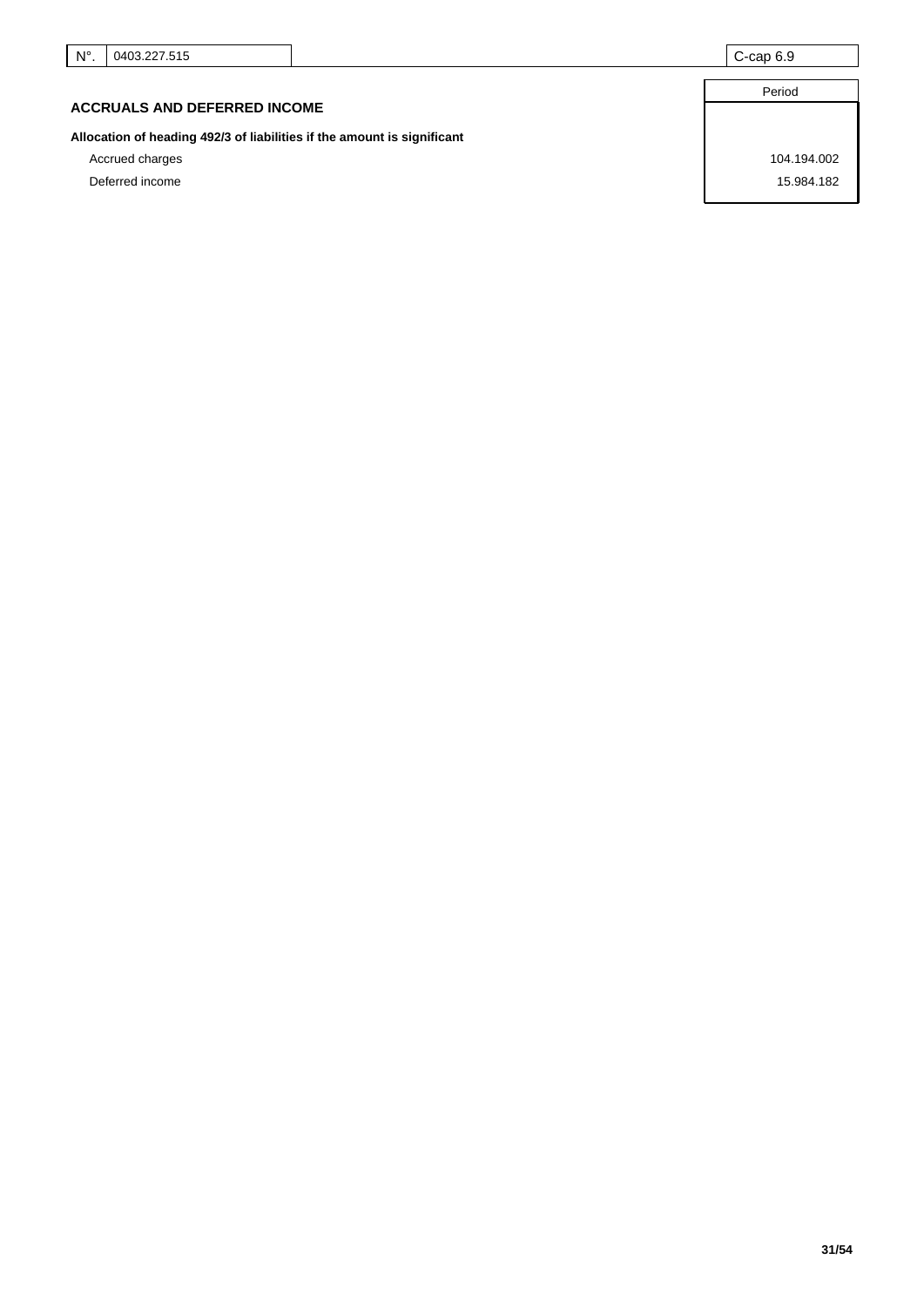# **OPERATING RESULTS**

|                                                                                                                        | Codes | Period      | Preceding period |
|------------------------------------------------------------------------------------------------------------------------|-------|-------------|------------------|
| <b>OPERATING INCOME</b>                                                                                                |       |             |                  |
| Net turnover                                                                                                           |       |             |                  |
| Allocation by categories of activity                                                                                   |       |             |                  |
| <b>Services</b>                                                                                                        |       | 925.704.989 | 913.358.042      |
| Allocation by geographical market                                                                                      |       |             |                  |
| Belgian customers                                                                                                      |       | 862.060.448 | 858.929.225      |
| Customers E.U.                                                                                                         |       | 63.644.541  | 54.428.817       |
| Other operating income                                                                                                 |       |             |                  |
| Operating subsidies and compensatory amounts received from<br>public authorities                                       | 740   |             |                  |
| <b>OPERATING CHARGES</b>                                                                                               |       |             |                  |
| Employees for whom the company submitted a DIMONA declaration or<br>who are recorded in the general personnel register |       |             |                  |
| Total number at the closing date                                                                                       | 9086  | 5.083       | 4.757            |
| Average number of employees calculated in full-time equivalents                                                        | 9087  | 4.682.8     | 4.327,3          |
| Number of actual hours worked                                                                                          | 9088  | 7.113.415   | 6.544.895        |
| <b>Personnel costs</b>                                                                                                 |       |             |                  |
| Remuneration and direct social benefits                                                                                | 620   | 266.276.611 | 261.978.237      |
| Employers' contribution for social security                                                                            | 621   | 71.680.637  | 68.983.643       |
| Employers' premiums for extra statutory insurance                                                                      | 622   | 18.934.640  | 18.717.239       |
| Other personnel costs                                                                                                  | 623   | 12.765.937  | 11.750.602       |
| Retirement and survivors' pensions                                                                                     | 624   |             |                  |
|                                                                                                                        |       |             |                  |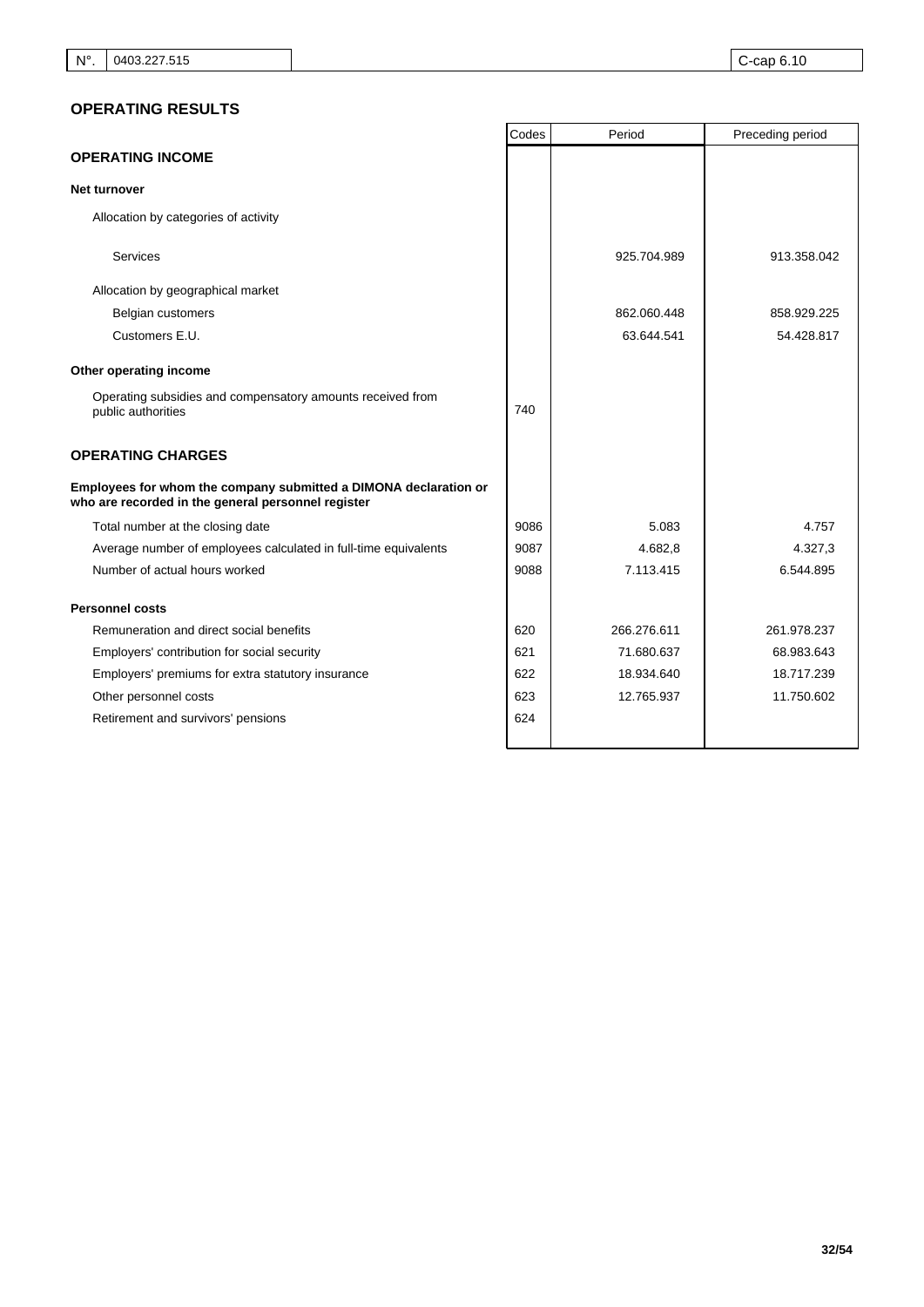|                                                                         | Codes | Period       | Preceding period |
|-------------------------------------------------------------------------|-------|--------------|------------------|
| Provisions for pensions and similar obligations                         |       |              |                  |
| Appropriations (uses and write-backs)<br>$(+)/(-)$                      | 635   | $-1.152.309$ | $-1.900.430$     |
|                                                                         |       |              |                  |
| <b>Depreciations</b>                                                    |       |              |                  |
| On stock and contracts in progress                                      |       |              |                  |
| Recorded                                                                | 9110  | 24.970       |                  |
| Written back                                                            | 9111  |              |                  |
| On trade debtors                                                        |       |              |                  |
| Recorded                                                                | 9112  |              |                  |
| Written back                                                            | 9113  |              |                  |
| Provisions for liabilities and charges                                  |       |              |                  |
| Appropriations                                                          | 9115  | 2.759.211    | 1.833.973        |
| Uses and write-backs                                                    | 9116  | 3.383.647    | 3.767.752        |
| Other operating charges                                                 |       |              |                  |
| Taxes related to operation                                              | 640   | 1.394.183    | 927.431          |
| Other                                                                   | 641/8 | 892.122      | 609.591          |
| Hired temporary staff and personnel placed at the company's<br>disposal |       |              |                  |
| Total number at the closing date                                        | 9096  | 3            | 2                |
| Average number calculated in full-time equivalents                      | 9097  | 2,7          | 1,8              |
| Number of actual hours worked                                           | 9098  | 5.316        | 3.623            |
| Costs to the company                                                    | 617   | 244.719      | 137.749          |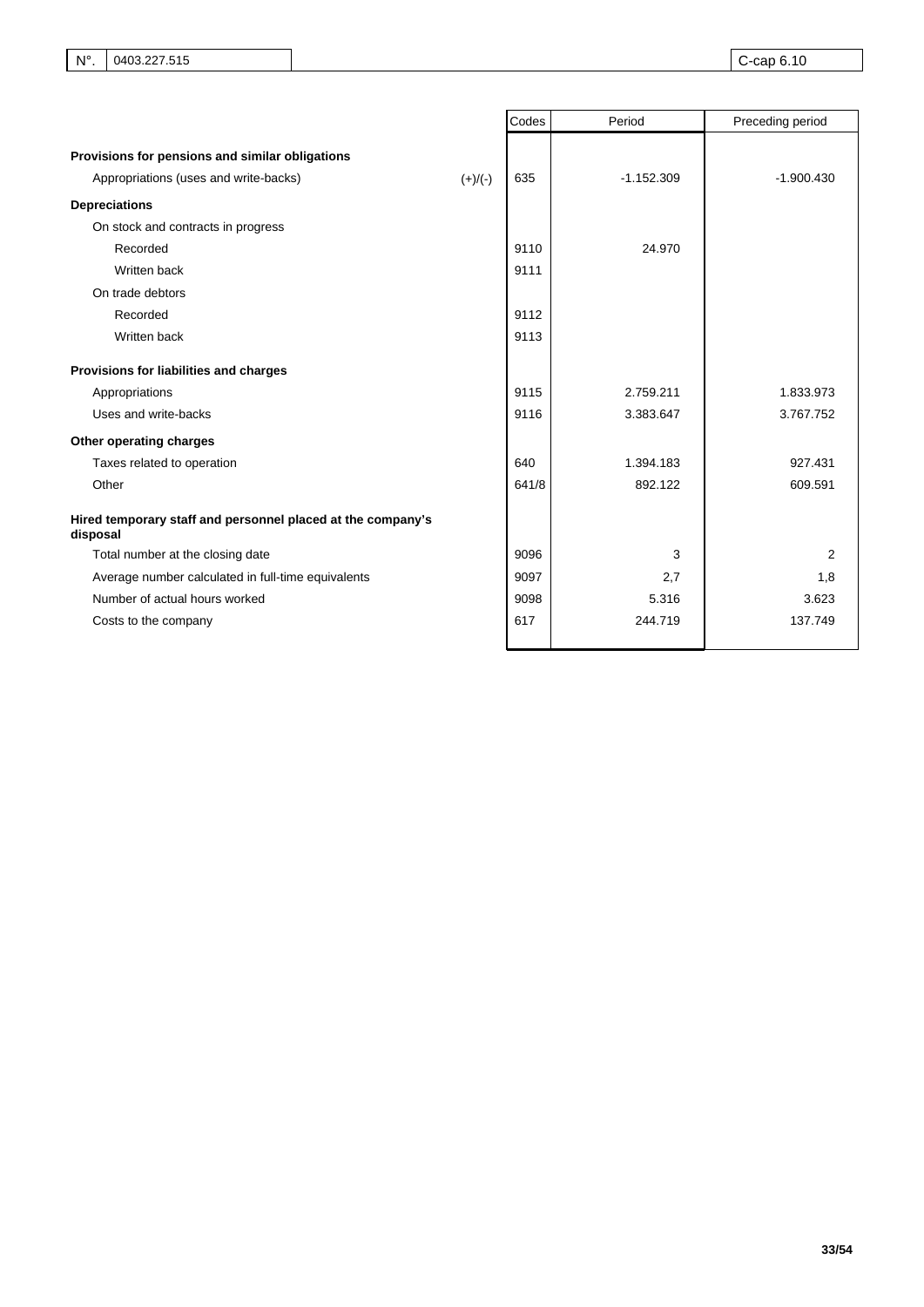# **FINANCIAL RESULTS**

|                                                                                               | Codes | Period     | Preceding period |
|-----------------------------------------------------------------------------------------------|-------|------------|------------------|
|                                                                                               |       |            |                  |
| <b>RECURRING FINANCIAL INCOME</b>                                                             |       |            |                  |
| Other financial income                                                                        |       |            |                  |
| Subsidies paid by public authorities, added to the profit and loss account                    |       |            |                  |
| Capital subsidies                                                                             | 9125  |            |                  |
| Interest subsidies                                                                            | 9126  |            |                  |
| Allocation of other financial income                                                          |       |            |                  |
| Exchange differences realized                                                                 | 754   | 1.427.378  |                  |
| Other                                                                                         |       |            |                  |
| Additional Tier 1 Capital                                                                     |       | 69.188.120 | 69.312.065       |
| Tier 2 Capital                                                                                |       | 28.551.026 | 26.811.776       |
| Holdco                                                                                        |       | 60.147.914 | 56.575.711       |
| Subordinated Loan KBC Verzekeringen                                                           |       | 7.242.764  | 7.698.903        |
| Other financial income                                                                        |       | 7.458      | 3.681            |
| <b>RECURRING FINANCIAL CHARGES</b>                                                            |       |            |                  |
| Depreciation of loan issue expenses                                                           | 6501  |            |                  |
| <b>Capitalised interests</b>                                                                  | 6502  |            |                  |
| Depreciations on current assets                                                               |       |            |                  |
| Recorded                                                                                      | 6510  |            |                  |
| Written back                                                                                  | 6511  |            |                  |
| Other financial charges                                                                       |       |            |                  |
| Amount of the discount borne by the company, as a result of negotiating<br>amounts receivable | 653   |            |                  |
| Provisions of a financial nature                                                              |       |            |                  |
| Appropriations                                                                                | 6560  |            |                  |
| Uses and write-backs                                                                          | 6561  |            |                  |
| Allocation of other financial costs                                                           |       |            |                  |
| Exchange differences realized                                                                 | 654   |            |                  |
| Results from the conversion of foreign currencies                                             | 655   |            |                  |
| Other                                                                                         |       |            |                  |
| Other financial charges                                                                       |       | 3.028.980  | 1.763.620        |
| Conversion Differences + intracompany difference                                              |       |            | 1.383.873        |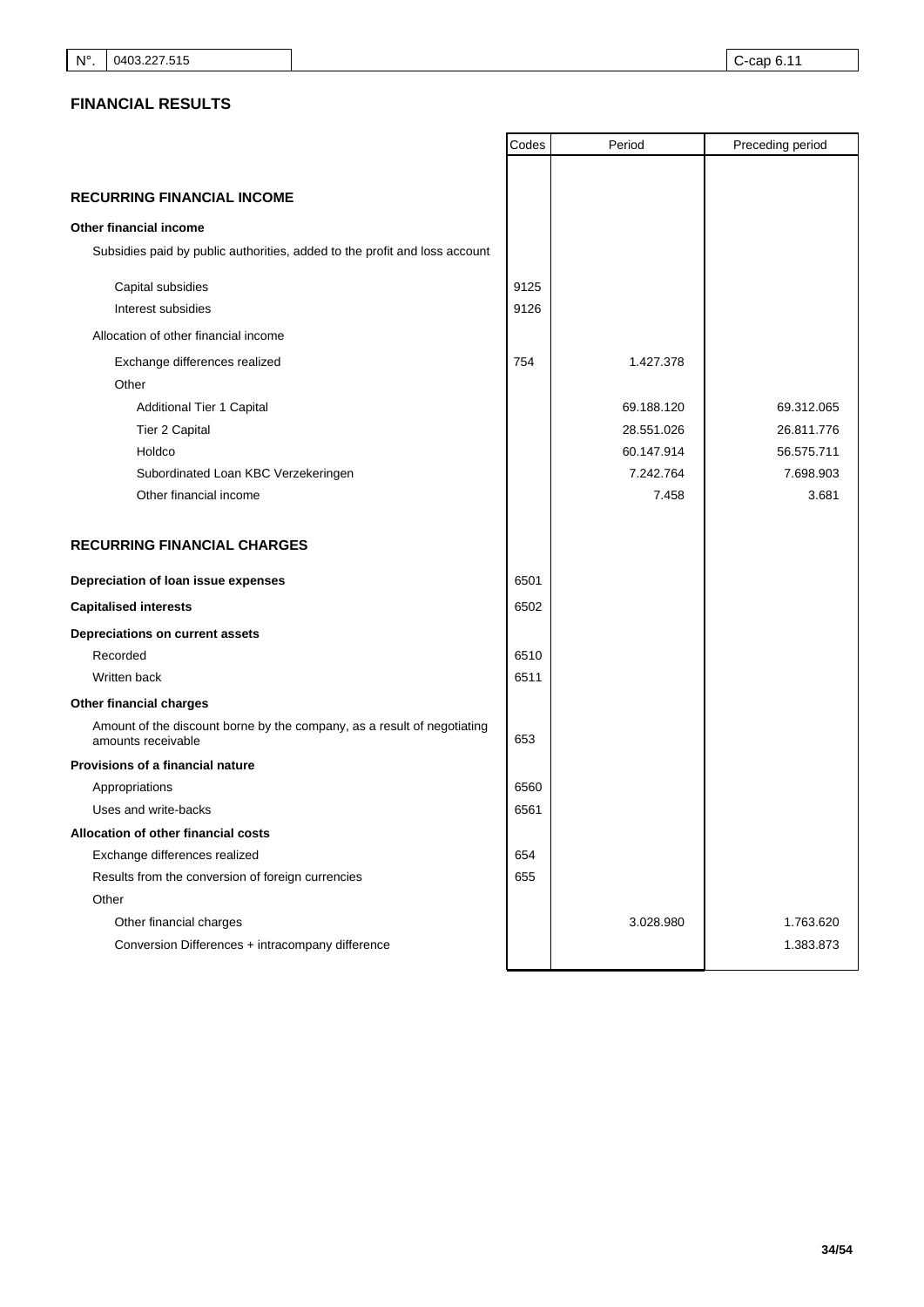# **INCOME AND CHARGES OF EXCEPTIONAL SIZE OR FREQUENCY**

|                                                                                                                   | Codes | Period         | Preceding period |
|-------------------------------------------------------------------------------------------------------------------|-------|----------------|------------------|
|                                                                                                                   |       |                |                  |
| <b>NON-RECURRING INCOME</b>                                                                                       | 76    | 268            | 152.414.288      |
| Non-recurring operating income                                                                                    | (76A) | 25             | 152.414.288      |
| Write-back of depreciation and of amounts written off intangible and<br>tangible fixed assets                     | 760   |                | 1.731.036        |
| Write-back of provisions for extraordinary operating liabilities and<br>charges                                   | 7620  |                |                  |
| Capital profits on disposal of intangible and tangible fixed assets                                               | 7630  |                | 313              |
| Other non-recurring operating income                                                                              | 764/8 | 25             | 150.682.939      |
| Non-recurring financial income                                                                                    | (76B) | 243            |                  |
| Write-back of amounts written down financial fixed assets                                                         | 761   |                |                  |
| Write-back of provisions for extraordinary financial liabilities and<br>charges                                   | 7621  |                |                  |
| Capital profits on disposal of financial fixed assets                                                             | 7631  |                |                  |
| Other non-recurring financial income                                                                              | 769   | 243            |                  |
|                                                                                                                   |       |                |                  |
| <b>NON-RECURRING CHARGES</b>                                                                                      | 66    | 384            | 159.532.049      |
| Non-recurring operating charges                                                                                   | (66A) | $\overline{7}$ | 159.532.049      |
| Non-recurring depreciation of and amounts written off formation<br>expenses, intangible and tangible fixed assets | 660   |                | 159.531.726      |
| Provisions for extraordinary operating liabilities and charges:<br>appropriations (uses)<br>$(+)/(-)$             | 6620  |                |                  |
| Capital losses on disposal of intangible and tangible fixed assets                                                | 6630  |                |                  |
| Other non-recurring operating charges                                                                             | 664/7 | 7              | 323              |
| Non-recurring operating charges carried to assets as restructuring<br>$(-)$<br>costs                              | 6690  |                |                  |
| Non-recurring financial charges                                                                                   | (66B) | 377            |                  |
| Amounts written off financial fixed assets                                                                        | 661   |                |                  |
| Provisions for extraordinary financial liabilities and charges -<br>appropriations (uses)<br>$(+)/(-)$            | 6621  |                |                  |
| Capital losses on disposal of financial fixed assets                                                              | 6631  | 377            |                  |
| Other non-recurring financial charges                                                                             | 668   |                |                  |
| Non-recurring financial charges carried to assets as restructuring<br>$(\cdot)$<br>costs                          | 6691  |                |                  |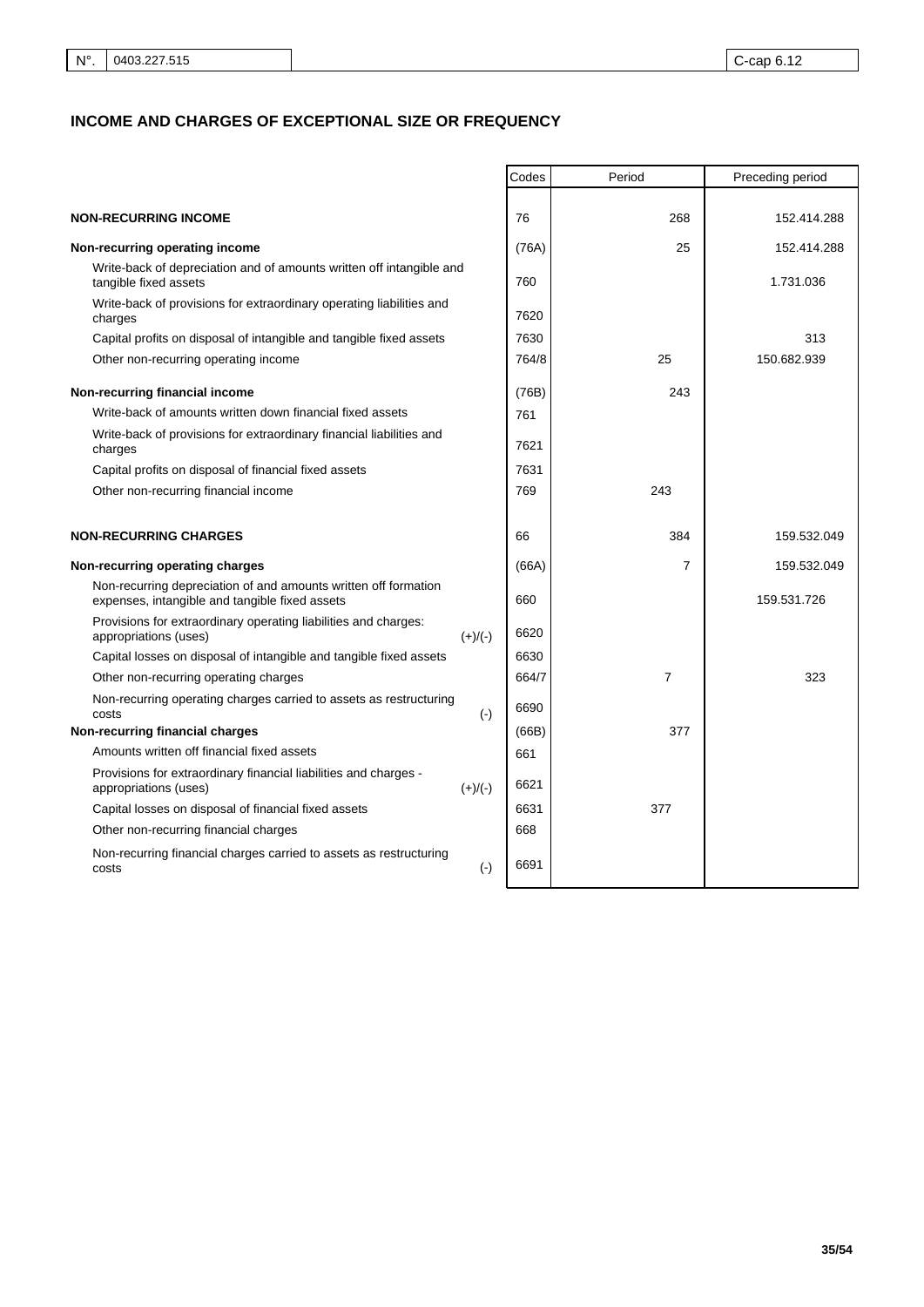# **TAXES**

Period

|                                                                                                                                   | Codes | Period       |
|-----------------------------------------------------------------------------------------------------------------------------------|-------|--------------|
| <b>INCOME TAXES</b>                                                                                                               |       |              |
| Income taxes on the result of the period                                                                                          | 9134  | 4.112.127    |
| Income taxes paid and withholding taxes due or paid                                                                               | 9135  | 3.723.885    |
| Excess of income tax prepayments and withholding taxes paid recorded under assets                                                 | 9136  |              |
| Estimated additional taxes                                                                                                        | 9137  | 388.242      |
| Income taxes on the result of prior periods                                                                                       | 9138  | 1.090.433    |
| Additional income taxes due or paid                                                                                               | 9139  | 1.090.433    |
| Additional income taxes estimated or provided for                                                                                 | 9140  |              |
|                                                                                                                                   |       |              |
| Major reasons for the differences between pre-tax profit, as it results from the annual accounts,<br>and estimated taxable profit |       |              |
| - changes in tax reserves and provisions                                                                                          |       | -46.398.674  |
| - application of the participation exemption regime for dividend received                                                         |       | -183.001.209 |
| - disallowed expenses                                                                                                             |       | 9.770.561    |
|                                                                                                                                   |       |              |

# **Influence of non-recurring results on income taxes on the result of the period**

|                                                               | Codes | Period      |
|---------------------------------------------------------------|-------|-------------|
| Sources of deferred taxes                                     |       |             |
| Deferred taxes representing assets                            | 9141  | 170.595.378 |
| Accumulated tax losses deductible from future taxable profits | 9142  |             |
| Other deferred taxes representing assets                      |       |             |
| taxable reserves and provisions                               |       | 111.858.578 |
| definitively taxed income(DBI) transferred                    |       | 52.719.224  |
| investment deduction transferred                              |       | 6.017.576   |
| Deferred taxes representing liabilities                       | 9144  |             |
| Allocation of deferred taxes representing liabilities         |       |             |
|                                                               |       |             |

### **VALUE-ADDED TAXES AND TAXES BORNE BY THIRD PARTIES**

### **Value-added taxes charged**

To the company (deductible) By the company

# **Amounts withheld on behalf of third party by way of**

Payroll withholding taxes

Withholding taxes on investment income

| Codes | Period      | Preceding period |
|-------|-------------|------------------|
|       |             |                  |
|       |             |                  |
|       |             |                  |
| 9145  | 37.915.261  | 41.685.518       |
| 9146  | 46.676.125  | 48.055.955       |
|       |             |                  |
| 9147  | 71.328.323  | 70.300.808       |
| 9148  | 268.257.374 | 635.365          |
|       |             |                  |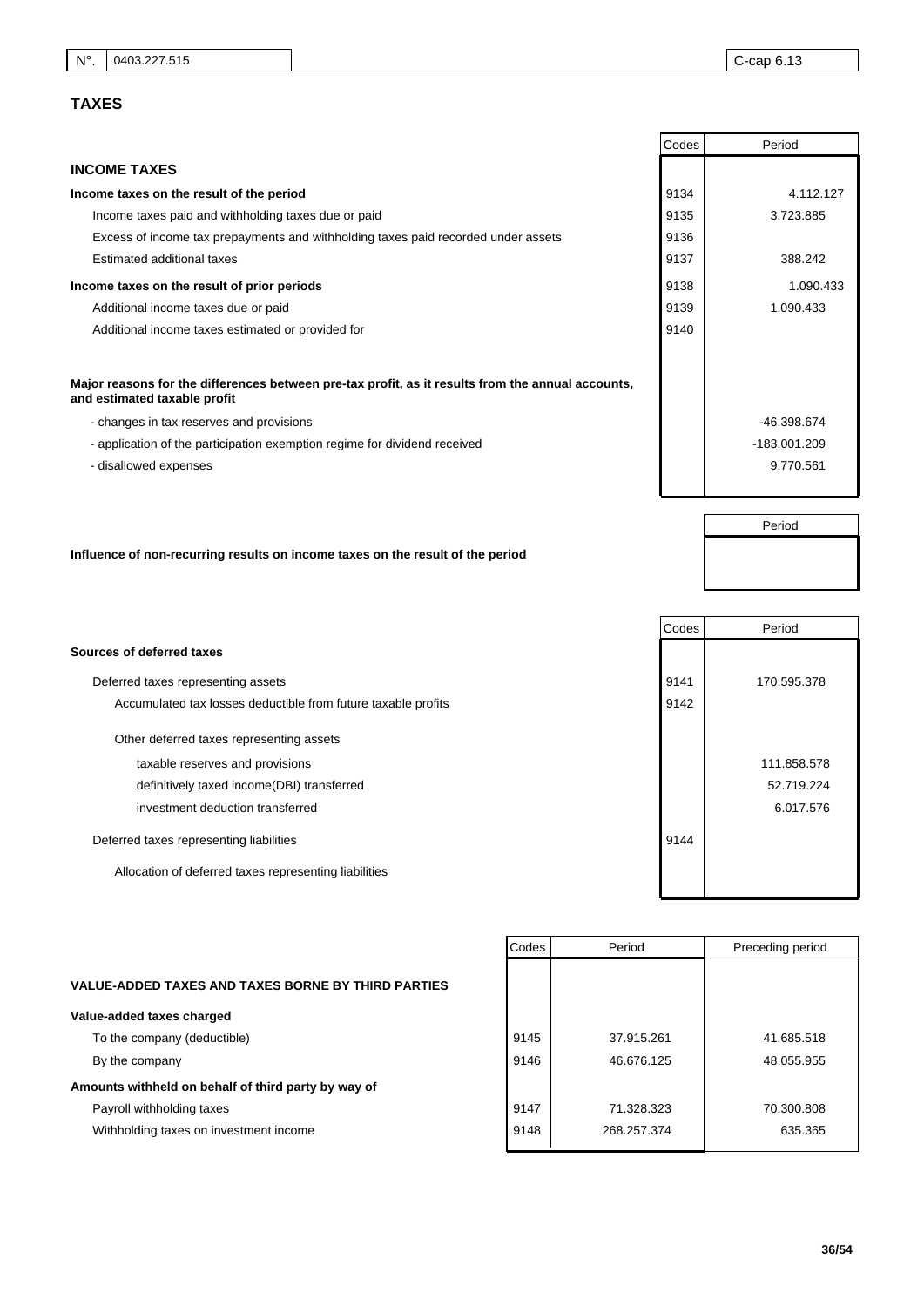N°. 0403.227.515 C-cap 6.14

# **RIGHTS AND COMMITMENTS NOT REFLECTED IN THE BALANCE SHEET**

| PERSONAL GUARANTEES PROVIDED OR IRREVOCABLY PROMISED BY THE COMPANY AS<br>9149<br>SECURITY FOR DEBTS AND COMMITMENTS OF THIRD PARTIES    |  |
|------------------------------------------------------------------------------------------------------------------------------------------|--|
|                                                                                                                                          |  |
|                                                                                                                                          |  |
| Of which                                                                                                                                 |  |
| 9150<br>Bills of exchange in circulation endorsed by the company                                                                         |  |
| 9151<br>Bills of exchange in circulation drawn or guaranteed by the company                                                              |  |
| Maximum amount for which other debts or commitments of third parties are guaranteed by the<br>9153<br>company                            |  |
| <b>REAL GUARANTEES</b>                                                                                                                   |  |
| Real guarantees provided or irrevocably promised by the company on its own assets as security<br>of debts and commitments of the company |  |
| Mortgages                                                                                                                                |  |
| Book value of the immovable properties mortgaged<br>91611                                                                                |  |
| 91621<br>Amount of registration                                                                                                          |  |
| For irrevocable mortgage mandates, the amount for which the agent can take<br>registration<br>91631                                      |  |
| Pledging of goodwill                                                                                                                     |  |
| 91711<br>Maximum amount up to which the debt is secured and which is the subject of<br>registration                                      |  |
| For irrevocable mandates to pledge goodwill, the amount for which the agent can take the<br>inscription<br>91721                         |  |
| Pledging of other assets or irrevocable mandates to pledge other assets                                                                  |  |
| 91811<br>Book value of the immovable properties mortgaged                                                                                |  |
| 91821<br>Maximum amount up to which the debt is secured                                                                                  |  |
| Guarantees provided or irrevocably promised on future assets                                                                             |  |
| 91911<br>Amount of assets in question                                                                                                    |  |
| 91921<br>Maximum amount up to which the debt is secured                                                                                  |  |
| Vendor's privilege                                                                                                                       |  |
| 92011<br>Book value of sold goods                                                                                                        |  |
| 92021<br>Amount of the unpaid price                                                                                                      |  |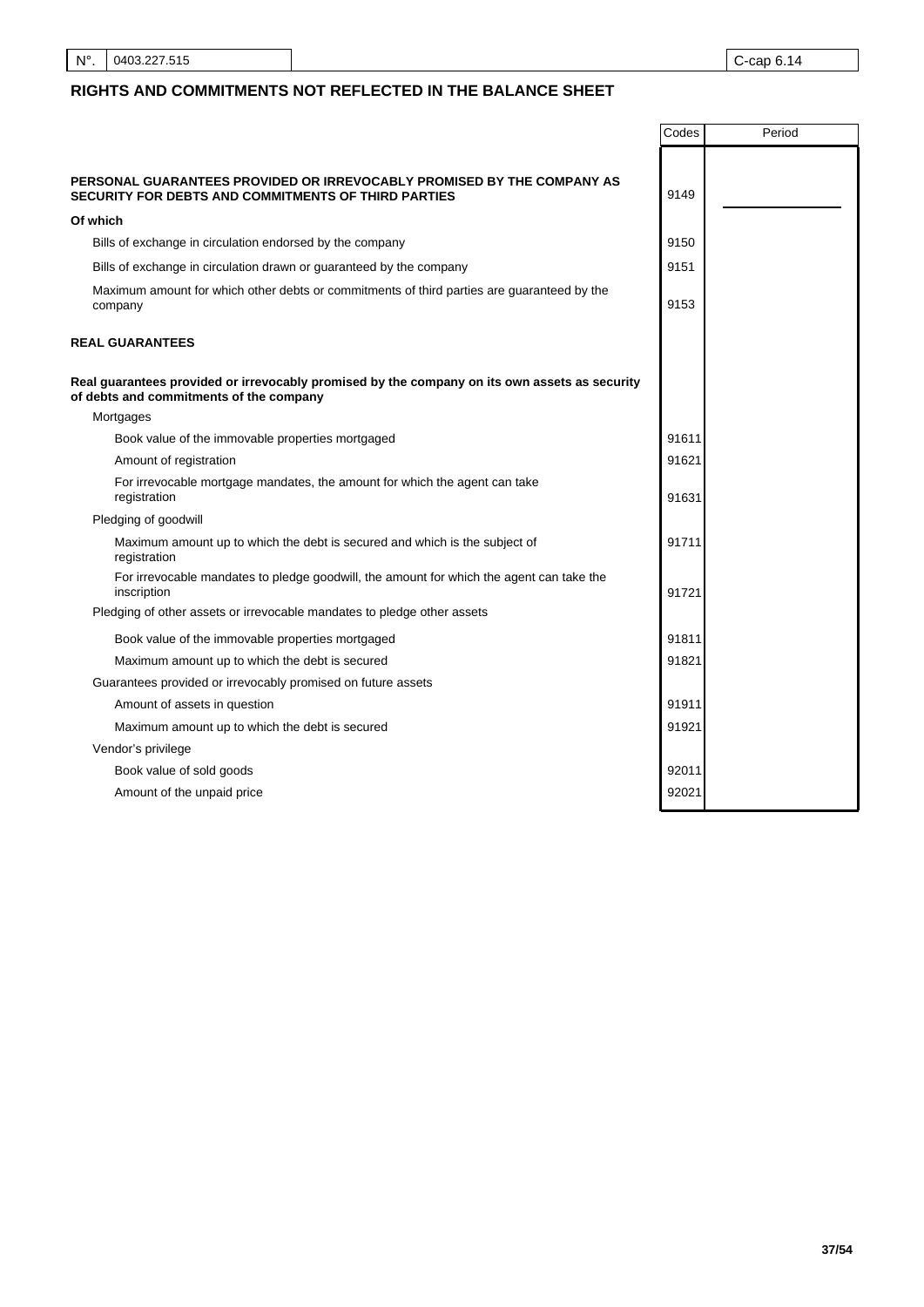| $N^{\circ}$ . | 0403.227.515                                                 |                                                                                               |       | $C$ -cap $6.14$ |
|---------------|--------------------------------------------------------------|-----------------------------------------------------------------------------------------------|-------|-----------------|
|               |                                                              |                                                                                               | Codes | Period          |
|               | of debts and commitments of third parties                    | Real guarantees provided or irrevocably promised by the company on its own assets as security |       |                 |
|               | Mortgages                                                    |                                                                                               |       |                 |
|               | Book value of the immovable properties mortgaged             |                                                                                               | 91612 |                 |
|               | Amount of registration                                       |                                                                                               | 91622 |                 |
|               | registration                                                 | For irrevocable mortgage mandates, the amount for which the agent can take                    | 91632 |                 |
|               | Pledging of goodwill                                         |                                                                                               |       |                 |
|               |                                                              | Maximum amount up to which the debt is secured and which is the subject of registration       | 91712 |                 |
|               | inscription                                                  | For irrevocable mandates to pledge goodwill, the amount for which the agent can take the      | 91722 |                 |
|               |                                                              | Pledging of other assets or irrevocable mandates to pledge other assets                       |       |                 |
|               | Book value of the immovable properties mortgaged             |                                                                                               | 91812 |                 |
|               | Maximum amount up to which the debt is secured               |                                                                                               | 91822 |                 |
|               | Guarantees provided or irrevocably promised on future assets |                                                                                               |       |                 |
|               | Amount of assets in question                                 |                                                                                               | 91912 |                 |
|               | Maximum amount up to which the debt is secured               |                                                                                               | 91922 |                 |
|               | Vendor's privilege                                           |                                                                                               |       |                 |
|               | Book value of sold goods                                     |                                                                                               | 92012 |                 |
|               | Amount of the unpaid price                                   |                                                                                               | 92022 |                 |

|                                                                                                                                                                                                                                                                            | Codes | Period      |
|----------------------------------------------------------------------------------------------------------------------------------------------------------------------------------------------------------------------------------------------------------------------------|-------|-------------|
| GOODS AND VALUES, NOT REFLECTED IN THE BALANCE SHEET, HELD BY THIRD PARTIES IN<br>THEIR OWN NAME BUT FOR THE BENEFIT AND AT THE RISK OF THE COMPANY<br><b>SUBSTANTIAL COMMITMENTS TO ACQUIRE FIXED ASSETS</b><br><b>SUBSTANTIAL COMMITMENTS TO DISPOSE OF FIXED ASSETS</b> |       |             |
|                                                                                                                                                                                                                                                                            |       |             |
|                                                                                                                                                                                                                                                                            |       |             |
| <b>FORWARD TRANSACTIONS</b>                                                                                                                                                                                                                                                |       |             |
| Goods purchased (to be received)                                                                                                                                                                                                                                           | 9213  | 500.000.000 |
| Goods sold (to be delivered)                                                                                                                                                                                                                                               | 9214  |             |
| Currencies purchased (to be received)                                                                                                                                                                                                                                      | 9215  |             |
| Currencies sold (to be delivered)                                                                                                                                                                                                                                          | 9216  |             |
|                                                                                                                                                                                                                                                                            |       |             |

## **COMMITMENTS RELATING TO TECHNICAL GUARANTEES IN RESPECT OF SALES OR SERVICES**

Period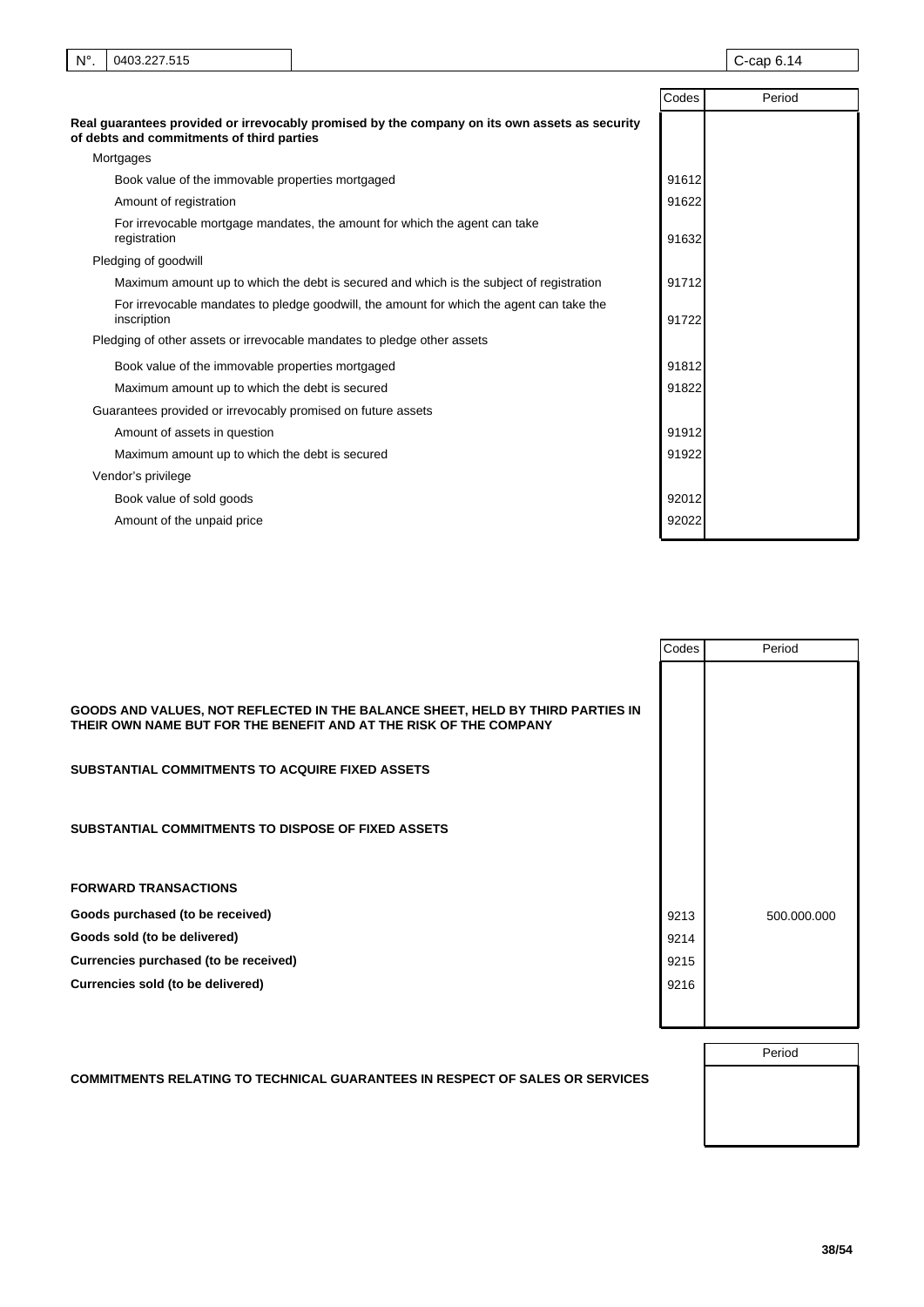### **AMOUNT, NATURE AND FORM CONCERNING LITIGATION AND OTHER IMPORTANT COMMITMENTS**

| 0 0ap 0.17 |  |
|------------|--|
|            |  |
| Period     |  |
|            |  |
|            |  |
|            |  |
|            |  |
|            |  |
|            |  |

### **SETTLEMENT REGARDING THE COMPLEMENTARY RETIREMENT OR SURVIVORS' PENSION FOR PERSONNEL AND BOARD MEMBERS**

#### **Brief description**

A system of additional pension provisions, a supplementary death capital, orphan's interest and invalidity allowances is provided for all staff members. For all staff who have been employed since 2014, this is organised via the KBC Pension Fund in a "fixed contribution" plan. This means that the amount of these provisions depends on the employee's remuneration over the course of his career. For staff who were already in service before 2014, these provisions are organised within the framework of a "defined benefit" plan, which means that the amount of these provisions depends on the final remuneration, the number of years of service and the age at the time of retirement. Since 2015, the target plan to be achieved is therefore a closed plan (no more new accessions).

These pension provisions are fully financed by the employer by means of annual allowances that are charged to the result. These allowances in the defined benefit plan are calculated on an actuarial basis using the aggregate cost method. The allowances in the "defined contribution" plan are calculated as a percentage of the individual, actual remuneration; for contribution plans, a statutory minimum return guarantee is applicable, which currently amounts to 1.75%. The allowances are paid to the KBC Pension Fund, which is responsible for the management of the reserves thus formed, their payment and the administration.

In addition, a supplementary pension plan (fixed contribution plan) is provided, based exclusively on the personal contributions of the employees through deductions from salary payments. The legal return guarantee currently amounts to 1.75%. This plan was discontinued on 1 January 2019. In other words, no new accessions will take place and it only exists for those staff who were already members of this plan before 1/1/2019 and who have opted to continue the plan beyond 1/1/2019. Here too, the management, payment and administration of this plan has been entrusted to the KBC pension fund.

#### **Measures taken to cover the related charges**

|                                                                                                                                                                                                                                                                      | Code | Period |
|----------------------------------------------------------------------------------------------------------------------------------------------------------------------------------------------------------------------------------------------------------------------|------|--------|
| <b>PENSIONS FUNDED BY THE COMPANY ITSELF</b>                                                                                                                                                                                                                         |      |        |
| Estimated amount of the commitments resulting from past services                                                                                                                                                                                                     | 9220 |        |
| Methods of estimation                                                                                                                                                                                                                                                |      |        |
|                                                                                                                                                                                                                                                                      |      |        |
|                                                                                                                                                                                                                                                                      |      |        |
|                                                                                                                                                                                                                                                                      |      |        |
|                                                                                                                                                                                                                                                                      |      | Period |
| NATURE AND FINANCIAL IMPACT OF SIGNIFICANT EVENTS AFTER THE CLOSING DATE not reflected in<br>the balance sheet or income statement                                                                                                                                   |      |        |
| At the time this report was being prepared, the invasion of Russia in Ukraine required additional attention at<br>group level and in our home markets in Central and Eastern Europe. KBC Group NV has (indirectly via KBC<br>Bank and its subsidiaries) very limited |      |        |
| direct exposure to Ukraine and Belarus (less than EUR 10 mln combined) and only limited direct exposure to<br>Russia of less than 50 million euros, mainly stemming from trade financing. KBC is keeping a very close eye<br>on the related macroeconomic impact     |      |        |
| (e.g., impact of high gas and oil prices on inflation and economic growth) and on spillover effects to KBC and<br>its clients, both financially and operationally, with a.o. high focus on information security threats. Economic<br>and financial sanctions by the  |      |        |
| the West might further impact the European economy. Continuous monitoring and reporting of the situation is<br>in place.                                                                                                                                             |      |        |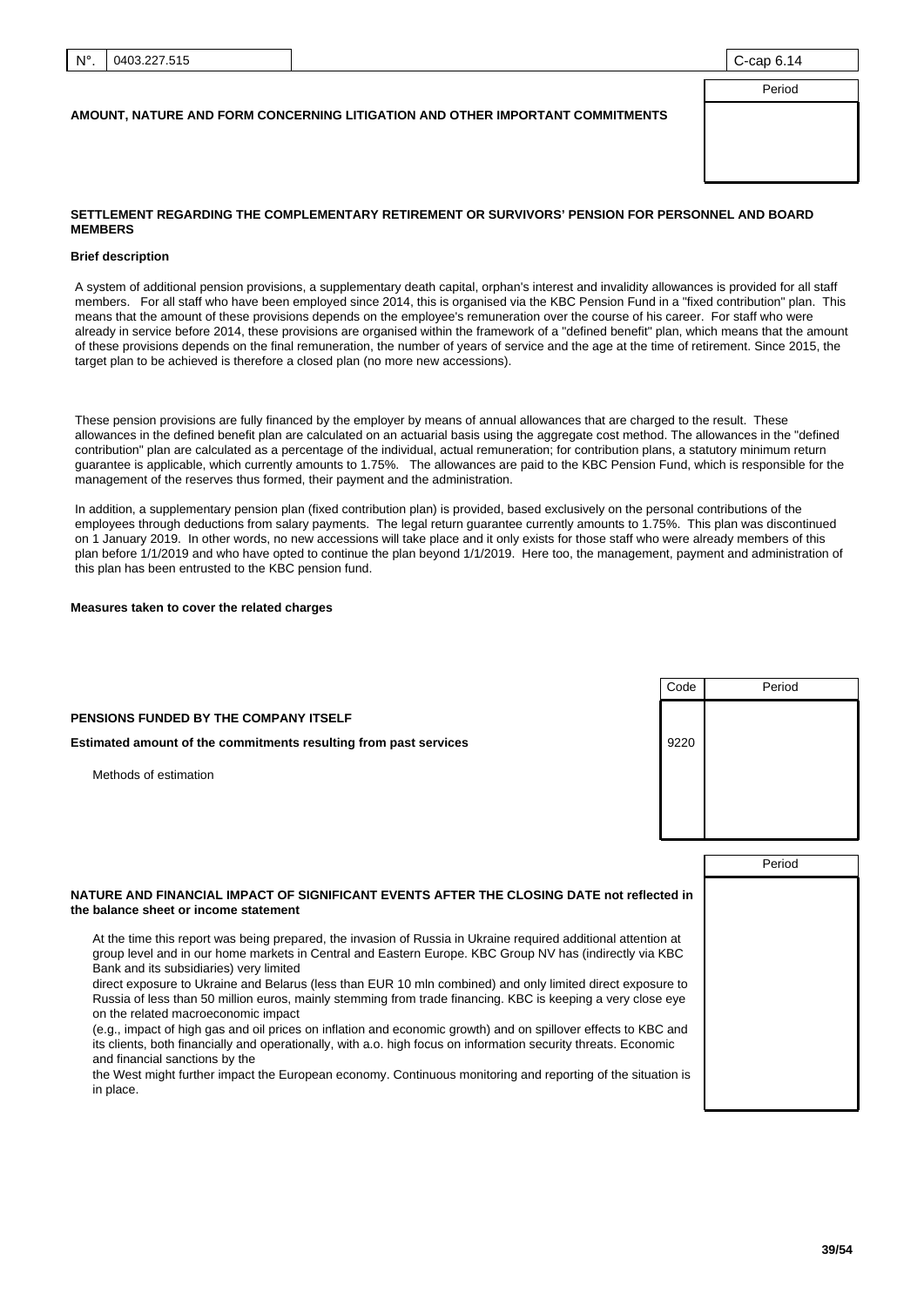| $N^{\circ}$ . | 0403.227.515                          |                                                                                                                                                                                              | $C$ -cap $6.14$ |
|---------------|---------------------------------------|----------------------------------------------------------------------------------------------------------------------------------------------------------------------------------------------|-----------------|
|               |                                       |                                                                                                                                                                                              | Period          |
|               | <b>SALE OR PURCHASE</b>               | COMMITMENTS TO PURCHASE OR SALE AVAILABLE TO THE COMPANY AS ISSUER OF OPTIONS FOR                                                                                                            |                 |
|               |                                       |                                                                                                                                                                                              | Period          |
|               | <b>REFLECTED IN THE BALANCE SHEET</b> | NATURE, COMMERCIAL OBJECTIVE AND FINANCIAL CONSEQUENCES OF TRANSACTIONS NOT                                                                                                                  |                 |
|               |                                       | If the risks and benefits resulting from such transactions are of any meaning and if publishing such risks<br>and benefits is necessary to appreciate the financial situation of the company |                 |

**OTHER RIGHTS AND COMMITMENTS NOT REFLECTED IN THE BALANCE SHEET (including those that cannot be calculated)**

| Period |  |
|--------|--|
|        |  |
|        |  |
|        |  |
|        |  |
|        |  |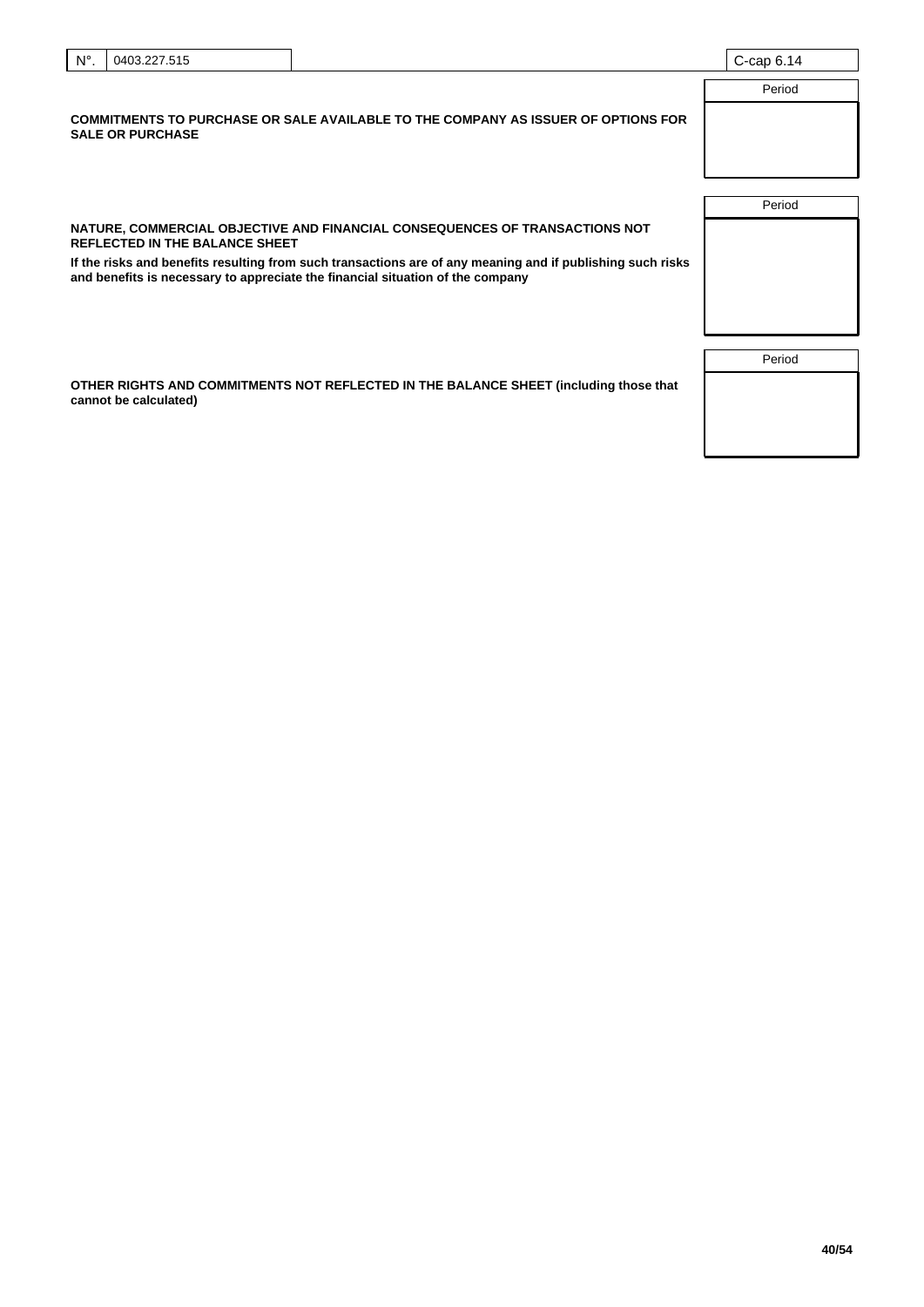# **RELATIONSHIPS WITH AFFILIATED COMPANIES, ASSOCIATED COMPANIES AND OTHER COMPANIES LINKED BY PARTICIPATING INTERESTS**

|                                                                                                                 | Codes   | Period         | Preceding period |
|-----------------------------------------------------------------------------------------------------------------|---------|----------------|------------------|
| <b>AFFILIATED COMPANIES</b>                                                                                     |         |                |                  |
| <b>Financial fixed assets</b>                                                                                   | (280/1) | 29.881.074.469 | 26.849.642.431   |
| Participating interests                                                                                         | (280)   | 16.012.568.692 | 15.900.570.129   |
| Subordinated amounts receivable                                                                                 | 9271    | 13.868.505.777 | 10.949.072.302   |
| Other amounts receivable                                                                                        | 9281    |                |                  |
| <b>Amounts receivable</b>                                                                                       | 9291    | 51.255.724     | 180.241.627      |
| Over one year                                                                                                   | 9301    |                |                  |
| Within one year                                                                                                 | 9311    | 51.255.724     | 180.241.627      |
| <b>Current investments</b>                                                                                      | 9321    |                | 1.200.000.000    |
| <b>Shares</b>                                                                                                   | 9331    |                |                  |
| Amounts receivable                                                                                              | 9341    |                | 1.200.000.000    |
| <b>Amounts payable</b>                                                                                          | 9351    | 3.346.036      | 1.494.604        |
| Over one year                                                                                                   | 9361    |                |                  |
| Within one year                                                                                                 | 9371    | 3.346.036      | 1.494.604        |
| Personal and real guarantees                                                                                    |         |                |                  |
| Provided or irrevocably promised by the company as security for debts or<br>commitments of affiliated companies | 9381    |                |                  |
| Provided or irrevocably promised by affiliated companies as security for<br>debts or commitments of the company | 9391    |                |                  |
| Other significant financial commitments                                                                         | 9401    |                |                  |
| <b>Financial results</b>                                                                                        |         |                |                  |
| Income from financial fixed assets                                                                              | 9421    | 235.682.171    | 1.301.299.599    |
| Income from current assets                                                                                      | 9431    | 5.064.311      | 407              |
| Other financial income                                                                                          | 9441    | 93.722.473     | 89.389.054       |
| Debt charges                                                                                                    | 9461    | 5.995.185      | 4.797.763        |
| Other financial charges                                                                                         | 9471    | 2.558.185      | 1.294.997        |
| <b>Disposal of fixed assets</b>                                                                                 |         |                |                  |
| Capital profits realised                                                                                        | 9481    |                |                  |
| Capital losses realised                                                                                         | 9491    |                |                  |
|                                                                                                                 |         |                |                  |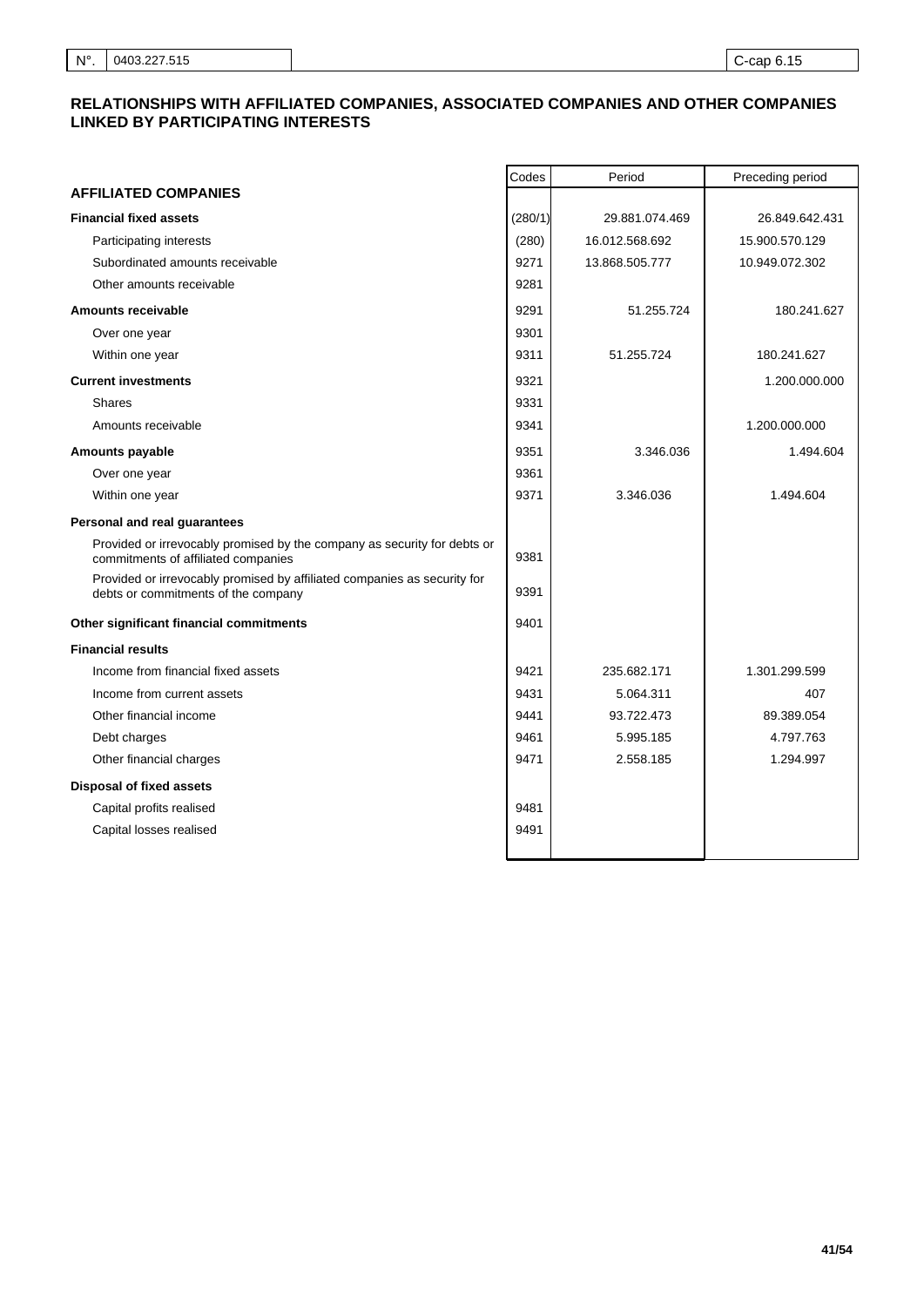# **RELATIONSHIPS WITH AFFILIATED COMPANIES, ASSOCIATED COMPANIES AND OTHER COMPANIES LINKED BY PARTICIPATING INTERESTS**

|                                                                                                                 | Codes | Period  | Preceding period |
|-----------------------------------------------------------------------------------------------------------------|-------|---------|------------------|
| <b>ASSOCIATED COMPANIES</b>                                                                                     |       |         |                  |
| <b>Financial fixed assets</b>                                                                                   | 9253  |         |                  |
| Participating interests                                                                                         | 9263  |         |                  |
| Subordinated amounts receivable                                                                                 | 9273  |         |                  |
| Other amounts receivable                                                                                        | 9283  |         |                  |
| <b>Amounts receivable</b>                                                                                       | 9293  |         |                  |
| Over one year                                                                                                   | 9303  |         |                  |
| Within one year                                                                                                 | 9313  |         |                  |
| Amounts payable                                                                                                 | 9353  |         |                  |
| Over one year                                                                                                   | 9363  |         |                  |
| Within one year                                                                                                 | 9373  |         |                  |
| Personal and real guarantees                                                                                    |       |         |                  |
| Provided or irrevocably promised by the company as security for debts or<br>commitments of affiliated companies | 9383  |         |                  |
| Provided or irrevocably promised by affiliated companies as security for<br>debts or commitments of the company | 9393  |         |                  |
| Other significant financial commitments                                                                         | 9403  |         |                  |
| <b>COMPANIES LINKED BY PARTICIPATING INTERESTS</b>                                                              |       |         |                  |
| <b>Financial fixed assets</b>                                                                                   | 9252  | 914.658 | 914.658          |
| Participating interests                                                                                         | 9262  | 914.658 | 914.658          |
| Subordinated amounts receivable                                                                                 | 9272  |         |                  |
| Other amounts receivable                                                                                        | 9282  |         |                  |
| <b>Amounts receivable</b>                                                                                       | 9292  |         |                  |
| Over one year                                                                                                   | 9302  |         |                  |
| Within one year                                                                                                 | 9312  |         |                  |
| Amounts payable                                                                                                 | 9352  |         |                  |
| Over one year                                                                                                   | 9362  |         |                  |
| Within one year                                                                                                 | 9372  |         |                  |
|                                                                                                                 |       |         |                  |

|                                                                                                                                                                                                                                                                            | Period |
|----------------------------------------------------------------------------------------------------------------------------------------------------------------------------------------------------------------------------------------------------------------------------|--------|
| TRANSACTIONS WITH AFFILIATED PARTIES BEYOND NORMAL MARKET CONDITIONS                                                                                                                                                                                                       |        |
| Mention of these transactions if they are significant, including the amount of the transactions, the nature<br>of the link, and all information about the transactions that should be necessary to get a better<br>understanding of the financial situation of the company |        |
| Nihil                                                                                                                                                                                                                                                                      |        |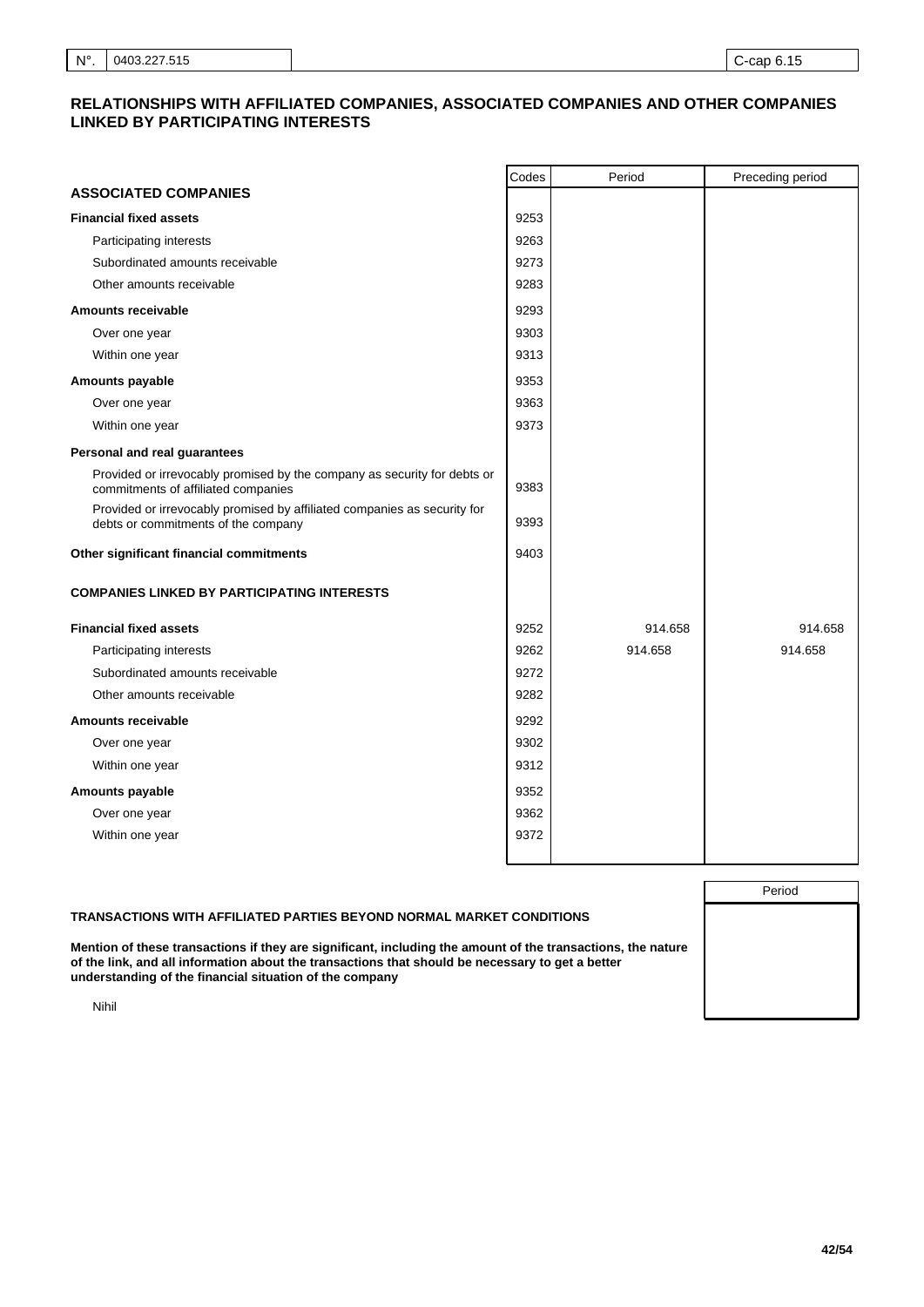# **FINANCIAL RELATIONSHIPS WITH**

|                                                                                                                                                                                                                               | Codes | Period    |
|-------------------------------------------------------------------------------------------------------------------------------------------------------------------------------------------------------------------------------|-------|-----------|
| DIRECTORS AND MANAGERS, INDIVIDUALS OR LEGAL PERSONS WHO CONTROL<br>THE COMPANY DIRECTLY OR INDIRECTLY WITHOUT BEING ASSOCIATED<br>THEREWITH, OR OTHER COMPANIES CONTROLLED DIRECTLY OR INDIRECTLY BY<br><b>THESE PERSONS</b> |       |           |
| Amounts receivable from these persons                                                                                                                                                                                         | 9500  |           |
| Principal conditions regarding amounts receivable, rate of interest, duration, any amounts repaid,<br>cancelled or written off                                                                                                |       |           |
| Guarantees provided in their favour                                                                                                                                                                                           | 9501  |           |
| Other significant commitments undertaken in their favour                                                                                                                                                                      | 9502  |           |
| Amount of direct and indirect remunerations and pensions, reflected in the income statement, as<br>long as this disclosure does not concern exclusively or mainly, the situation of a single<br>identifiable person           |       |           |
| To directors and managers                                                                                                                                                                                                     | 9503  | 6.683.010 |
| To former directors and former managers                                                                                                                                                                                       | 9504  |           |
|                                                                                                                                                                                                                               |       |           |

ı

|                                                                                                                                         | Codes | Period  |
|-----------------------------------------------------------------------------------------------------------------------------------------|-------|---------|
| THE AUDITOR(S) AND THE PERSONS WHOM HE (THEY) IS (ARE) COLLABORATING<br><b>WITH</b>                                                     |       |         |
| <b>Auditors' fees</b>                                                                                                                   | 9505  | 272.448 |
|                                                                                                                                         |       |         |
| Fees for exceptional services or special assignments executed within the company by the auditor                                         |       |         |
|                                                                                                                                         |       |         |
| Other audit assignments                                                                                                                 | 95061 | 108.348 |
| Tax consultancy assignments                                                                                                             | 95062 |         |
| Other assignments beyond the audit                                                                                                      | 95063 |         |
|                                                                                                                                         |       |         |
| Fees for exceptional services or special assignments executed within the company by people the<br>auditor(s) is (are collaborating with |       |         |
| Other audit assignments                                                                                                                 | 95081 |         |
| Tax consultancy assignments                                                                                                             | 95082 |         |
| Other assignments beyond the audit                                                                                                      | 95083 |         |
|                                                                                                                                         |       |         |

**Mentions related to article 3:64, § 2 and § 4 of the Belgian Companies and Associations Code**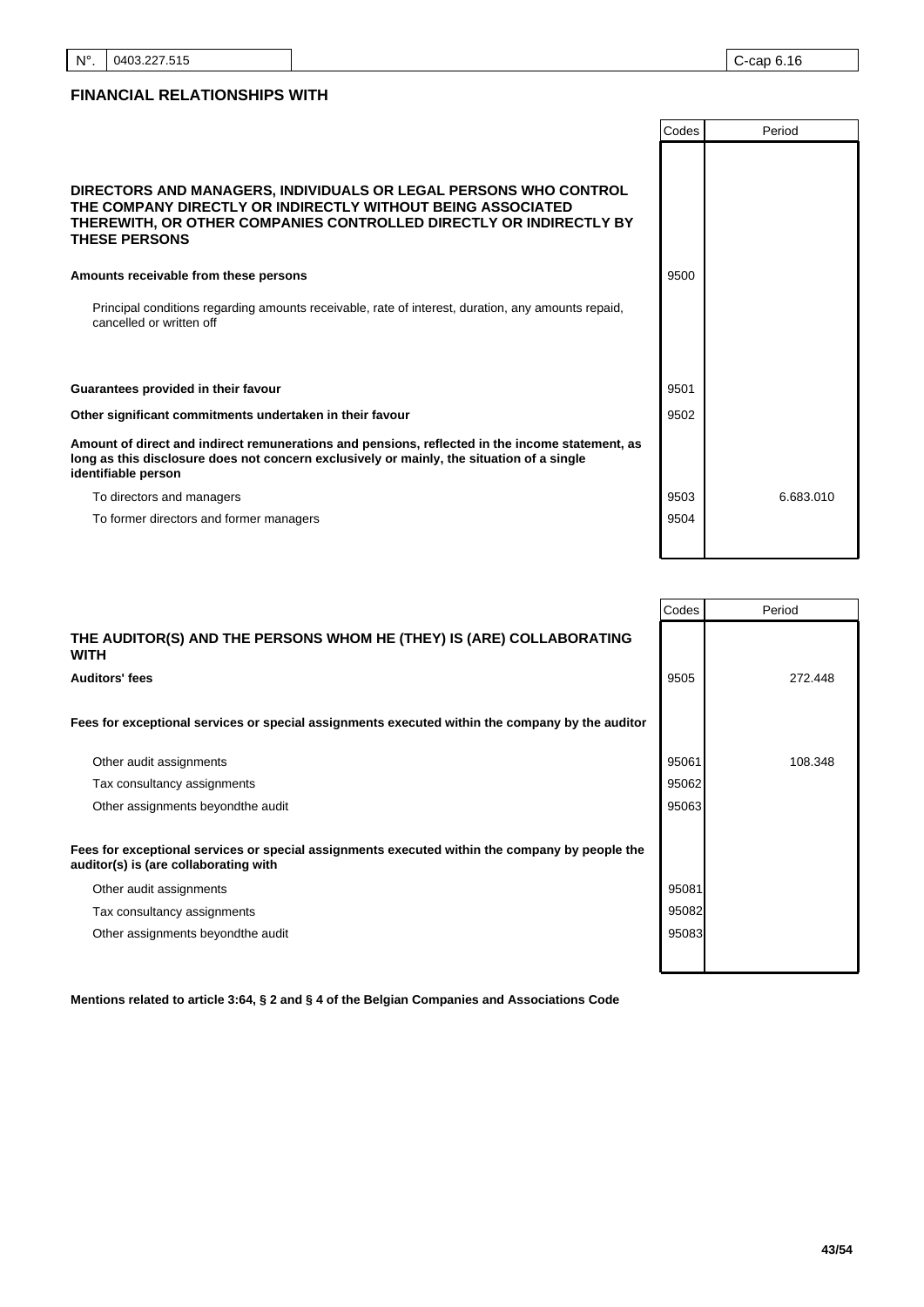# **DERIVATIVE FINANCIAL INSTRUMENTS THAT ARE NOT VALUED BASED UPON THE REAL VALUE**

## **FOR EACH CATEGORY OF DERIVATIVE FINANCIAL INSTRUMENTS THAT ARE NOT VALUED BASED UPON THE REAL VALUE**

|                                                    |              |                          |             | Period     |            | Preceding period |            |
|----------------------------------------------------|--------------|--------------------------|-------------|------------|------------|------------------|------------|
| Category of<br>derivative financial<br>instruments | Hedged risk  | Speculation/<br>coverage | Size        | Book value | Real value | Book value       | Real value |
| intrest rate swap                                  | intrest risk | Dekking                  | 500.000.000 | 1.406.986  | 9.670.563  | 1.297.972        | 18.253.435 |

|                                                                                   | Book value | Real value |
|-----------------------------------------------------------------------------------|------------|------------|
| FINANCIAL FIXED ASSETS RECORDED AT AN AMOUNT HIGHER THAN THE<br><b>REAL VALUE</b> |            |            |
| Amount of separate assets or of its appropriate groups                            |            |            |
| Reasons why the book value has not decreased                                      |            |            |
| Elements that lead to assume that it will be possible to realise the book value   |            |            |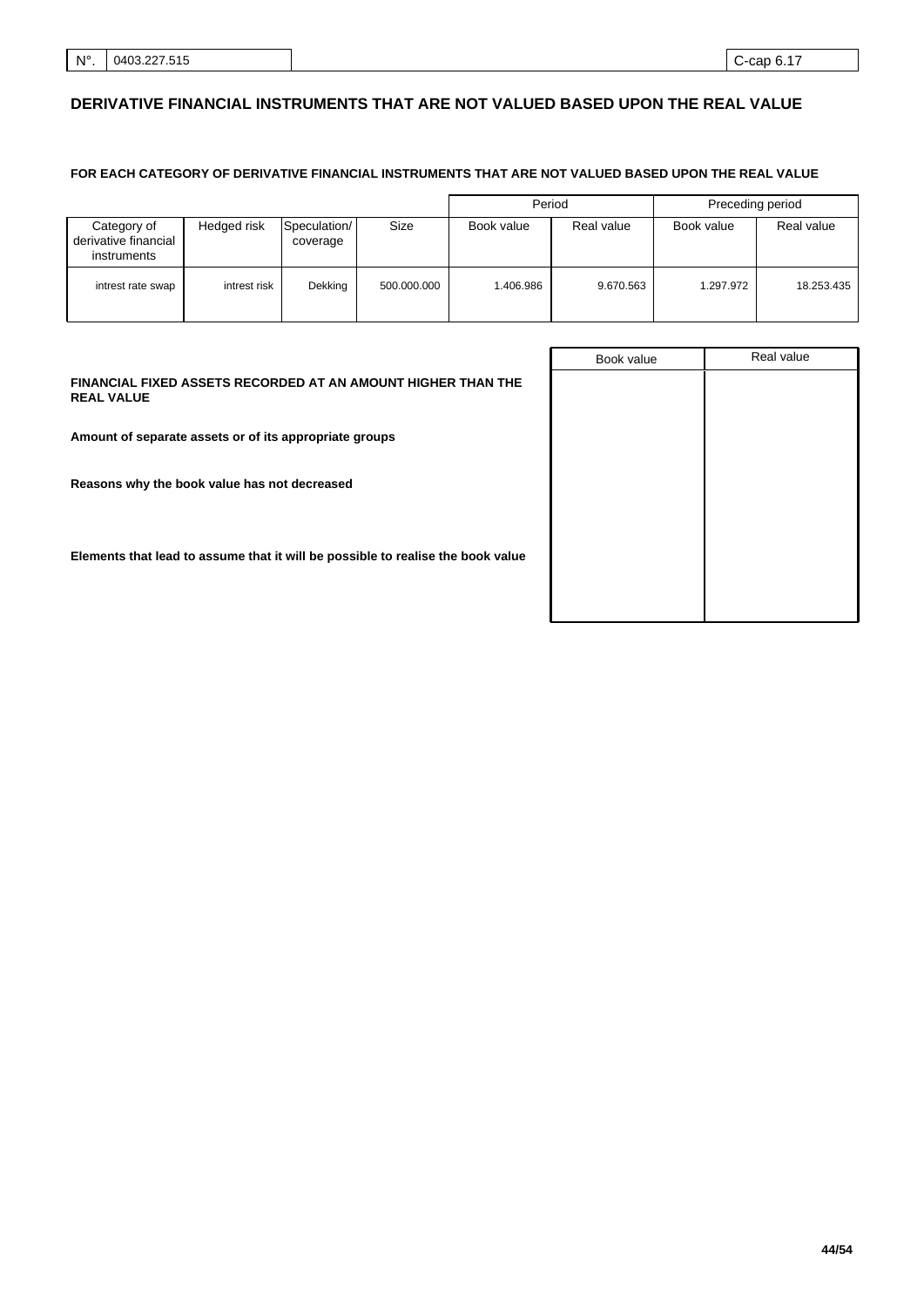### **DECLARATION WITH REGARD TO THE CONSOLIDATED ANNUAL ACCOUNTS**

### **INFORMATION TO DISCLOSE BY EACH COMPANY GOVERNED BY THE BELGIAN COMPANIES AND ASSOCIATIONS CODE ON THE CONSOLIDATED ANNUAL ACCOUNTS**

**The company has prepared and published consolidated annual accounts and a consolidated annual report\***

**The company has not prepared consolidated annual accounts and a consolidated annual report, because of an exemption for the following reason(s)\***

The company and its subsidiaries exceed, on a consolidated basis, not more than one of the criteria mentioned in article 1:26 of the Belgian Companies and Associations Code\*

The company only has subsidiaries that, considering the evaluation of the consolidated capital, the consolidated financial position or the consolidated result, individually or together, are of negligible interestError! Bookmark not defined. (article 3:23 of the Belgian Companies and Associations Code)

The company itself is a subsidiary of a parent company that prepares and publishes consolidated annual accounts, in which the -annual accounts are integrated by consolidation\*

Name, full address of the registered office and, if it concerns companies under Belgian law, the company registration number of the parent company(ies) and the indication if this (these) parent company(ies) prepares (prepare) and publishes (publish) consolidated annual accounts, in which the annual accounts are included by means of consolidation\*\*:

If the parent company(ies) is (are) (a) company(ies) governed by foreign law, the location where the abovementioned annual accounts are available\*\*:

Strike out what does not apply.

Where the annual accounts of the company are consolidated at different levels, the information should be given, on the one hand at the highest and on the other at the lowest level of companies of which the company is a subsidiary and for which consolidated accounts are prepared and published.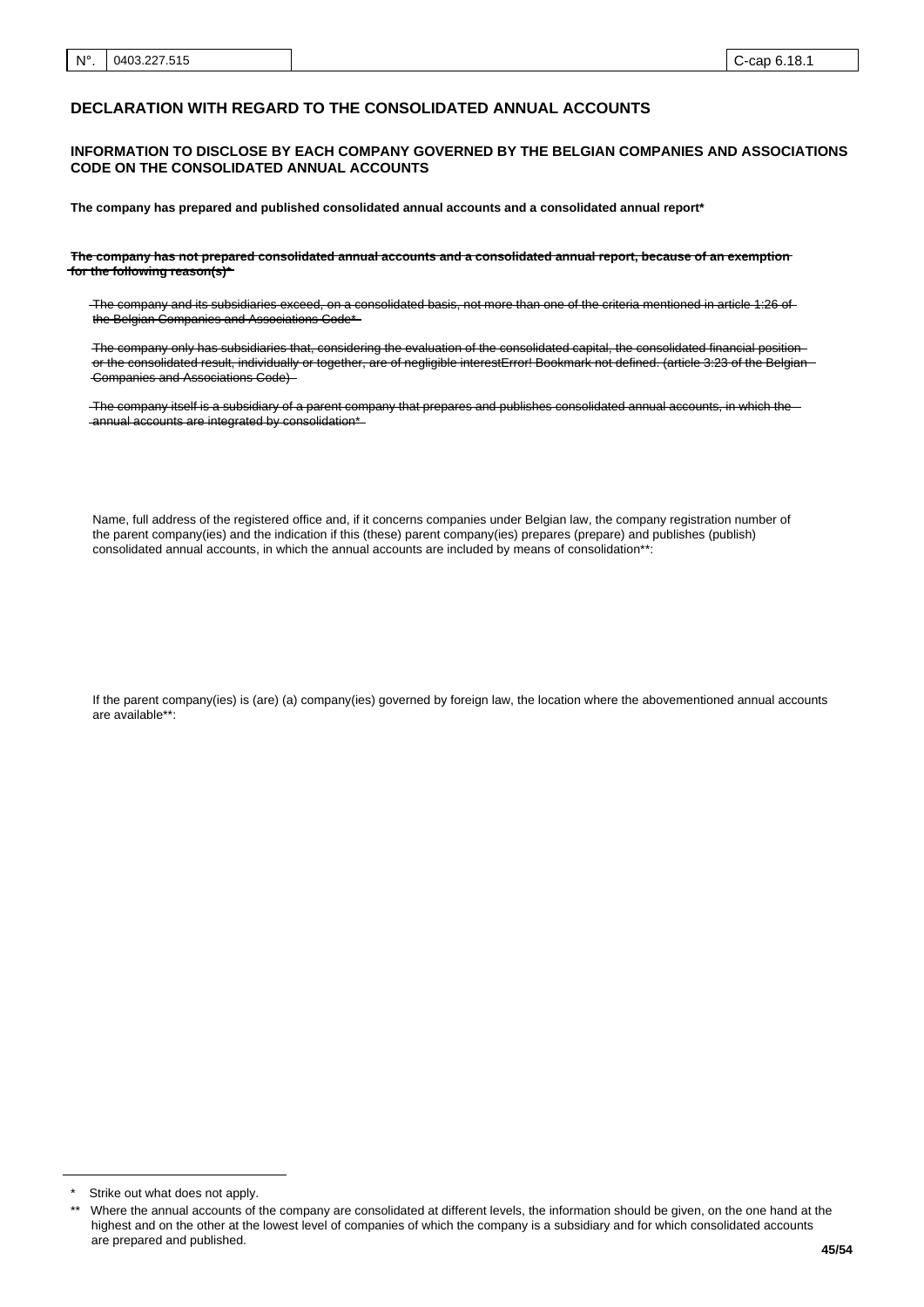I. GENERAL VALUATION RULES

In accordance with Article 3:6 of the Royal Decree of 29 April 2019 for implementing the Companies Code, the directors resolve as follows.

GENERAL

As regards all matters subject to binding law, the general principles laid down in that royal decree shall apply, especially those contained in Chapter II ('Valuation Rules').

As regards those matters for which the law lays down suppletive rules and provided the law confers a choice on the company, the directors resolve that the specific accounting policies should be implemented as set out below.

In conformity with article 24 of the Royal Decree of 30 January 2001 for implementing the Companies Code, the annual accounts are drawn up according to the principle of a true and fair view. A transparent, clear en consistent financial reporting is important for KBC Bank as a financial institution. As such, KBC aims to align as much as possible, within the possibilities of the Belgian accounting law and the systems, with the international accounting standards IFRS, as applied for the consolidated annual accounts.

Insofar as the directors should be of the view that any cases are insufficiently material to warrant a suppletive or derogative ruling and no explicit valuation principle is provided for them in these rules, they shall be dealt with according to the same method types as are contained in the following, and no specific remark will be added in this regard.

The financial year runs from 1 January through 31 December.

The balance sheet and the profit and loss account are prepared annually in euros.

II. ASSETS

1.FORMATION EXPENSES

Capital increase expenses are directly recognised in full in the result of the financial year in which the capital increase takes place.

#### 2.INTANGIBLE FIXED ASSETS

#### 2.1General

All intangible fixed assets are recorded at acquisition cost, less accumulated amortisation.

Intangible fixed assets are amortised on a straight-line, daily basis.

Supplementary or extraordinary amortisation charges are applied if, due to changes in economic or technological circumstances, the relevant carrying value exceeds the value in use.

When intangible fixed assets are sold, realised gains or losses are taken immediately to the income statement.

If these assets are permanently withdrawn from use, the remaining amount to be written off is charged directly to profit or loss.

2.2Goodwill

'Goodwill' means:

"The positive difference between the acquisition price and the net value of the company (or branch of activity) acquired.

"The positive difference between the contract value of a contribution in kind and its net worth.

Capitalised goodwill is amortised according to the straight-line method over a period of five years, unless the Board of Directors decides otherwise.

2.3Software

In order to optimise the synergy effect of the KBC merger in Belgium, in principle (and apart from possible exceptions), all software is centralized in KBC Group NV, with the costs of using the software being charged on to users according to actual use and on a 'cost-sharing' basis.

From financial year 2004, the entire cost of all acquisitions of software will be capitalised provided the conditions for capitalisation have been satisfied. Other expenditure relating to the acquisition of software is also capitalised and amortised over the software's economic life. The following distinctions are made as regards software:

#### System software

'System software' is the initial software linked to the acquisition of hardware, whose installation is needed for the hardware to function. It is software that governs internal operation of the computer and ensures communication with the configuration or the network, and thus includes operating systems, support software and compilers. By purchasing the hardware, KBC generally acquires a lifetime user's licence.

System software is amortised at the same rate as hardware, i.e. over three years from the time it is available for use, according to the straight-line method.

Standard software

'Standard software' means software purchased from third parties, more particularly the 'applications software' referred to by the Belgian Commission for Accounting Standards (CAS), which includes product-linked software, management software, database software, communications software, infrastructure software, security software and development software, in other words, all software that is not operating software and that has a useful life of several years.

Standard software is capitalised and amortised using the straight-line method over five years from the time it is available for use. Core systems with a longer life are amortised straight line over an eight-year period. 'Core systems' are standard types of software including back-end data applications for processing operations during the day and updates of general ledger balances on the mainframe computer. Examples of such core systems include the applications used for processing deposits, loans and credit, interfaces with the general ledger and reporting tools.

Customised and tailor-made software

Some purchased software programs and/or software models are customised before being delivered or put into use. This type of software, developed on a bespoke basis as an addition to existing standard software, is referred to in its entirety as 'customised software'. 'Tailor-made software' means customised software that has been developed from scratch at the request of the bank/insurance to the bank's/insurance's specifications, and not added to existing software.

Recourse is often had to both external and internal information technology experts for this sort of development.

All charges relating to continuity projects, as well as research expenses for investments, are recorded directly in the income statement. However, development expenses (both internal and external) for investments are capitalised as an intangible fixed asset and amortised over a period of five years where the following conditions are met:

"To contribute to the business activities of the company;

"To be of future utility

"The price must be identifiable separately;

"the software will be used in a durable manner for the business.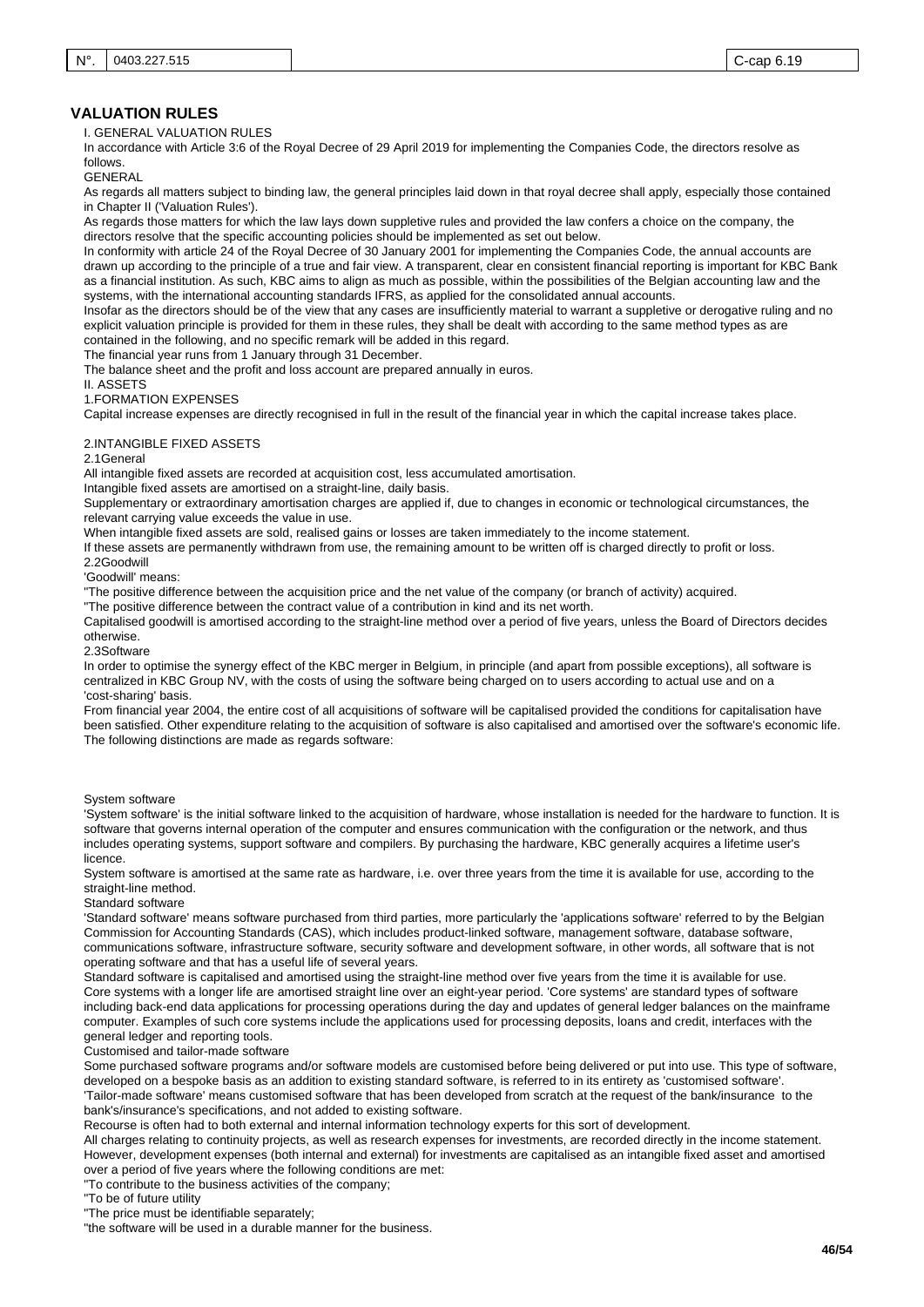An investment project is a project that:

-is an introduction of or a replacement for a major business activity;

-is large in scope.

Core systems with a longer life are amortised straight line over an eight-year period. 'Core systems' are standard types of software including back-end data applications for processing operations during the day and updates of general ledger balances on the mainframe computer. Examples of such core systems include the applications used for processing deposits, loans and credit, interfaces with the general ledger and reporting tools.

Expenses incurred subsequently relative to customised and tailor-made software are recorded as expenses unless it is probable that the outlay has a future additional utility for the company compared to the initial assessment of the future utility or return. The expense must also be capable of being separately and reliably allocated to the already capitalised software. Where these conditions are met, the additional expense can then be capitalised and amortised over the asset's residual life.

Amortisation is not recognised until such time as the asset is available for use.

3.TANGIBLE FIXED ASSETS

3.1General

All tangible fixed assets are recorded at acquisition cost, less accumulated depreciation. Tangible fixed assets are depreciated straight line on a daily basis.

All tangible fixed assets are recorded at acquisition cost, including ancillary, directly atrributable costs (acquisition costs, non-deductible VAT, demolition expenses, etc.). These additional costs are also written off over the life of the asset.

Supplementary or extraordinary depreciation charges are applied if, due to changes in economic or technological circumstances, the carrying value exceeds the value in use.

When tangible fixed assets are sold, realised gains or losses are recognized immediately in the income statement.

When the asset is permanently withdrawn from use, the remaining amount to be written off is charged directly to profit or loss. Tangible fixed assets that demonstrate a long-lasting and sustainable capital gain compared to their carrying value may be revalued. This capital gain is written off over the average residual useful life of the asset in question.

3.2Movable property

3.2.1Difference between charges and investments

The acquisition cost of tangible assets is determined by individualization of the cost of each component. Each asset listed on an internal summary is capitalised regardless of acquisition cost. The criteria for including an asset on this list include the unit price, the relative materiality of the type of article and the need for individual follow-up.

For works of art, the limit is 2 500 euros (excluding VAT). If the cost is between 250 and 2 500 euros, however, the item is considered as 'decoration' and capitalised and written off over ten years according to the straight-line method as in the case of furniture. Decorative items costing less than 250 euros are recorded as charges.

3.2.2Furniture and vehicles

Since financial year 2006, moveable property (mainly furniture) used on administrative premises of KBC Bank and KBC Insurance has been centrally purchased, capitalised and managed.

Furniture is depreciated at 10% over ten years according to the straight-line method.

Since financial year 2007, vehicles have also been capitalised. Vehicles are depreciated at 25%, including non-deductible VAT, on a straight-line basis over four years.

3.2.3Plant, machinery and equipment in buildings owned by the company

Distinctions are made among various types of plant, each being depreciated at a specific rate (in line with customary practice).

It is standard practice to depreciate plant, machinery and equipment designated as hardware according to the straight-line method over a period of three years, such as in the case of personal computers, printers and servers.

Machines that are leased are also written off over three years.

Other movable property taken up in this header:

- Alarm installations:10 years
- Strongbox:10 years
- Kitchen installations:10 years
- Industrial plant:10 years
- Telephone switchboards: 5 years
- Cabling: 5 years

- ATMs and deposit machines: 5 years

4.FINANCIAL FIXED ASSETS AND CURRENT INVESTMENTS

4.1 Participating interests and other portfolio securities

Participating interests and shares are valued at acquisition cost, per set identified. The securities sold are valued using the method of individualisation. Additional costs incurred on acquisition of securities are charged immediately to the results for the financial year. When the securities are valued at the end of the financial year and a decline in value is notified and that this decline is considered as long-lasting and sustainable, an impairment equal to the decline in value will be recorded for the securities in question. To establish the sustainable nature of the decline in value, the Board of Directors may use:

"for listed securities:

othe trend in the share price;

ochanges in net worth according to the annual accounts;

oThe fair value based on the performance of and outlook with regard to profitability

"for unlisted securities:

ochanges in net worth according to the annual accounts;

oThe fair value based on the performance of and outlook with regard to profitability

If a security on which such an impairment had already been recorded demonstrate a lasting increase in value, the impairment will be reversed in whole or in part.

Participating interests, shares and profit-sharing certificates classified as financial fixed assets may be revalued if, in light of their usefulness to the company, they demonstrate an incontestable and lasting increase in value.

Listed shares and other variable-yield securities are valued at the lower of their acquisition cost or market value at balance sheet date. Other securities are valued at least once a year, based on the annual accounts for the past year. File administrators are responsible for ensuring that any significant negative changes during the course of the year are also dealt with.

4.2Own shares (Treasury shares)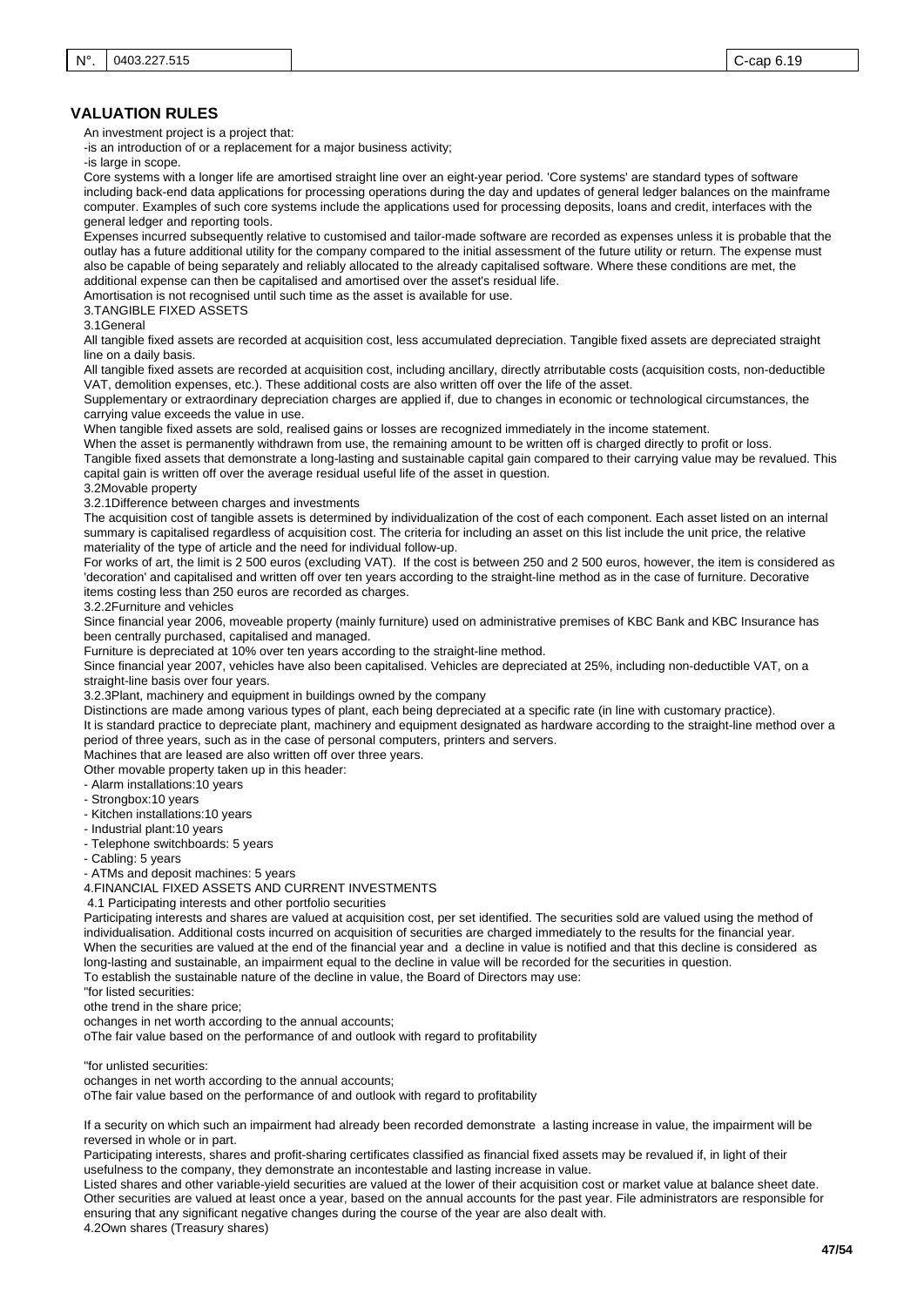The treasury shares the KBC group has or may have in portfolio are made up of two types of shares that must be valued and monitored separately:

"Treasury shares held for the purpose of employee stock option plans are valued at their acquisition cost. If the options are not exercised on the expiry date (because the share price is too low), the shares in question will be cancelled, without having any impact on the result. If there is a legal obstacle blocking cancellation of the shares in question, these shares will be valued as shares that were purchased under the KBC share buyback programm (see below).

When the share options are exercised (the first time was in 2004), the treasury shares repurchased for this purpose are sold. They are removed from the accounts according to the First In, First Out (FIFO) method (at the acquisition cost of the first shares repurchased).

"Treasury shares that are purchased under the KBC share buyback programme are valued per set identified at the lower of their acquisition value and market value at balance sheet date. When they are sold, they are valued (just like shares in the investment portfolio) according to the method of individualization. As long as both types of treasury share are recorded as on-balance-sheet assets, a reserve not available for distribution has to be set aside. When the shares are cancelled, the reserve not available for distribution is reversed. If amounts are written down on the type 2 treasury shares, this amount is transferred directly from the reserve not available for distribution to the reserve available for distribution.

4.3 AMOUNTS RECEIVABLE AT MORE THAN ONE YEAR AND AMOUNTS RECEIVABLE WITHIN ONE YEAR

These are recognised at nominal value. However, amounts receivable represented by fixed-income securities are valued at acquisition cost. The difference between the acquisition costs and the redemption value is reflected as an interest item in the profit and loss account on an accruals basis over the remaining term to maturity of the securities. It is included in the profit and loss account on a discounted basis, based on the internal rate of return at the time of purchase.

The accounting treatment of subordinated loans granted to affiliated companies is similar to fixed income securities as described above. Amounts receivable in foreign currency are recognised at their equivalent euro value using the fixed exchange rate applying at the end of the preceding month. For the purposes of valuation at the end of the financial year, the carrying value is adjusted according to the fixed exchange rate on 31 December.

The positive and negative translation differences are recognised in profit or loss.

If, at the close of the financial year, the realisation value of a receivable is lower than its carrying value, and if this decline in value can be considered real and lasting in nature, an impairment is applied.

Security paid in cash by way of guarantee to public authorities or utilities is recorded in its nominal amount.

#### 5.OTHER ASSETS

5.1.Stocks of warehoused items

Warehoused items comprise requisites for Print and Post-processing assignments.

All items recognised under 'stocks of warehoused items' are valued there for accounting purposes at the moving average price, calculated on the basis of the items' purchase price.

5.2.Orders in progress

Specific software developed by KBC for third parties is recognised under 'orders in progress'. This concerns the marketing of tailor-made software (i.e. software developed on a contractual basis and built entirely to the client's specifications). This software may have been developed from scratch by KBC or using purchased basic software.

The manufacturing price includes all costs that can be allocated directly to the project (e.g., third-party development costs, infrastructure, implementation of software). Maintenance and after-sales service is considered as a period expense.

### 5.3.Sundry other assets

All other asset items are recorded at nominal value. Amounts receivable in foreign currency are recognised at their equivalent euro value using the fixed exchange rate applying at the end of the preceding month. For the purposes of valuation at the end of the financial year, the carrying value is adjusted according to the fixed exchange rate on 31 December.

The positive and negative translation differences are recognised in profit or loss.

#### 5.4.Transitory accounts

These items allow income and expenditure to be allocated to the proper accounting period. The option premiums received with regard to the issued stock option plans are recognised in the profit and loss account as and when, and to the extent that, the stock options expire or are exercised.

The option premiums set aside by the employer are recognised pro rata in the income statement as personnel expenses during the performance period (period between subscription and opportunity to exercise).

If employees who hold options transfer between KBC-group entities, the option premium paid (the part that has not yet been taken to the income statement) is charged to the company the employee is transferring to.

## III. LIABILITIES

1.AMOUNTS PAYABLE

### 1.1.Debts represented by securities

Debts represented by securities are recognised in the balance sheet in the amount made available, plus or minus the difference between this amount and the redemption price for the portion that has already matured, calculated on the basis of the yield to maturity on recognition. Differences between the amount made available and the redemption value of the debt are recorded as interest on an accruals basis in the profit and loss account.

The costs incurred on issue of the debt securities are recognised as paid commission on a straight-line basis over the term of the instrument. The capitalised costs are recorded under 'Accrued charges and deferred income'.

With regard to commercial paper, the difference between the amount made available and the nominal value is entered pro rata temporis in the profit and loss account as an interest charge.

1.2.Subordinated liabilities

Subordinated liabilities are measured in the same way as other liabilities, irrespective of whether they are represented by securities. 1.1.Other liabilitities

These are recognised at nominal value. With regard to commercial paper, the difference between the amount made available and the nominal value is entered pro rata temporis in the income statement as an interest charge.

All amounts payable (i.e. amounts payable in respect of tax, remuneration and social security charges, dividends payable on own shares and invoices payable) of a fixed amount or that can be estimated accurately are required to be recorded at nominal value, even if not yet represented by an instrument.

Amounts payable in foreign currency are recognised at their equivalent euro value using the fixed exchange rate applying at the end of the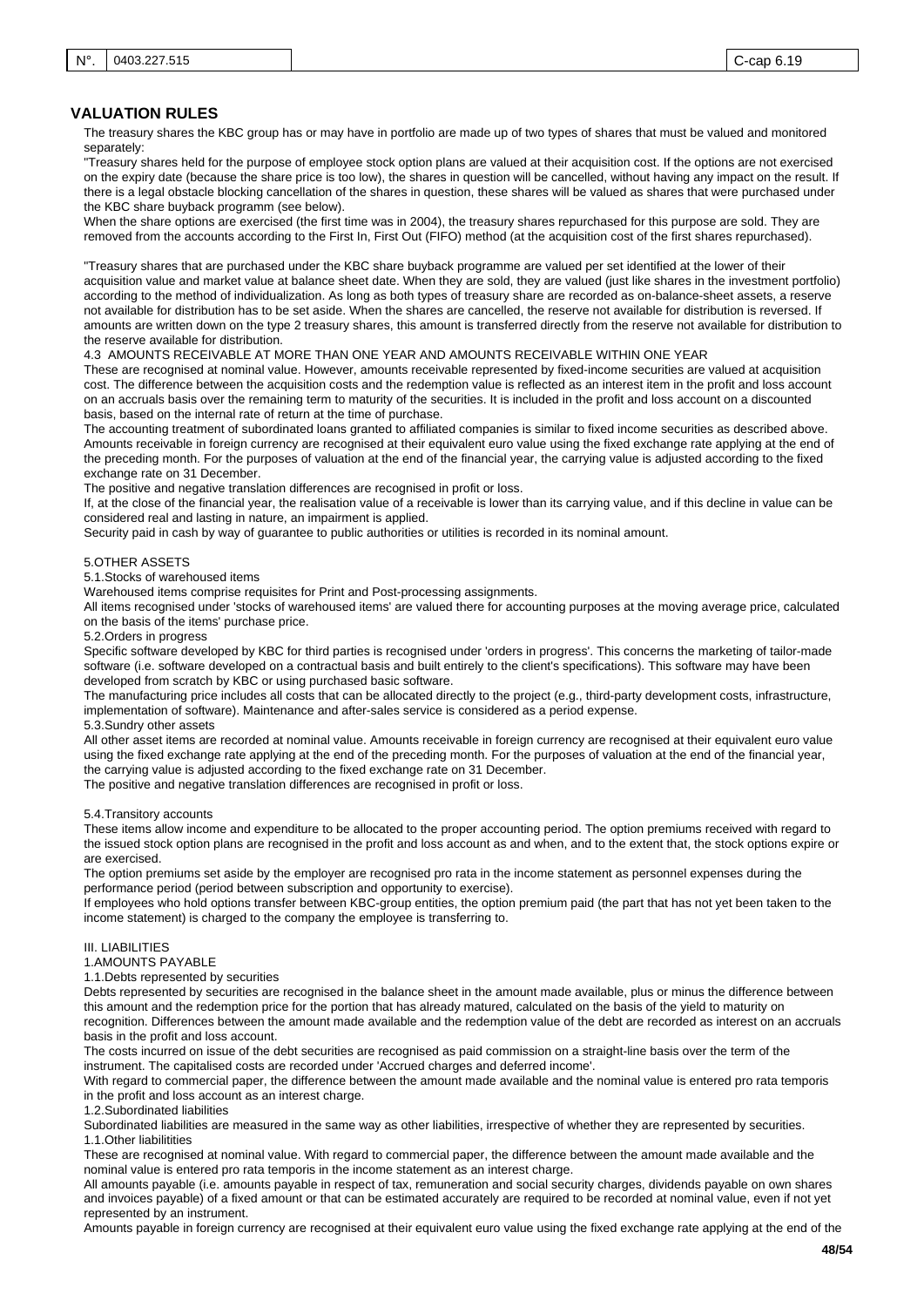preceding month. For the purposes of valuation at the end of the financial year, the carrying value is adjusted according to the fixed exchange rate on 31 December.

The positive and negative translation differences are recognised in profit or loss.

2.PROVISIONS

2.1 General

Provisions for liabilities and charges are intended to cover losses or charges whose nature is clearly defined and which, at the balance sheet date, are likely to be incurred and whose amount can be estimated with sufficient certainty. 2.2Provisions for taxes

In anticipation of additional tax charges (not yet assessed) for past financial years, a provision may be set aside for the disputed portion of taxes. The undisputed portion of taxes yet to be assessed is recorded under the estimated tax liabilities on the liabilities side of the balance sheet.

The additional tax charges already assessed for past financial years are recognised in full under the tax liabilities on the liabilities side of the balance sheet. For the disputed portion of taxes that have been assessed, a claim (i.e. income) is recognised if an appeal has been/will be lodged and if it is sufficiently certain that the claim will stand. The claims recorded for disputed taxes are periodically subjected to an impairment test.

Deferred taxes are recognised for all taxable temporary differences between the carrying value of an asset or liability and its tax base, except for deferred tax assets on tax losses or notional interest deductions carried forward, which are not recognised due to the principle of prudence.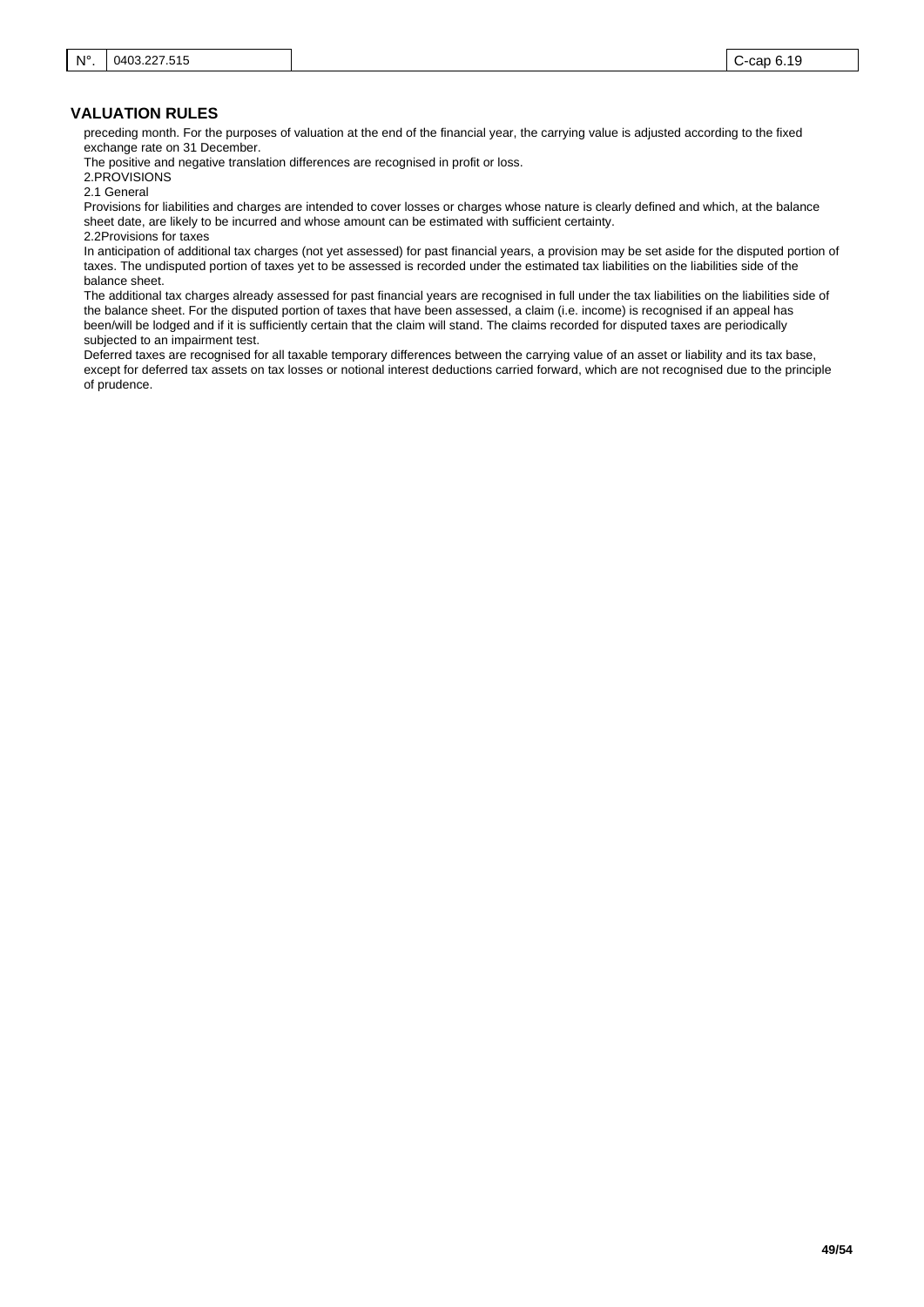# **OTHER INFORMATION TO DISCLOSE**

KBC Group NV is the issuing entity for all loss absorbing instruments (shareholders capital, AT1, T2 and MREL eligible instruments). In principle, the proceeds are down-streamed to KBC Bank and KBC Insurance using the same or a similar format and maturity. As such, there is a match between the maturity dates of debt issued by KBC Group and the on-lending to its subsidiaries. Dividends payable by KBC Group are financed by dividends received from KBC Bank and KBC Insurance. Any temporary liquidity shortfalls can be addressed through the issuance of short-term debt securities under the "Short Term Certificate of Deposit Programme".

In compliance with the MREL subordination requirement (as determined by the Single Resolution Board), KBC Group NV will be converted to a clean holding company, whose main operations involve financing activities and group-wide control activities and functions. The clean holding company will facilitate the Single Point of Entry strategy in the event of settlement of KBC Group NV. As a result of this project, only a number of control functions, the financial holding activities and the issue of equity and MREL instruments can remain at the level of the financial holding company KBC Group NV. All other activities of KBC Group NV (other group functions, Shared Services & IT) will be transferred to KBC Global Services NV, a new wholly-owned subsidiary of KBC Group NV, from 1 June 2022. Following the establishment of KBC Global Services NV, 'Financial fixed assets' went up by 100 million euros in the 2021 company annual accounts (i.e. the company's starting capital). This had no impact on KBC Group NV's consolidated financial statements or solvency ratios.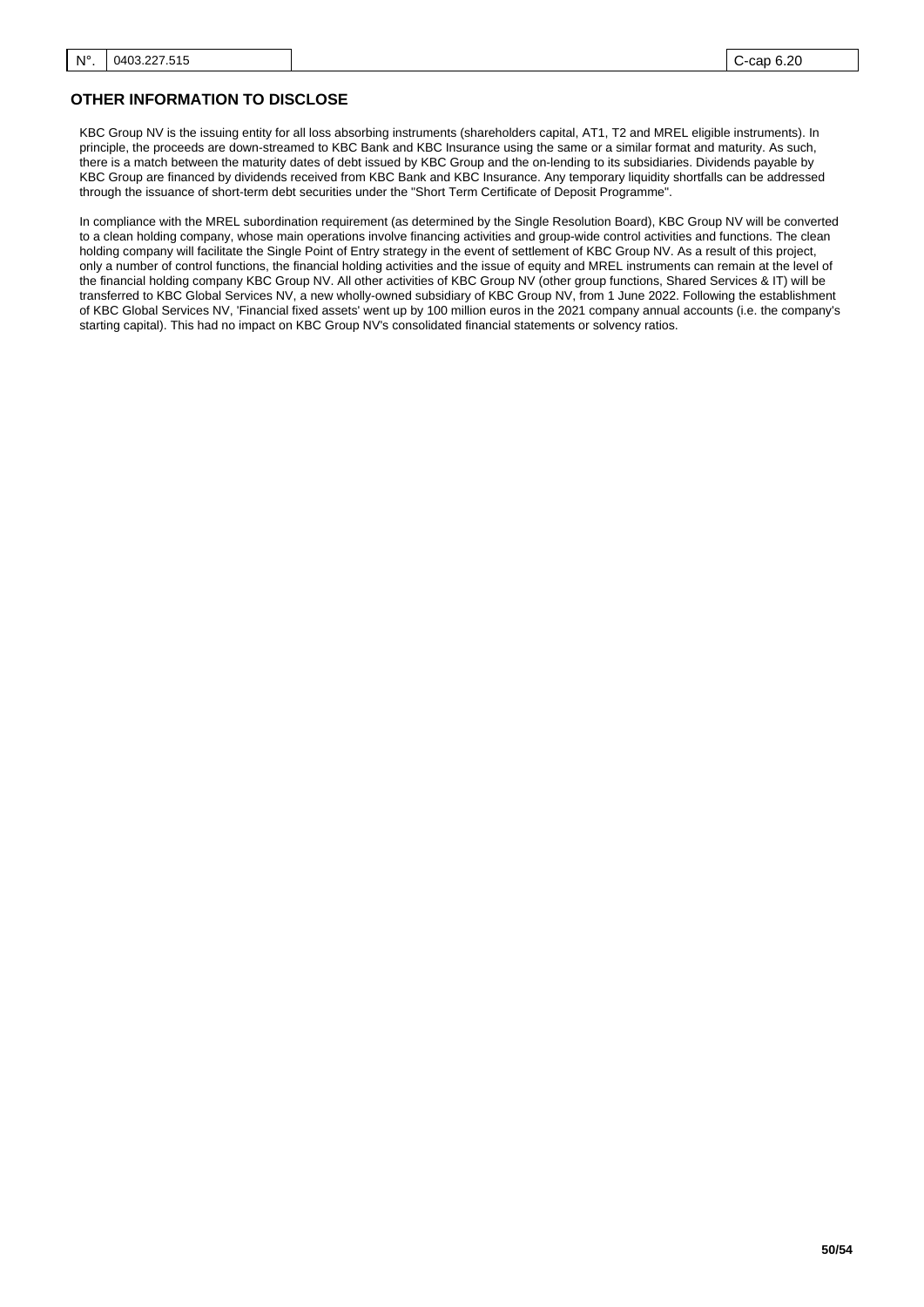# **SOCIAL BALANCE SHEET**

Numbers of the joint industrial committees competent for the company:

### **STATEMENT OF THE PERSONS EMPLOYED**

## **EMPLOYEES FOR WHOM THE COMPANY SUBMITTED A DIMONA DECLARATION OR WHO ARE RECORDED IN THE GENERAL PERSONNEL REGISTER**

| During the period                    | Codes | Total       | 1. Men      | 2. Women    |
|--------------------------------------|-------|-------------|-------------|-------------|
| Average number of employees          |       |             |             |             |
| Full-time                            | 1001  | 2.309,0     | 1.713,0     | 596,0       |
| Part-time                            | 1002  | 935,0       | 331,0       | 604,0       |
| Total in full-time equivalents (FTE) | 1003  | 3.017,8     | 1.958,5     | 1.059,3     |
| Number of actual hours worked        |       |             |             |             |
| Full-time                            | 1011  | 3.458.794   | 2.582.343   | 876.451     |
| Part-time                            | 1012  | 854.215     | 274.372     | 579.843     |
| Total                                | 1013  | 4.313.009   | 2.856.715   | 1.456.294   |
| <b>Personnel costs</b>               |       |             |             |             |
| Full-time                            | 1021  | 244.094.862 | 185.734.863 | 58.359.999  |
| Part-time                            | 1022  | 67.057.957  | 24.492.307  | 42.565.650  |
| Total                                | 1023  | 311.152.819 | 210.227.170 | 100.925.649 |
| Benefits in addition to wages        | 1033  | 5.924.876   | 4.003.081   | 1.921.795   |

| During the preceding period                                                                                             | Codes                        | P. Total                                         | 1P. Men                                          | 2P. Women                                        |
|-------------------------------------------------------------------------------------------------------------------------|------------------------------|--------------------------------------------------|--------------------------------------------------|--------------------------------------------------|
| Average number of employees in FTE<br>Number of actual hours worked<br>Personnel costs<br>Benefits in addition to wages | 1003<br>1013<br>1023<br>1033 | 3.084,2<br>4.476.045<br>318.895.443<br>6.714.789 | 2.005,6<br>2.976.411<br>216.643.564<br>4.561.733 | 1.078,6<br>1.499.634<br>102.251.879<br>2.153.056 |
|                                                                                                                         |                              |                                                  |                                                  |                                                  |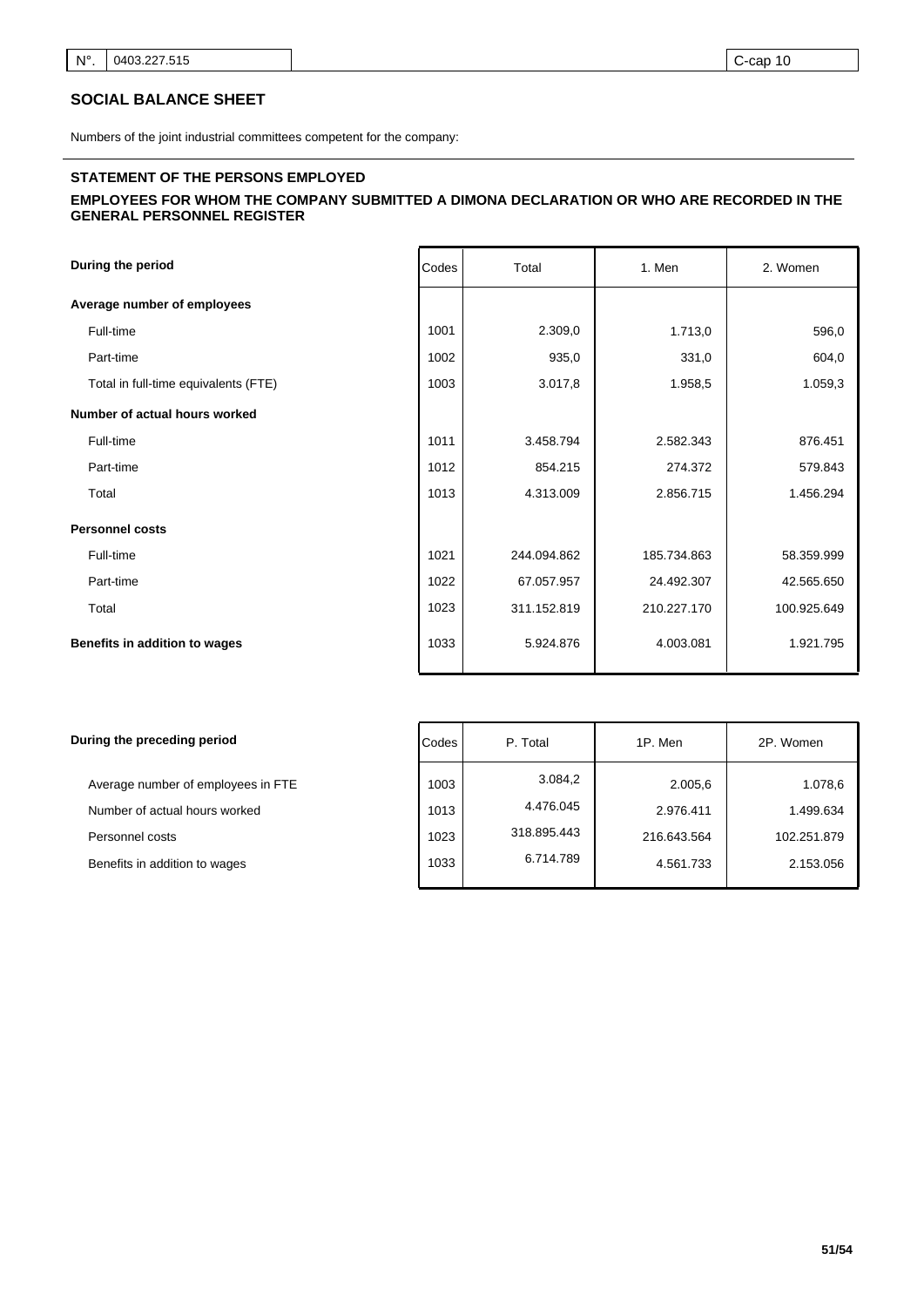## **EMPLOYEES FOR WHOM THE COMPANY SUBMITTED A DIMONA DECLARATION OR WHO ARE RECORDED IN THE GENERAL PERSONNEL REGISTER (continuation)**

|                                                             | Codes | 1. Full-time | 2. Part-time   | 3. Total in full-time<br>equivalents |
|-------------------------------------------------------------|-------|--------------|----------------|--------------------------------------|
| At the closing date of the period                           |       |              |                |                                      |
| <b>Number of employees</b>                                  | 105   | 2.284        | 928            | 2.987,7                              |
| By nature of the employment contract                        |       |              |                |                                      |
| Contract for an indefinite period                           | 110   | 2.281        | 926            | 2.983,7                              |
| Contract for a definite period                              | 111   | 3            | $\overline{2}$ | 4,0                                  |
| Contract for the execution of a specifically assigned work. | 112   |              |                |                                      |
| Replacement contract                                        | 113   |              |                |                                      |
| According to gender and study level                         |       |              |                |                                      |
| Men                                                         | 120   | 1.693        | 326            | 1.934,1                              |
| primary education                                           | 1200  |              |                |                                      |
| secondary education                                         | 1201  | 112          | 37             | 138,6                                |
| higher non-university education                             | 1202  | 701          | 167            | 825,7                                |
| university education                                        | 1203  | 880          | 122            | 969,8                                |
| Women                                                       | 121   | 591          | 602            | 1.053,6                              |
| primary education                                           | 1210  |              |                |                                      |
| secondary education                                         | 1211  | 41           | 76             | 95,9                                 |
| higher non-university education                             | 1212  | 212          | 287            | 432,7                                |
| university education                                        | 1213  | 338          | 239            | 525,0                                |
| By professional category                                    |       |              |                |                                      |
| Management staff                                            | 130   | 53           | 3              | 54,4                                 |
| Salaried employees                                          | 134   | 2.231        | 925            | 2.933,3                              |
| Hourly employees                                            | 132   |              |                |                                      |
| Other                                                       | 133   |              |                |                                      |

# **HIRED TEMPORARY STAFF AND PERSONNEL PLACED AT THE DISPOSAL OF THE COMPANY**

| During the period                  |
|------------------------------------|
| Average number of persons employed |
| Number of actual hours worked      |
| Costs to the company               |

| Codes | 1. Hired temporary<br>staff | 2. Hired temporary<br>staff and personnel<br>placed at the<br>company's disposal |
|-------|-----------------------------|----------------------------------------------------------------------------------|
| 150   | 2,7                         |                                                                                  |
| 151   | 5.316                       |                                                                                  |
| 152   | 244.719                     |                                                                                  |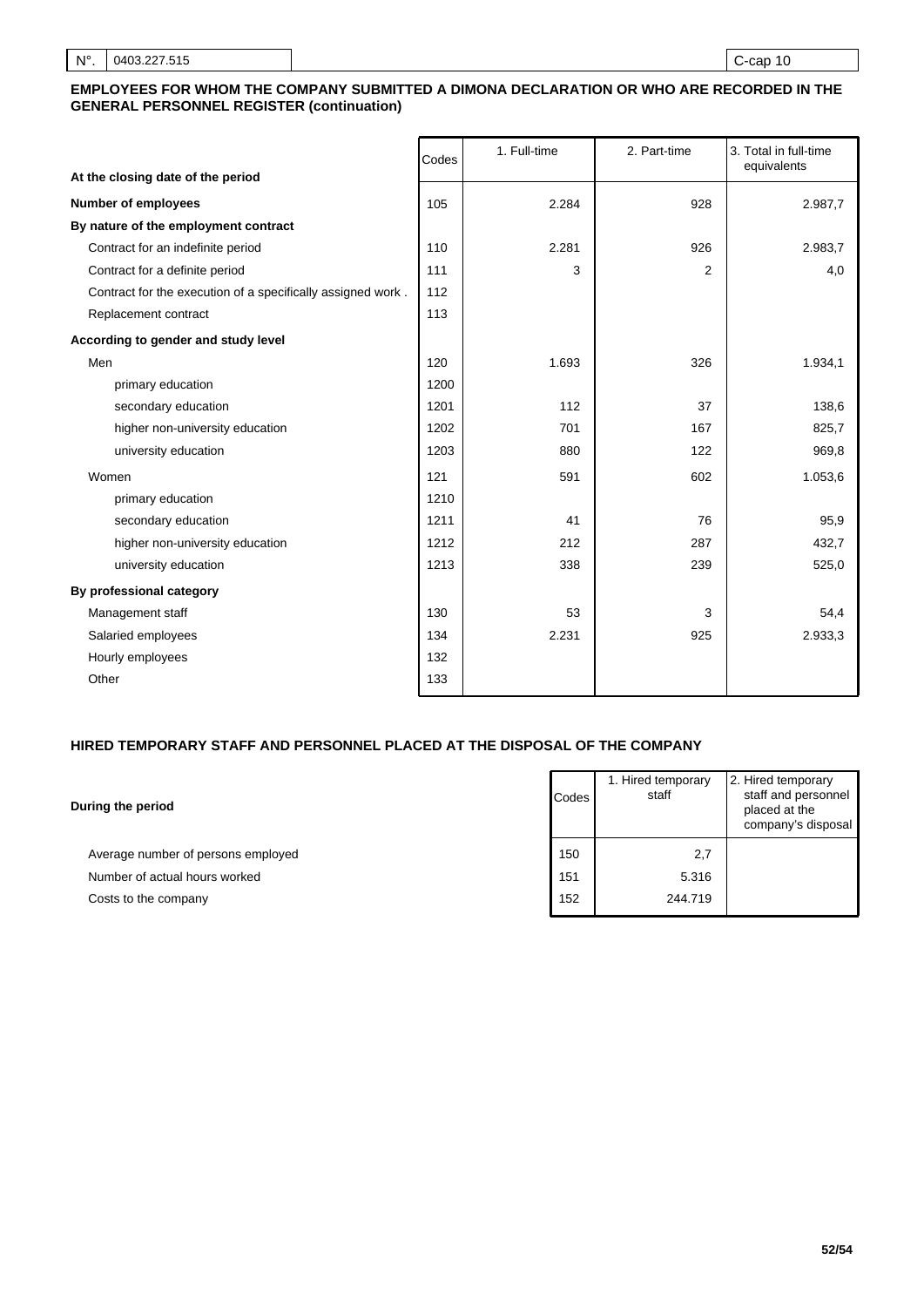| <b>ENTRIES</b>                                                                                                                                              | Codes | 1. Full-time | 2. Part-time | 3. Total in full-time<br>equivalents |
|-------------------------------------------------------------------------------------------------------------------------------------------------------------|-------|--------------|--------------|--------------------------------------|
| Number of employees for whom the company submitted<br>a DIMONA declaration or who have been recorded in the<br>general personnel register during the period | 205   | 156          | 45           | 191,0                                |
| By nature of the employment contract                                                                                                                        |       |              |              |                                      |
| Contract for an indefinite period                                                                                                                           | 210   | 152          | 43           | 186,0                                |
| Contract for a definite period                                                                                                                              | 211   | 4            | 2            | 5,0                                  |
| Contract for the execution of a specifically assigned work                                                                                                  | 212   |              |              |                                      |
| Replacement contract                                                                                                                                        | 213   |              |              |                                      |
|                                                                                                                                                             |       |              |              |                                      |

| <b>DEPARTURES</b>                                                                                                                                            |                                                                                                                          | Codes | 1. Full-time   | 2. Part-time | 3. Total in full-time<br>equivalents |
|--------------------------------------------------------------------------------------------------------------------------------------------------------------|--------------------------------------------------------------------------------------------------------------------------|-------|----------------|--------------|--------------------------------------|
| Number of employees whose contract-termination date<br>has been included in the DIMONA declaration or in the<br>general personnel register during the period |                                                                                                                          | 305   | 213            | 94           | 274,8                                |
| By nature of the employment contract                                                                                                                         |                                                                                                                          |       |                |              |                                      |
| Contract for an indefinite period                                                                                                                            |                                                                                                                          | 310   | 211            | 94           | 272,8                                |
| Contract for a definite period                                                                                                                               |                                                                                                                          | 311   | $\overline{2}$ |              | 2,0                                  |
| Contract for the execution of a specifically assigned work.                                                                                                  |                                                                                                                          | 312   |                |              |                                      |
| Replacement contract                                                                                                                                         |                                                                                                                          | 313   |                |              |                                      |
| By reason of termination of contract                                                                                                                         |                                                                                                                          |       |                |              |                                      |
| Retirement                                                                                                                                                   |                                                                                                                          | 340   | 22             | 52           | 51,9                                 |
| Unemployment with extra allowance from enterprise                                                                                                            |                                                                                                                          | 341   |                |              |                                      |
| Dismissal                                                                                                                                                    |                                                                                                                          | 342   | 10             | 4            | 13,0                                 |
| Other reason                                                                                                                                                 |                                                                                                                          | 343   | 181            | 38           | 209,9                                |
| Of which:                                                                                                                                                    | the number of persons who continue to render<br>services to the company at least half-time on<br>a self-employment basis | 350   |                |              |                                      |